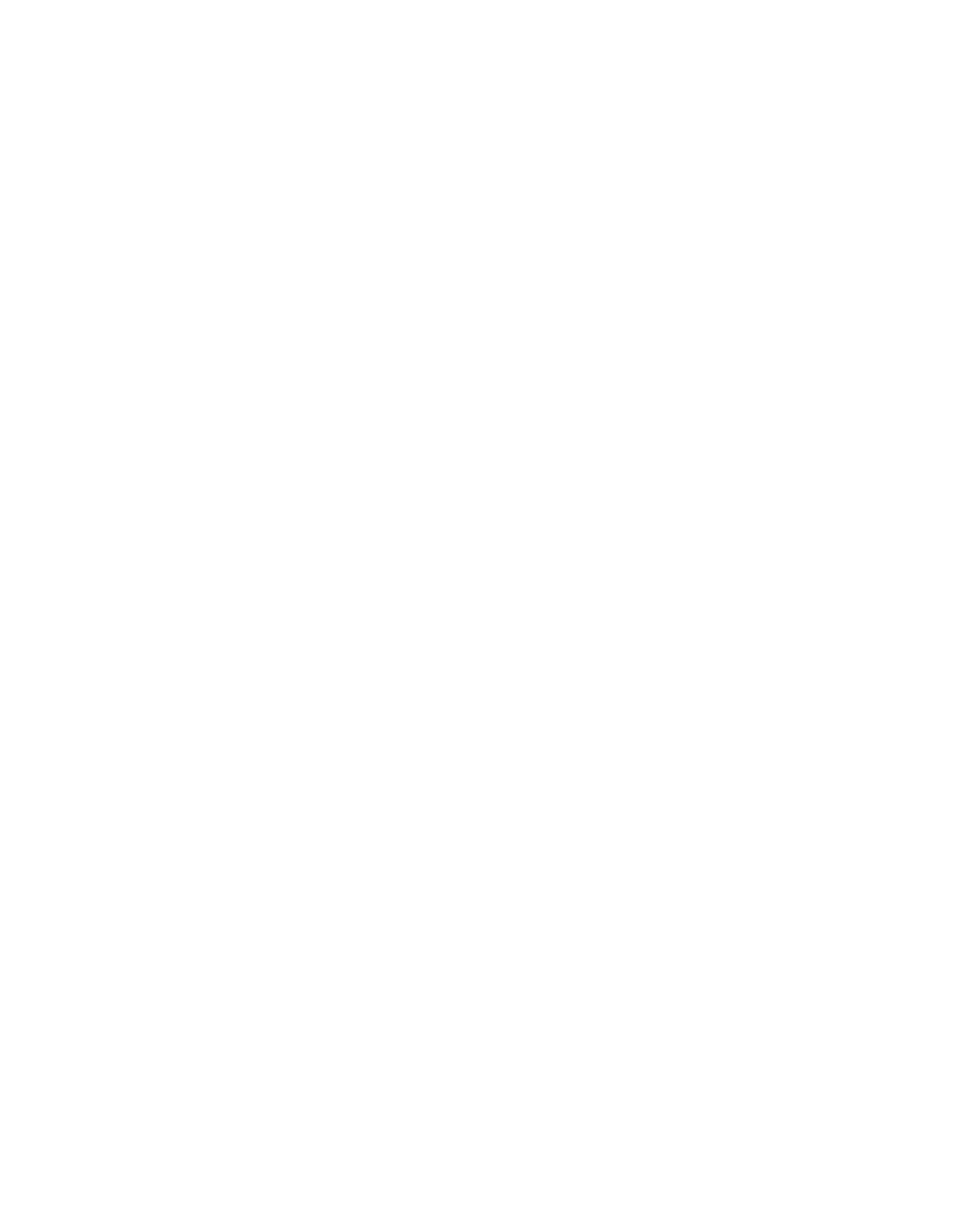It is critical we seize this opportunity to build a new vision for seniors' care in Ontario. York Regional Council remains committed to working with all levels of government, community partners and sector organizations to ensure our vulnerable seniors continue to receive appropriate, respectful and compassionate care.

If you have any questions or would like to further discuss the York Region submission, please contact Lisa Gonsalves, General Manager, Paramedic and Seniors Services, at 1-877-464-9675 extension 72090 or by email at [Lisa.Gonsalves@york.ca](mailto:Lisa.Gonsalves@york.ca)

Sincerely,

Wayne Emmerson Chairman and CEO

Attachment 1 York Region's Submission to the Ontario Long-Term Care COVID-19 Commission

Copy to:

Richard Steele, Deputy Minister of Long-Term Care

York-#12490934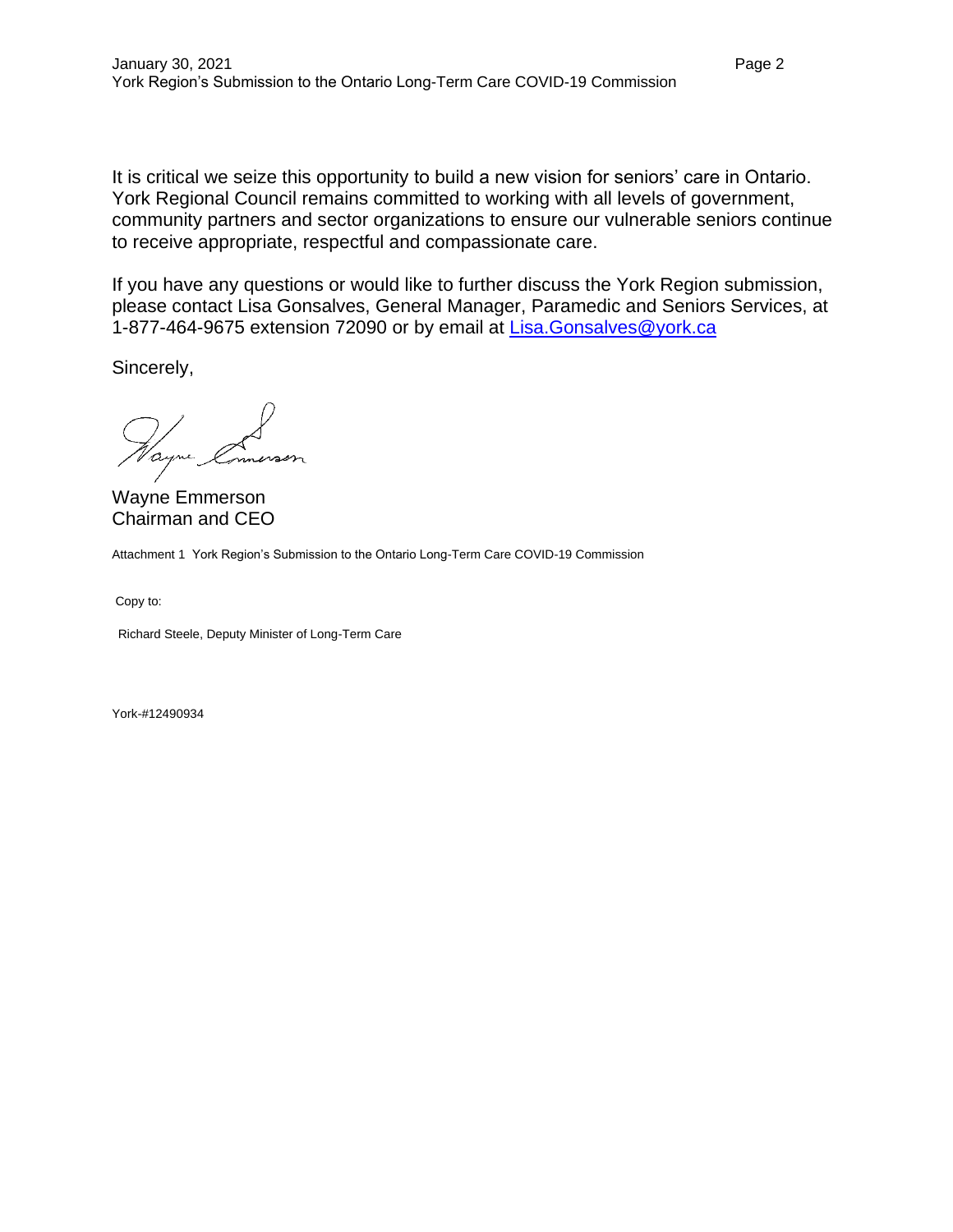January 30, 2021

**Via email**: info@LTCcommission-CommissionSLD.ca

The Honourable Justice Frank N. Marrocco Lead Commissioner Ontario Long-Term Care COVID-19 Commission 24<sup>th</sup> Floor 700 Bay Street Toronto, Ontario M5G 1Z6

Dear Justice Marrocco:

Further to our meeting with the Ontario Long-Term Care COVID-19 Commission on January 29, 2021, I am pleased to submit the York Regional Council endorsed "*York Region Submission to the Ontario Long-Term Care COVID-19 Commission*".

Regional Council acknowledges the important work of the Long-Term Care COVID-19 Commission. We were pleased to see the release of two sets of interim recommendations, many of which are consistent with those included in the York Region submission. The urgent need to respond to the crisis in long-term care is clear. While the Ontario government has made significant strides, much more is needed, including immediate actions to support long-term care homes over the coming months.

The submission's 28 recommendations are based on experiences of York Region's two municipally operated Homes before and during the COVID-19 pandemic. Our recommendations identify:

- o Areas where urgent, immediate supports are required, particularly around resources and funding to effectively manage outbreaks and support the true costs of operating a long-term care home
- o Address severe staff shortages across the entire continuum of care for seniors, creating a culture grounded in continuous quality improvement and strengthening partnerships to integrate long-term care into the health-care system
- o Further recommendations to address well-documented, long-standing challenges to create an improved and resilient long-term care sector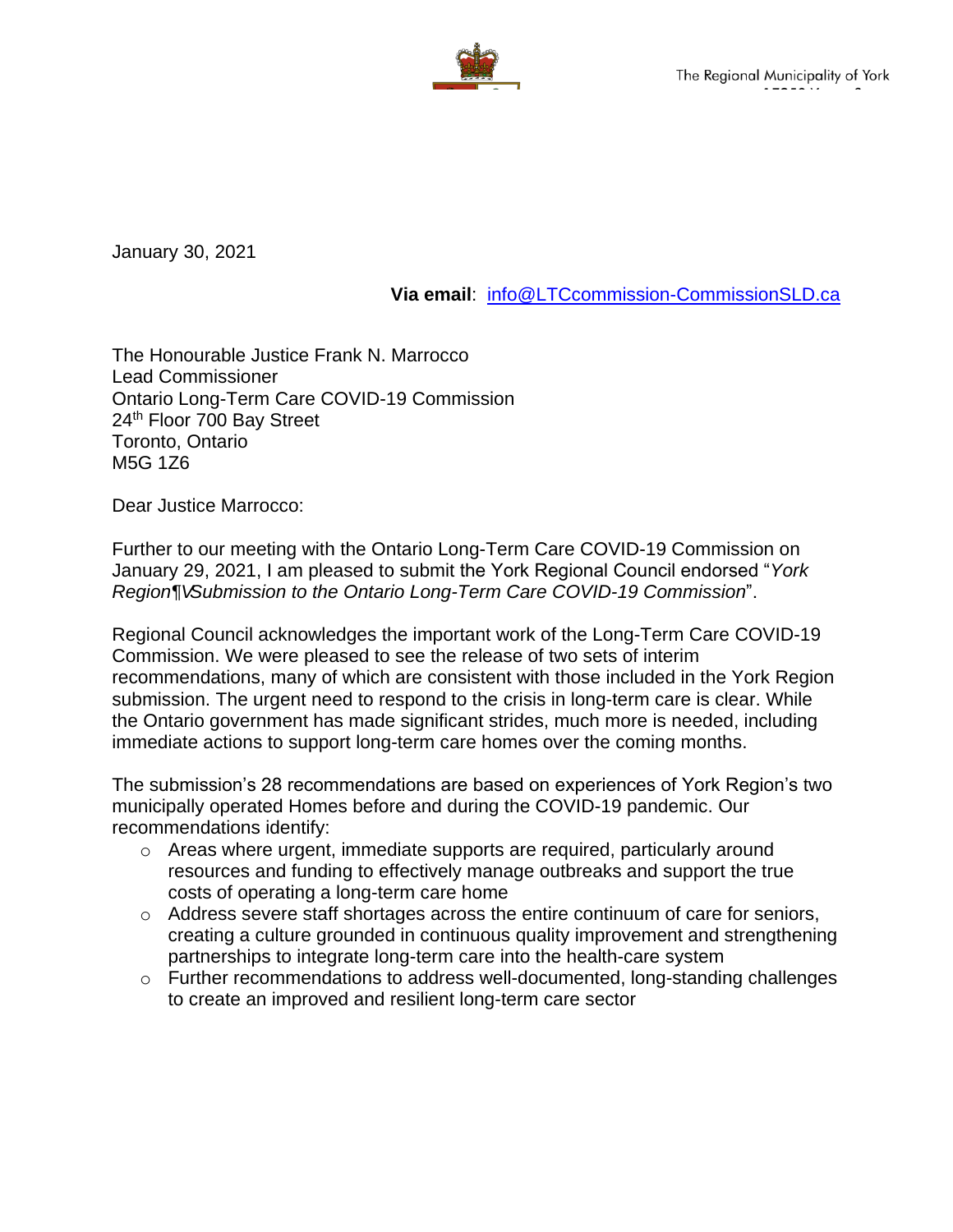It is imperative the Province commit to act now to improve the lives of seniors. We look forward to working with all levels of government, community partners and sector organizations to create a stronger long-term care system grounded in compassion and resident-centred care which graciously meets the needs of seniors through this stage of life.

We welcome this opportunity to provide you with unique insights and recommendations based on our experiences within our Homes that would lead to real improvements across the full continuum of care supporting the needs of our most vulnerable seniors.

If you have any questions or would like to further discuss the York Region submission, please contact Lisa Gonsalves, General Manager, Paramedic and Seniors Services, at 1-877-464-9675 extension 72090 or by email at **Lisa. Gonsalves@york.ca** 

Sincerely,

Wayne Emmerson York Region Chairman and CEO The Regional Municipality of York

Attachment 1 York Region's Submission to the Ontario Long-Term Care COVID-19 **Commission** 

#12443285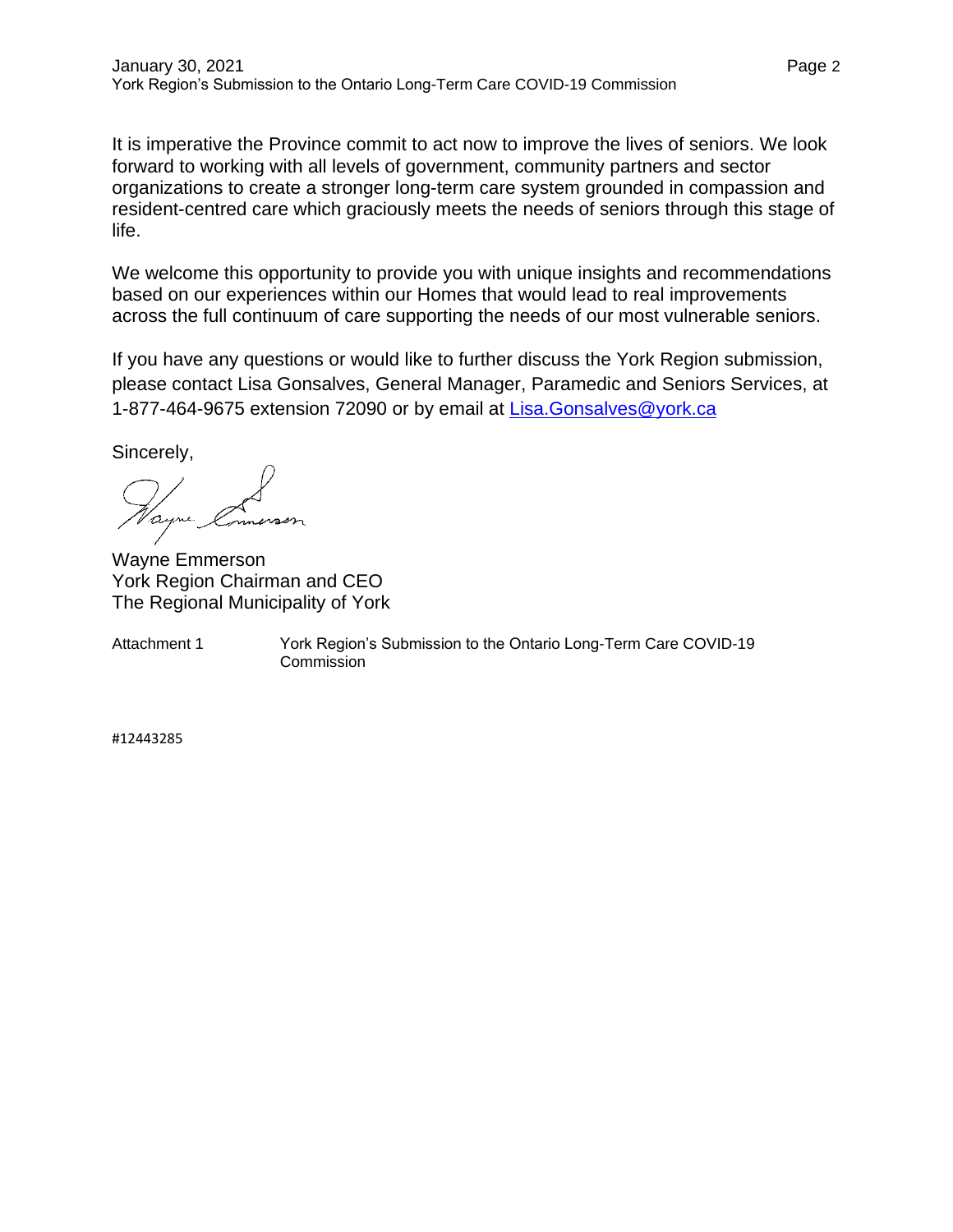**ATTACHMENT 1** 

# YORK REGION'S SUBMISSION TO THE ONTARIO LONG-TERM CARE **COVID-19 COMMISSION**

THE REGIONAL MUNICIPALITY OF YORK 1-877-464-9675 TTY 1-866-512-6228 york.ca

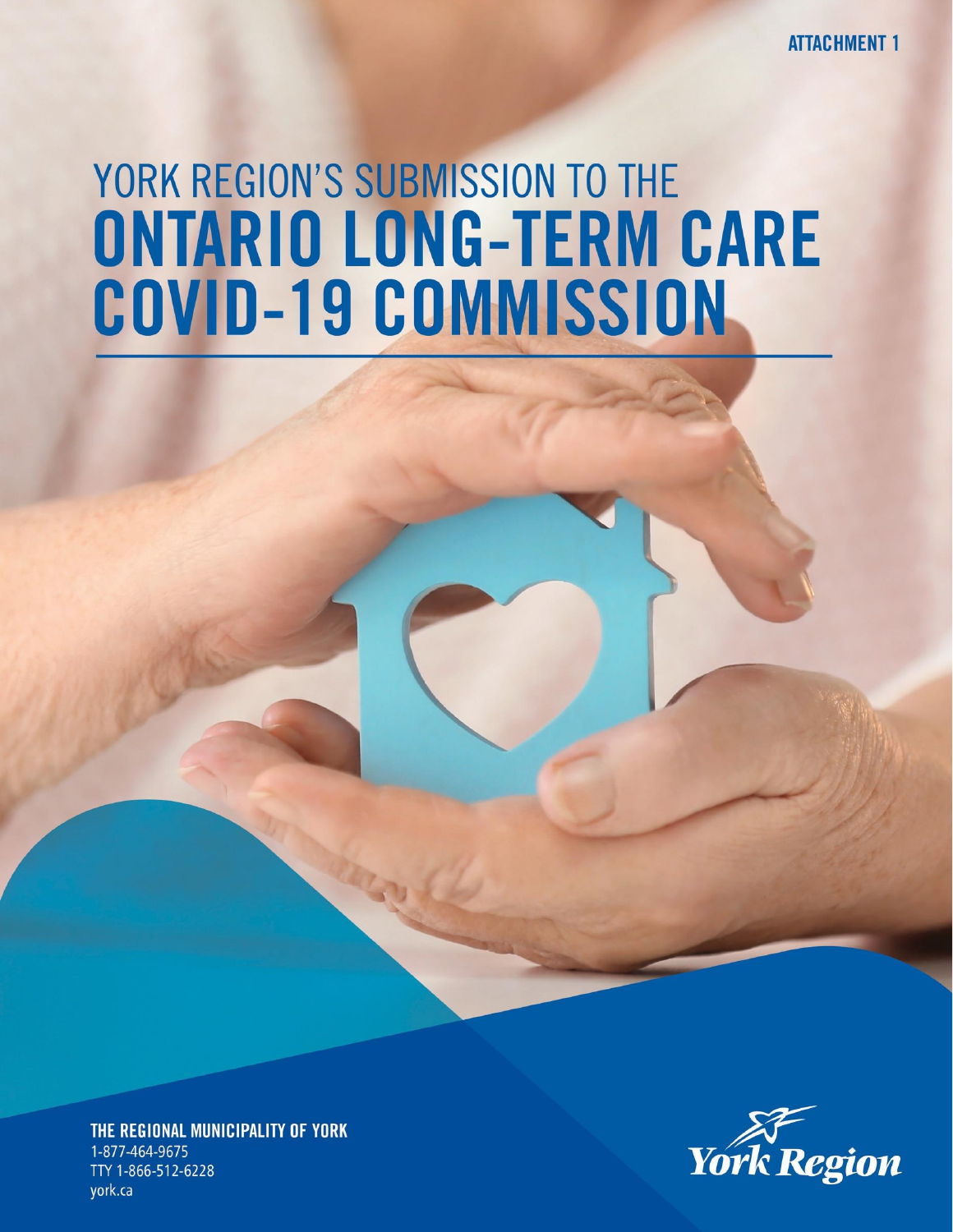# **TABLE OF CONTENTS**

|                                                               | 1.  |                                                                       |  |
|---------------------------------------------------------------|-----|-----------------------------------------------------------------------|--|
|                                                               | 2.  |                                                                       |  |
|                                                               | 3.  |                                                                       |  |
|                                                               | 4.  |                                                                       |  |
|                                                               | 5.  |                                                                       |  |
|                                                               | 6.  |                                                                       |  |
|                                                               | 7.  | Central Local Health Integration Network (Central LHIN) Admissions 31 |  |
|                                                               | 8.  |                                                                       |  |
|                                                               | 9.  |                                                                       |  |
|                                                               | 10. |                                                                       |  |
|                                                               | 11. | Partnerships for Integrating Long-Term Care into Health Care System39 |  |
|                                                               |     |                                                                       |  |
| SUMMARY OF RECOMMENDATIONS………………………………………………………………………………………44 |     |                                                                       |  |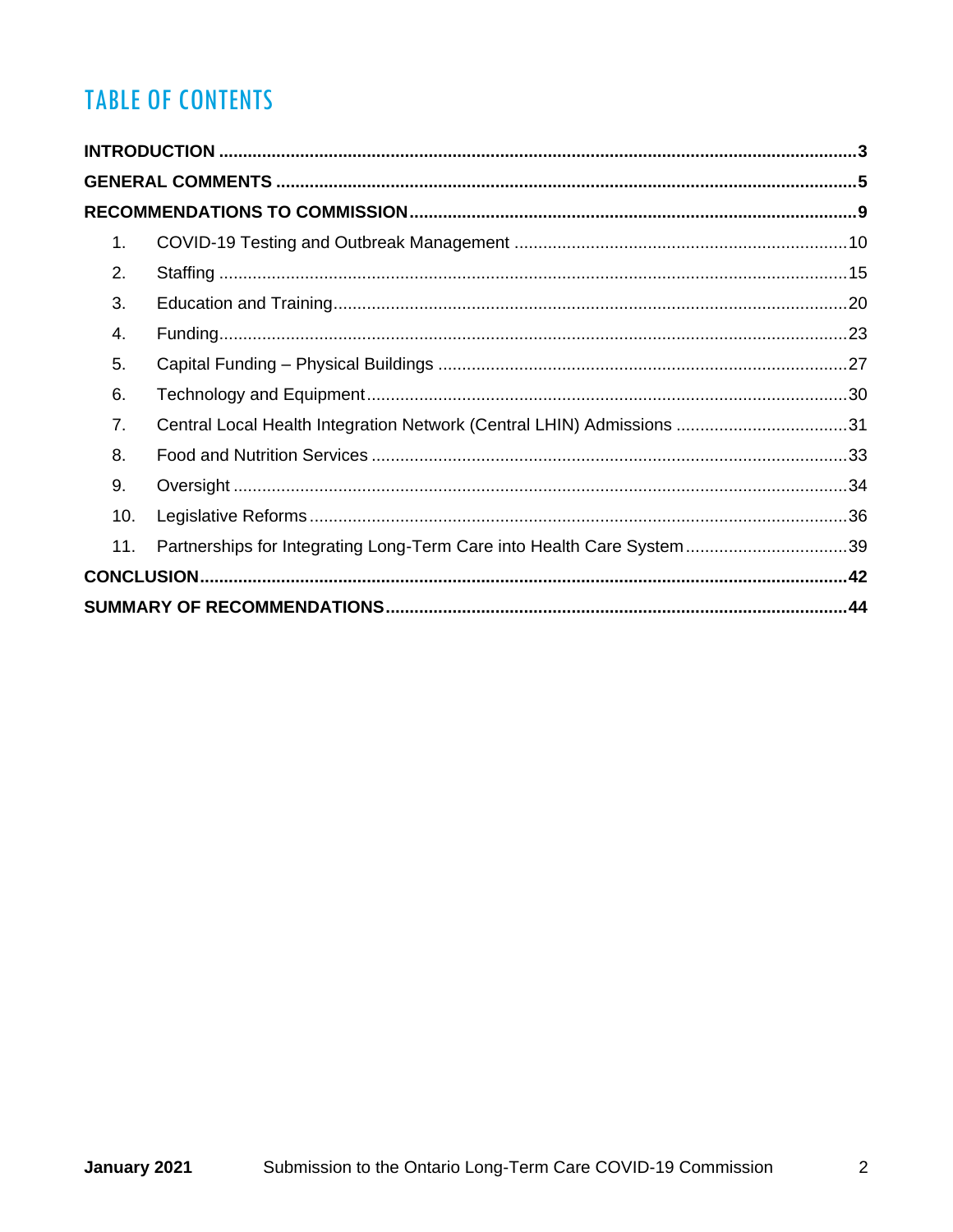# <span id="page-6-0"></span>INTRODUCTION

The Regional Municipality of York (York Region) operates two long-term care homes: Maple Health Centre in the City of Vaughan and Newmarket Health Centre in the Town of Newmarket. The Homes provide 232 beds. Non-profit organizations and for-profit companies also operate 26 other long-term care homes in York Region. This submission focuses on the experiences of York Region's two municipally-operated Homes before and during the COVID-19 pandemic.

The COVID-19 pandemic has highlighted longstanding issues in the sector that have and continue to impact the Region's Homes. Remaining vigilant and alert to protect residents and staff has profoundly impacted the operations of the Homes, including staff and resident mental health and well-being, and has required extraordinary measures be put in place.

This submission provides York Region's response to the Ontario Long-Term Care COVID-19 Commission's guiding questions and identifies 11 key themes that outline where the Region needs greater support from the Province. For each theme, we describe our experience, the actions we implemented, our views of the Province's response, and recommendations on what more can be done.

To develop the recommendations in this submission, York Region conducted extensive sector research and engaged with stakeholders and staff, including frontline staff, management, corporate and departmental partners as well as executives from the Residents' Councils of both Homes.

#### **Key Messages**

• **Provide funding and human resources to support testing and outbreak management procedures**

With the second wave of the COVID-19 pandemic underway, community transmission continues and despite our best efforts, outbreaks in long-term care can and will occur. The Region's Homes have implemented processes and procedures and staff continue to work tirelessly to keep staff and residents safe during outbreaks. However, insufficient funding and human resources have been provided by the Province to support this critical work. The Province must provide sufficient funding and resources to support the Homes in implementing all of the procedures required to manage and prevent outbreaks.

#### • **Build excellence in long-term care through greater investments in staffing**

Staffing is critical to creating a higher quality of life and care for residents. Building excellence in long-term care requires adequate staffing levels and the ability to target and attract qualified individuals to the sector. Increased investments in staffing can help to provide quality care in the Homes and comprehensive strategies, including a health human resources strategy, can attract individuals into educational programs that lead to a career in long-term care.

• **Relieve municipalities of the responsibility of increasing health care costs** Current funding levels and the funding allocation models are not keeping pace with the increasing

acuity of residents, and increasing regulatory requirements. York Region, like most municipalities, has to rely on property taxes to supplement provincial funding that does not cover the cost of programs and services to our long-term care residents. This funding arrangement is not sustainable; municipalities cannot increase local taxes indefinitely.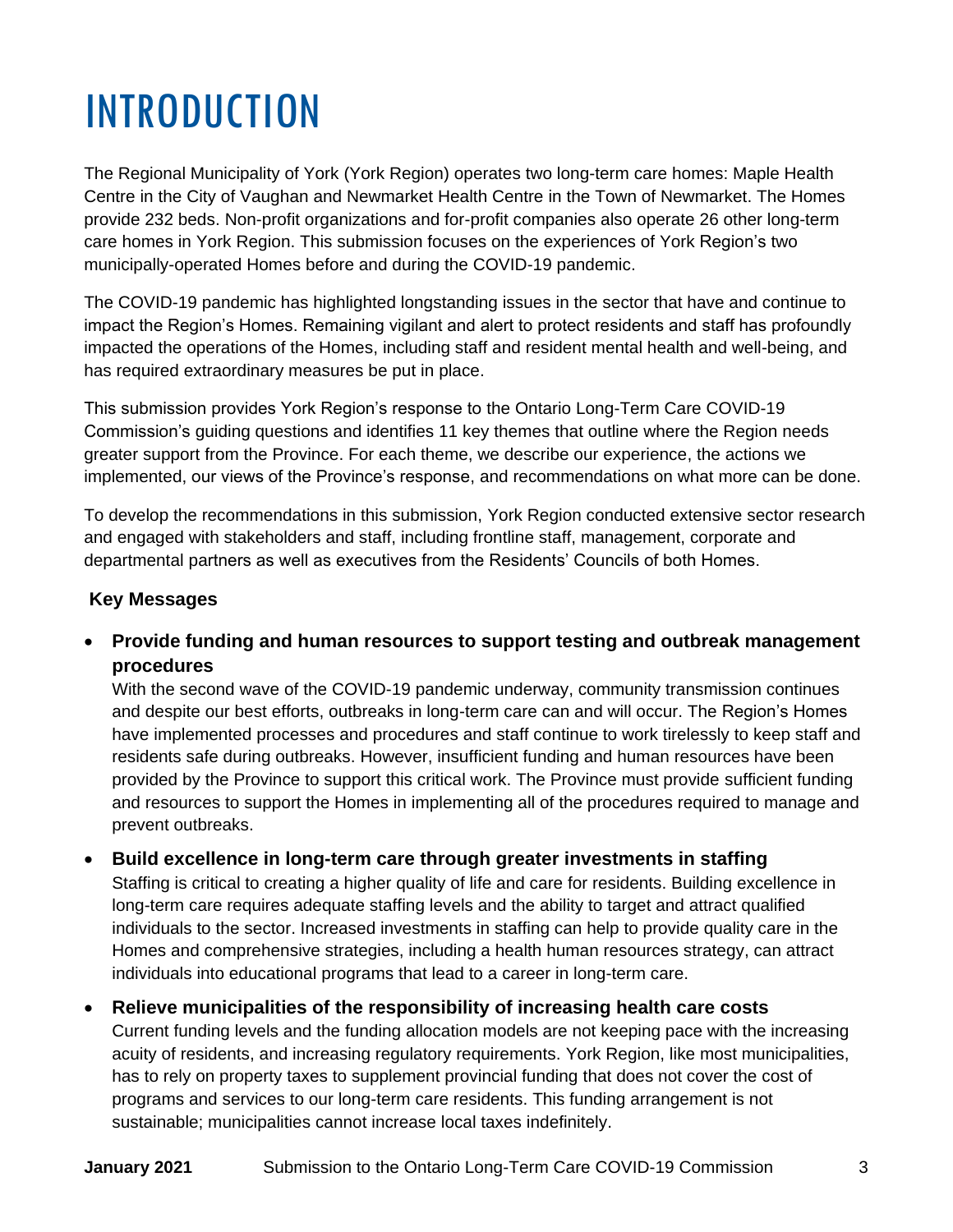#### • **Provide municipalities with adequate, sustainable funding that reflects the true costs of operating a long-term care home**

Inadequate funding for long-term care has increased financial pressures on York Region and has made it challenging to manage the additional costs associated with the pandemic. Emergency funding provided by the Province was helpful; however, this was often insufficient to cover costs associated with the new directions the Homes were required to comply with and implement. Adequate, sustainable funding that reflects the true costs of operating a long-term care home and providing high quality resident care, including base funding for operating and capital needs and Infection Prevention and Control (IPAC) measures, is required.

#### • **Reform the oversight process to focus on quality improvement**

The oversight process for long-term care homes recently moved away from comprehensive annual inspections to a complaint-driven system. Within this system, the Ministry of Long-Term Care does not provide resources or guidance to support the Homes in improving their processes. The Province should consider a standardized approach to oversight with a focus on quality improvement, where compliance is understood as part of a journey to continuously improved care. Inspectors should be able to identify issues and act as a resource, as well as work with the Homes to identify appropriate improvement strategies.

#### • **Improve integration of long-term care in the health care sector**

The health care system in Ontario is highly fragmented and long-term care is often on the periphery of health care decision-making. This was further highlighted when long-term care was not prioritized during the provincial government's initial COVID-19 response. Long-term care must be represented at planning and implementation tables across the province to ensure long-term care needs are advocated for and well understood.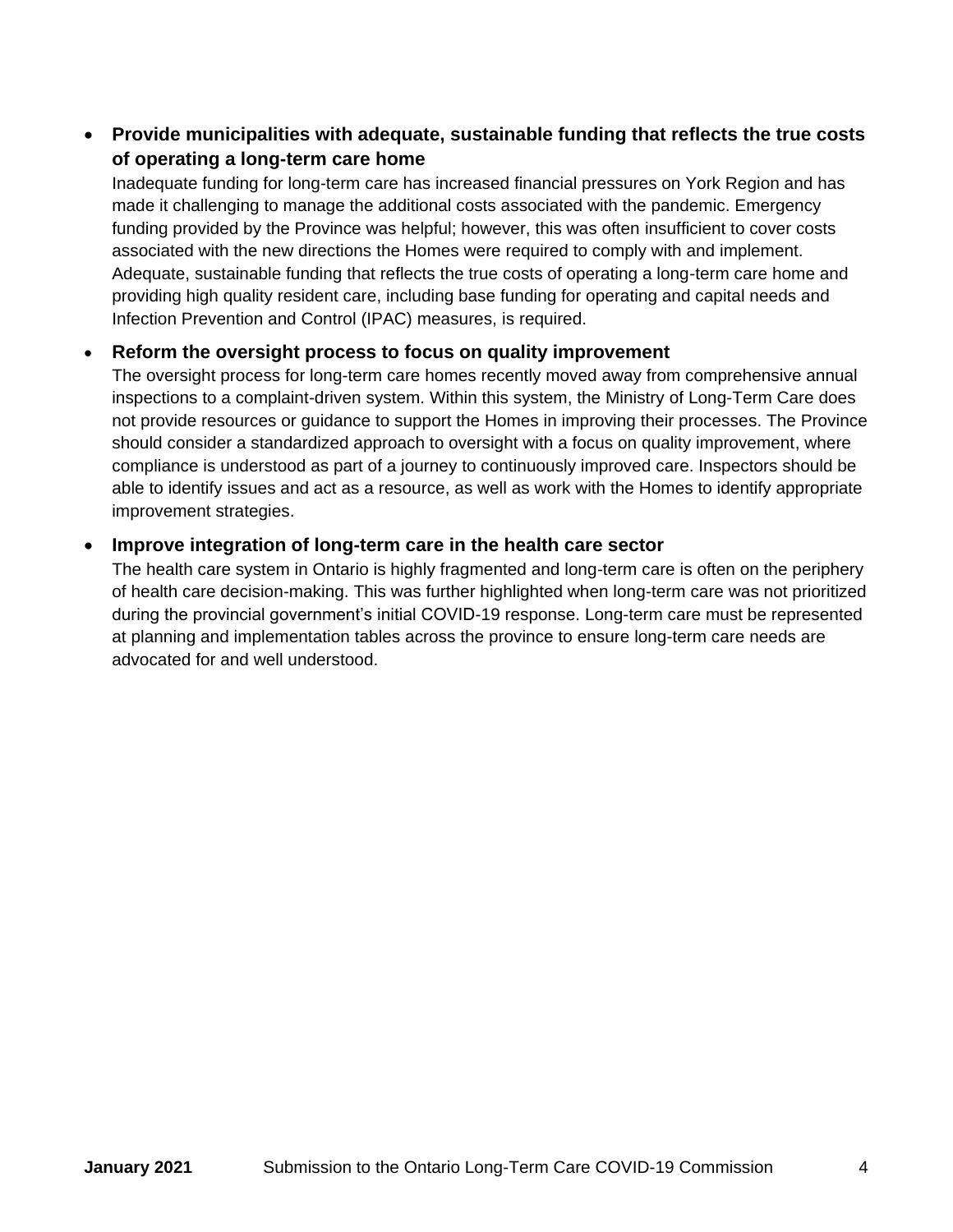# <span id="page-8-0"></span>GENERAL COMMENTS

# YORK REGION SERVES A GROWING SENIORS POPULATION WITH DIVERSE NEEDS

York Region's population currently sits at about 1.2 million people and is projected to grow to 1.5 million by 2031. Using 2016 Statistics Canada Census data, the Region's seniors' population is growing faster than any other age group. It is projected by 2026, that for the first time there will be more seniors than children in York Region, and by 2031, one in five of the Region's residents will be over the age of 65, representing 21.8% of the total population.

# THE YORK REGION SENIORS STRATEGY DEFINES THE REGION'S ROLE IN SERVING **SENIORS**

To help plan for and respond to the needs of the Region's aging population, Regional Council approved the York Region Seniors Strategy in [November 2016.](https://www.york.ca/wps/wcm/connect/yorkpublic/110d7b6b-daed-4c7b-82e4-5ffa0a1f2b3e/nov+3+seniors+ex.pdf?MOD=AJPERES&CVID=mu8mpcG) The Seniors Strategy provides a collaborative strategic direction for responding to growth in the seniors' population and identifies actions and areas for advocacy across four result areas to support seniors to age in place:

- Balancing the needs of seniors with all residents
- Keeping seniors healthier, longer
- Supporting age friendly, complete communities
- Connecting seniors and caregivers to the right programs and services at the right time

In short, the Seniors Strategy has led York Region to rethink how it views and serve seniors. With these roles and subsequent actions, the Region positions itself as an advocate for seniors' needs, influencing decision-making and planning and bringing together key players across the sector to address issues related to the seniors' population. The Region continues to leverage opportunities to participate in community roundtables and share information about the Seniors Strategy with local MPs and MPPs. The Region's actions, advocacy and work with partners will help to ensure seniors are able to age in place for longer.

# YORK REGION OPERATES TWO LONG-TERM CARE HOMES AND PROVIDES SENIORS' COMMUNITY PROGRAMS

Under the *Long-Term Care Homes Act, 2007*, every upper or single tier municipality in southern Ontario must maintain at least one municipal long-term care home. York Region operates two long-term care homes, Maple Health Centre and Newmarket Health Centre, with a total of 232 beds. The Region's Homes are places where residents live, receive assistance with activities of daily living, have access to 24-hour nursing and personal care, on-site supervision and monitoring to ensure their safety and wellbeing.

York Region also provides two types of Seniors Community Programs to promote the health, wellbeing, safety and independence of adults with care requirements: Adult Day Programs and the Psychogeriatric Resource Consultant Program. Adult Day Programs are offered for adults with care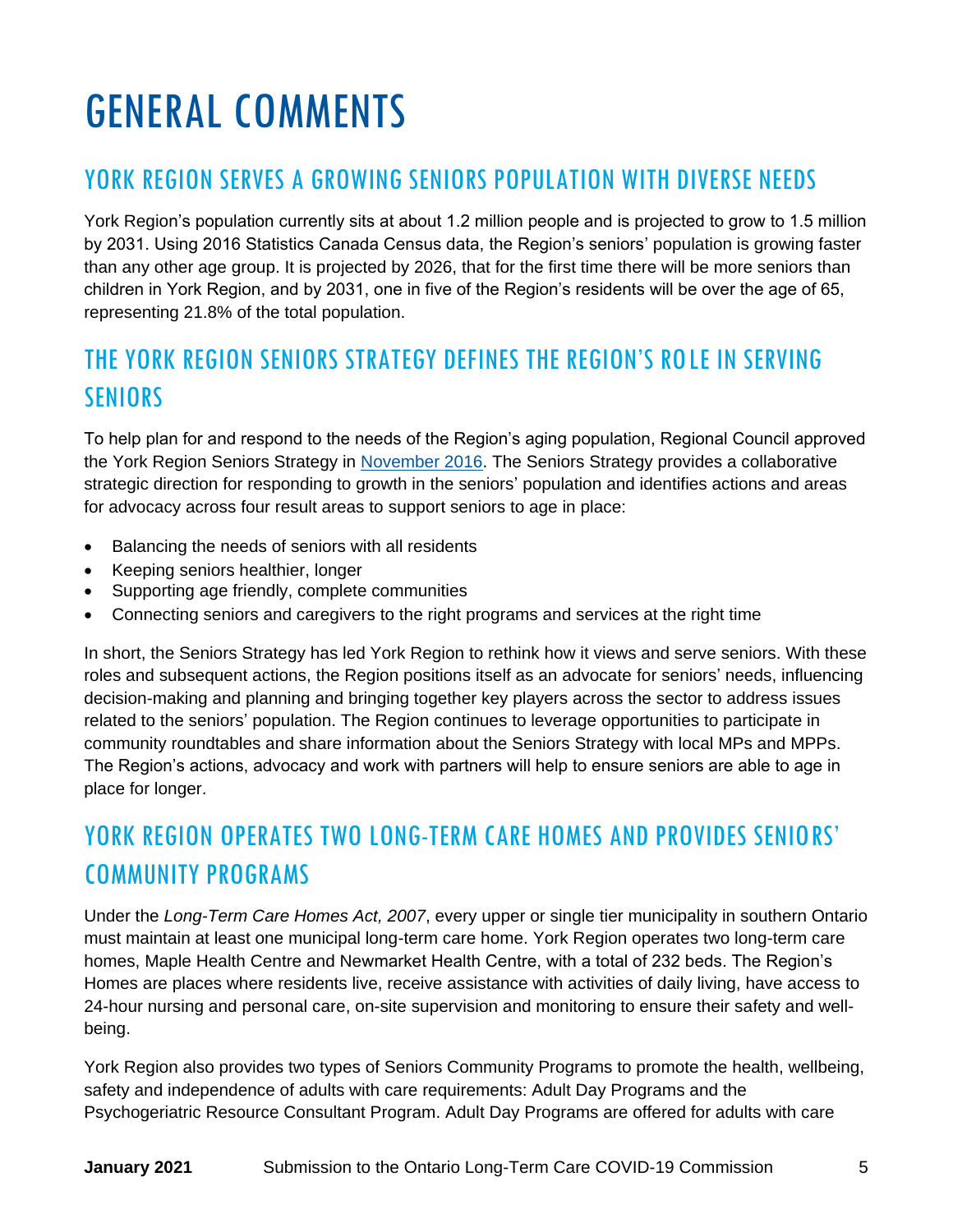requirements to enable them to remain in their own homes as long as possible and provide respite for their caregivers. The Psychogeriatric Resource Consultant Program provides direct behavioural support education and consultation to staff in all long-term care homes and community support agencies funded by the Ministry of Health in York Region.

# SENIORS' INCREASINGLY COMPLEX CARE NEEDS AND SHORTAGE OF SUPPORTIVE HOUSING HAVE LED TO HIGHER DEMAND FOR LONG-TERM CARE SERVICES

As of October 2020, there were 5,177 individuals on the Central Local Health Integration Network waitlist for placement in York Region's long-term care homes. In April 2020, Maple Health Centre had 473 people on the waitlist for a basic bed (two people per room), and Newmarket Health Centre had 492 people on the waitlist for a basic bed. The total number of people on the waitlist for long-stay beds (basic and private) at Maple Health Centre and Newmarket Health Centre was 1,675, which represents 872% of capacity. This is an increase from the previous year, when the number of people on the waitlist on April 30, 2019 was 1,502.

A recent report shared with York Regional Council in November 2020, titled Forecast for Long Term Care and Seniors' Housing Implications identifies the need to increase the supply of long-term care beds in York Region to 15,000 by 2041. Given the current fiscal conditions, the reality is there will not be enough beds to service our aging population and they will need to find other options for housing, home care and related supports. Without significant investment and supply of these options and supports, many seniors will end up at risk of crisis. We continue to seek commitment from senior levels of government to work collaboratively with York Region to increase the number of long-term care beds, develop more housing options for seniors, and consider increased funding for seniors' programs and services. This is reflected in the recommendations in this submission.

### MUNICIPALITIES ARE KEY PROVIDERS OF LONG-TERM CARE SERVICES

Municipal governments act as funders, service providers, and employers of long-term care. Many municipalities contribute additional resources to their long-term care operations to maintain standards of care that exceed provincial requirements.

According to AdvantAge Ontario's November 2018 report, Ontario Municipalities - Proud Partners in Long-Term Care, municipalities' investment in long-term care makes a difference in residents' lives, the sector and their communities. Municipal homes often have resources to provide services for underserved populations, including vulnerable and hard to serve people, and are able to tailor services to meet local needs. Municipalities can also leverage other services, such as housing, social services and paramedic services, to meet the needs of long-term care residents. Advantage Ontario estimates that municipal governments spent \$350 million in 2016 on long-term care expenditures.

Working within a municipal corporation, the Region's Homes benefit from the supports received from the Region's corporate program areas such as Information Technology, Legal, Risk, Finance, Procurement, Property Services, Communications, Emergency Management, Human Resources and Public Health. This integration was critical to the Homes' response to COVID-19 as it allowed for ready access to specialized corporate resources.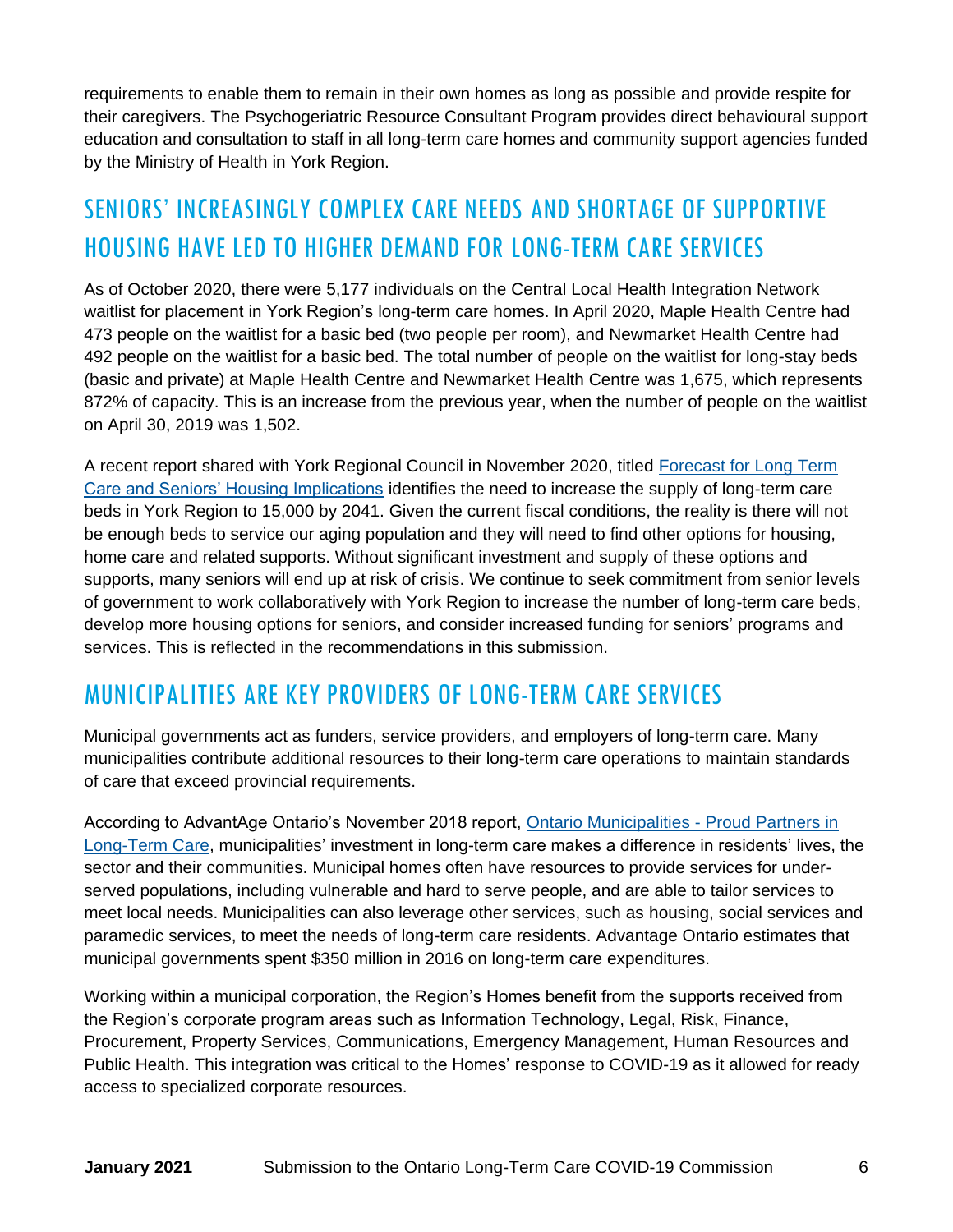# LONG-TERM CARE HAS SIGNFICANTLY EVOLVED LEADING TO INCREASING HEALTH CARE COSTS FOR MUNICIPALITIES

York Region, like most municipalities, has to rely on property taxes to supplement provincial funding that does not cover the full cost of programs and services for long-term care residents. Current funding levels and the funding allocation models are not keeping pace with the increasing acuity of residents, and increasing regulatory requirements.This funding arrangement is not sustainable as municipalities cannot increase local taxes indefinitely.

While long-term care homes were at one time more like retirement homes, they have now become more like hospitals providing medical and nursing care for residents with complex health conditions. When compared to ten years ago, residents currently in the Region's Homes are increasingly frail with multiple medical conditions, cognitive impairments, such as dementia, and/or responsive behaviours.

To illustrate this, data from both Homes was combined and compared over a span of ten years to identify changes in the resident population. The data found that:

- The average value in the Cognitive Performance Scale has increased from 2.61 to 3.63, an increase of 39%. This scale runs from 0 to 6 and a higher score indicates more severe cognitive impairment.
- The average score of the Changes in Health, End-Stage Disease, Signs, and Symptoms (CHESS) Scale has increased from 0.62 to 1.17, an increase of 89%. This scale runs from 0 to 5 and higher scores indicate higher levels of medical complexity and are associated with adverse outcomes, such as mortality, hospitalization, pain, caregiver stress and poor self-rated health.
- The average score of the Activities of Daily Living Long-Form has increased from 15.38 to 20.35, an increase of 32%. This scale runs from 0 to 28 and higher scores indicate more impairment of self-sufficiency in performing activities of daily living, such as mobility in bed, dressing, eating and personal hygiene.

These findings demonstrate that over the years, resident care needs have become more complex and many aspects of long-term care work have become more challenging. For example, residents require more hands-on assistance which impacts the work of personal support workers and greater medical complexity can require more nursing involvement, medical supports and dietary needs.

As such, the Region is under increasing pressure to supplement the full costs of providing a health care service, although health care provision has historically been the purview of the provincial government.

# COVID-19 SIGNIFICANTLY IMPACTED THE LONG-TERM CARE SECTOR REQUIRING YORK REGION'S HOMES TO QUICKLY MOBILIZE IN RESPONSE

Long-term care was the hardest hit sector by the COVID-19 pandemic in Ontario and across Canada. Several significant and longstanding issues, most notably underfunding and understaffing, were further exacerbated by COVID-19. York Region's two municipally operated long-term care homes has proactively prepared for the potential impacts of COVID-19 since January 2020, and many preventative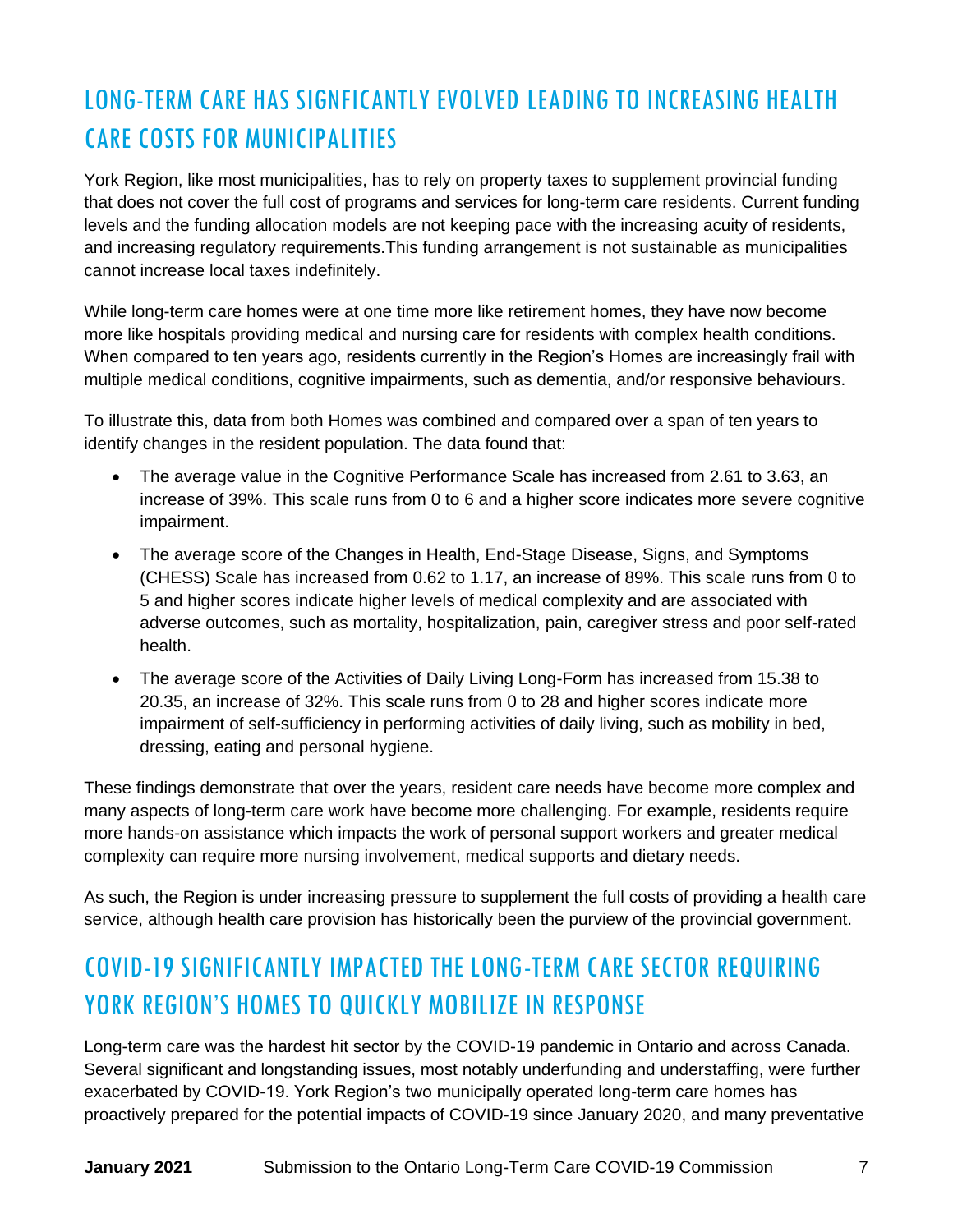measures were put in place well before the Province mandated them. This included implementation of a pandemic response structure to plan and implement operational changes, increased staffing, enhanced infection prevention and control measures, procurement of personal protective equipment, and new policies and procedures to protect the safety and well-being of residents and staff.

Continuously changing provincial requirements and responding to the unique challenges of the COVID-19 pandemic has led to unexpected and unplanned changes in the way the Homes operate, including:

- Increased demand for screening and testing protocols to meet the highest infection prevention and control standards has required enhanced staffing and supplies to facilitate the realities of constantly changing shift-work
- New physical design requirements to support Infection Prevention and Control (IPAC) measures, isolation, physical distancing, and visits from families and caregivers has required changes to infrastructure, including implementing isolation wards, additional physical infrastructure to support outdoor visits, separation of residents for physical distancing, and dining, bathing and entertainment space adjustments
- The prevalence of COVID-19 has required enhanced IPAC training for staff and essential caregivers, including reinforcing vigilance in hand hygiene, appropriate use of personal protective equipment (PPE) and donning and doffing of PPE, and enhanced cleaning and disinfection processes
- Tracking, managing and reporting a PPE inventory required the implementation of a real-time electronic PPE tracking system that sends automated data to a master spreadsheet
- Limiting staff to work for one employer to manage the spread of COVID-19 led to a loss of 23% (94) of staff. Further, unexpected staffing shortages and challenges have required the use of redeployed staff from other areas of the organization to fill staffing gaps
- Increasing workloads, longer hours, greater documentation requirements, and the demands of remaining alert and vigilant to manage the spread of COVID-19 has required additional mental health and wellness supports for staff
- Supporting physical distancing required adjustments to dining protocols to more one-to-one support for residents and implementation of new technologies to support virtual programming and care and help residents stay connected with families
- Multiple changes to visitor policies required monitoring for visitor COVID-19 testing, scheduling, communications, and training

All of these changes have had a significant operational and financial impact on the Homes, particularly given limited resources and capacity. Although challenging, the Homes were able to draw on support from corporate partners.

Families have also recognized the efforts the Homes have made to protect residents and staff. The Homes' 2020 Long-Term Care Residents Survey showed that 84% of respondents found the Homes overall COVID-19 response to be either Good, Very Good or Excellent.

The Region's Homes continue to implement measures to safeguard residents and staff as the second wave of the pandemic is underway. The Province continues to provide new directions and requirements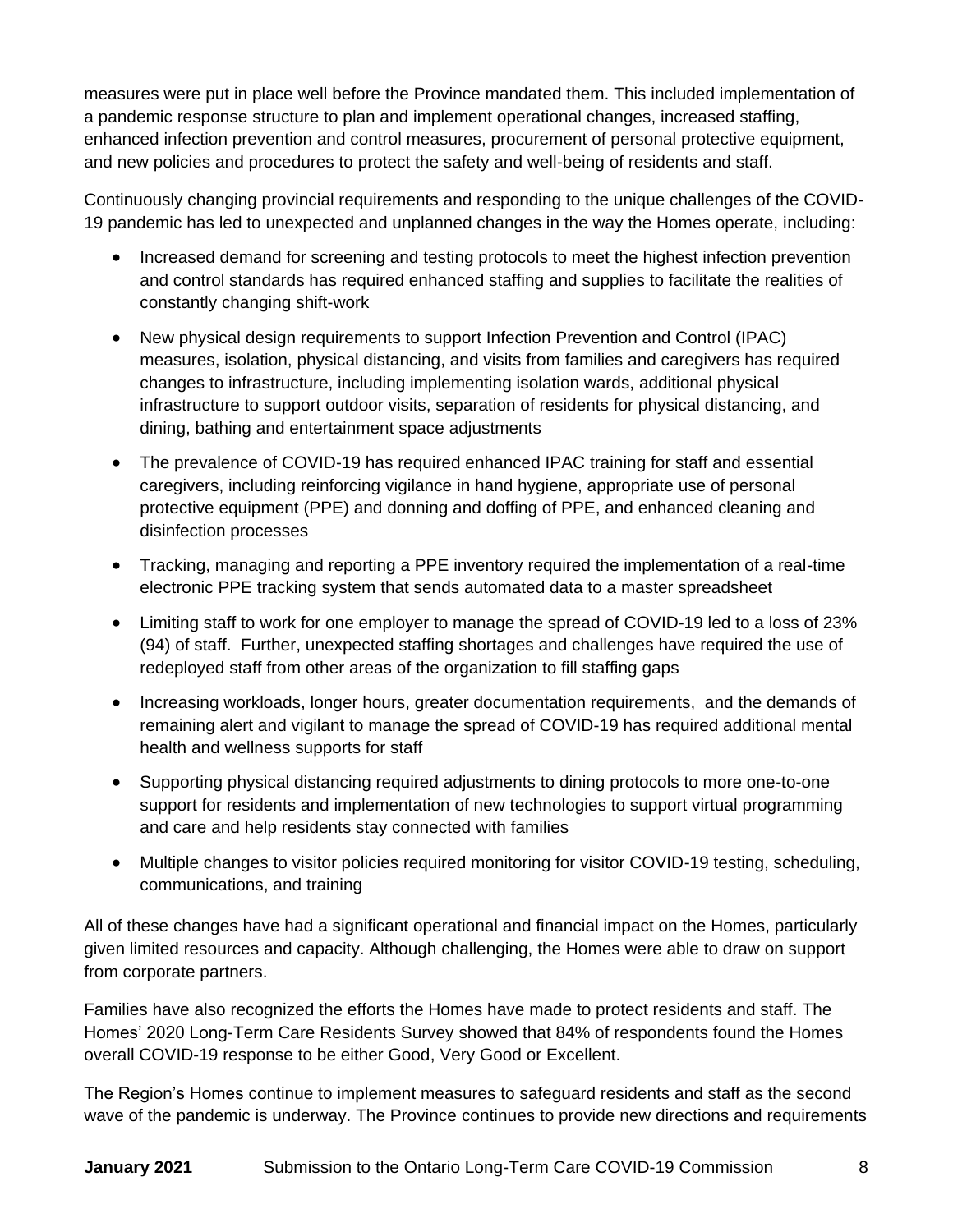for long-term care homes. These requirements are difficult for all involved; however, the risk of COVID-19 spreading in a home is an even greater concern. The Region is doing all it can to help residents, their friends and families. However, greater support and action from the Province is needed to help the Homes in their response to COVID-19.

# <span id="page-12-0"></span>RECOMMENDATIONS TO COMMISSION

The fundamental principle to be applied in the interpretation of the *Long-Term Care Homes Act, 2007* is that a Home is primarily the home of its residents and is to be operated so that it is a place where residents may live with dignity and in security, safety and comfort, and have their physical, psychological, social, spiritual and cultural needs met. York Region proposes the following recommendations to ensure continued high-quality resident-centred care in line with this principle and address longstanding concerns exacerbated by COVID-19.

# RECOMMENDATIONS ARE INFORMED BY EXTENSIVE SECTOR RESEARCH AND CONSULTATION

Sector research and positioning informed the proposed recommendations, including reports from AdvantAge Ontario, the Ontario Long-Term Care Association, Association of Municipalities of Ontario, Registered Nurses' Association of Ontario, Canadian Centre for Policy Alternatives, and the Royal Society of Canada Task Force on COVID-19.

To gather insight into the experience within the Homes, staff conducted extensive consultation, including fifteen virtual engagement sessions.

- Consultations included:
	- $\circ$  Subject matter experts from all areas of both Homes, including the management teams and staff from nursing, environmental services, dietary, and recreation
	- $\circ$  Corporate and departmental partners from Human Resources, Legal, Finance, Technology, Integrated Business Services Branch, Housing Services Branch and Public **Health**
	- o Executives from the Residents' Councils of both Homes
- An online survey was also developed to gather feedback and received responses from 100 long-term care frontline staff and management.

Based on this extensive review and consultation process, York Region proposes 28 recommendations grouped under the following 11 themes:

- 1. COVID-19 Testing and Outbreak Management
- 2. Staffing
- 3. Education and Training
- 4. Funding
- 5. Capital Funding Physical Buildings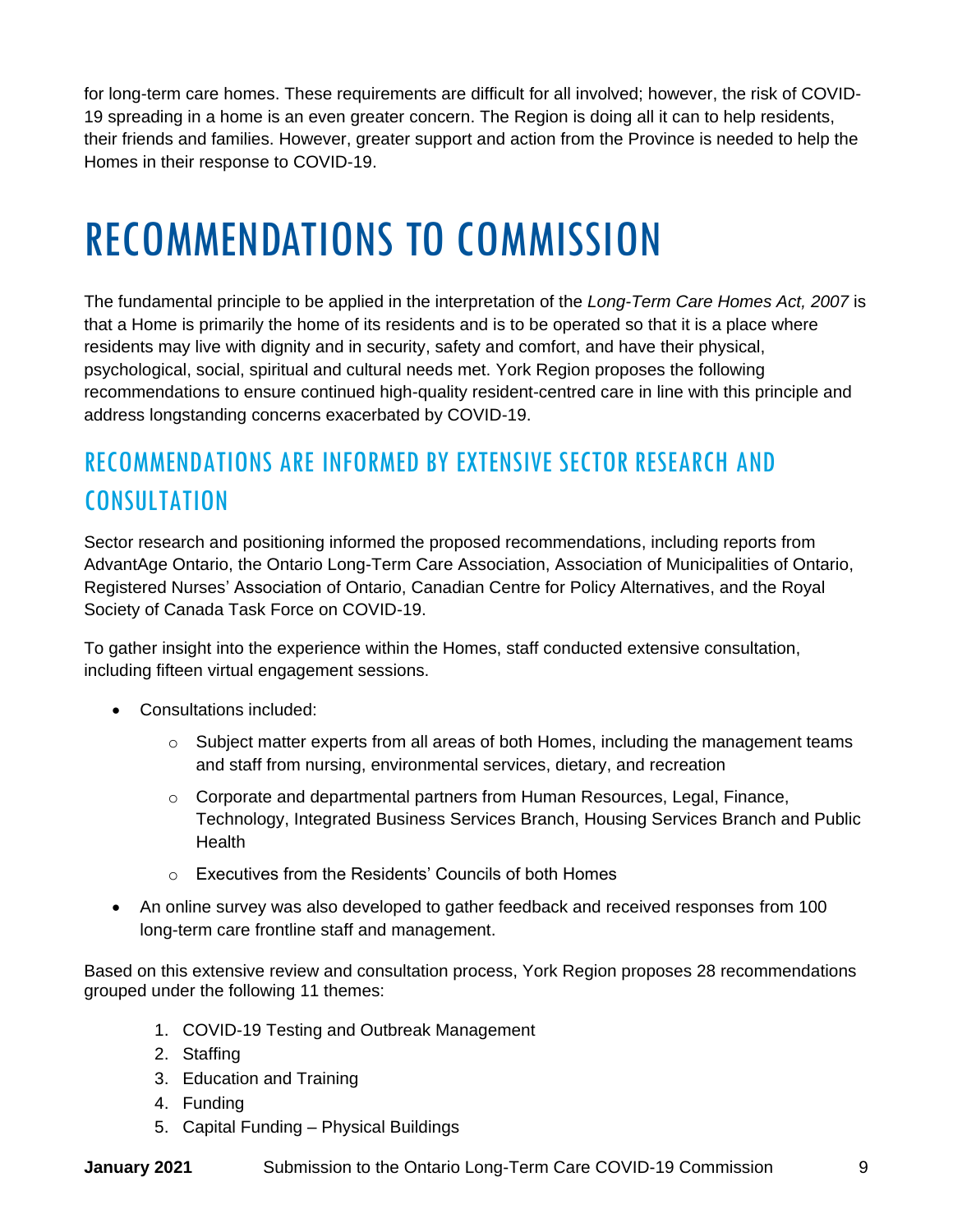- 6. Technology and Equipment
- 7. Central Local Health Integration Network (Central LHIN) Admissions
- 8. Food and Nutrition Services
- 9. Oversight
- 10. Legislative Reforms
- 11. Partnerships for Integrating Long-Term Care into the Health care System

Below is a discussion of the recommendations under each theme, as well as a summary of how the Region was impacted by COVID-19, how it managed and addressed these challenges, the Region's views regarding the Province's response, and specific actions still required by the Province.

# <span id="page-13-0"></span>**1. COVID-19 Testing and Outbreak Management**

**Recommendation 1:** Provide funding and human resources, including immediate access to readily available professional teams for homes in outbreak, to support outbreak management procedures.

**Recommendation 2:** Proactively establish and formalize partnerships between Home Leadership Teams, Public Health Units, Hospitals, Ontario Health Teams, Local Health Integration Networks, and Ministry of Health, Ministry of Long-Term Care, and Ministry of Labour, Training and Skills Development to mobilize resources and support homes in preventing and responding to outbreaks.

**Recommendation 3:** Continue mandatory testing for all staff and residents on a regular basis to enable quick identification of outbreaks and incorporate rapid testing into screening protocols with funding and resources to support this.

**Recommendation 4:** Prioritize testing of long-term care staff and residents, ensure that test results come back within at least 48 hours and provide Medical Directors and LTC Management with clinical access to the Ontario Laboratories Information System (OLIS) so that they can retrieve test results for all staff and residents in their Homes.

**Recommendation 5:** Ensure all homes have access to the swabs they need to swab all residents and staff; or any other testing methodology that may be introduced.

# HOW WAS OUR EXPERIENCE IMPACTED BY COVID-19?

### **COVID-19 continues to impact our communities and our Homes**

COVID-19 remains prevalent in our communities as the second wave is underway. Despite our best efforts, community transmission continues and COVID-19 continues to impact the most vulnerable in society.

This new reality has changed the way the Homes operate making managing and preventing outbreaks a critical component of operations. Residents in the Region's Homes are especially vulnerable to COVID-19. As a result, the Homes must continually remain alert, vigilant and prepared to protect their safety along with staff.

Newmarket Health Centre was declared in COVID-19 outbreak on November 7, 2020 with one staff member testing positive. Subsequently more staff and residents tested positive for COVID-19. The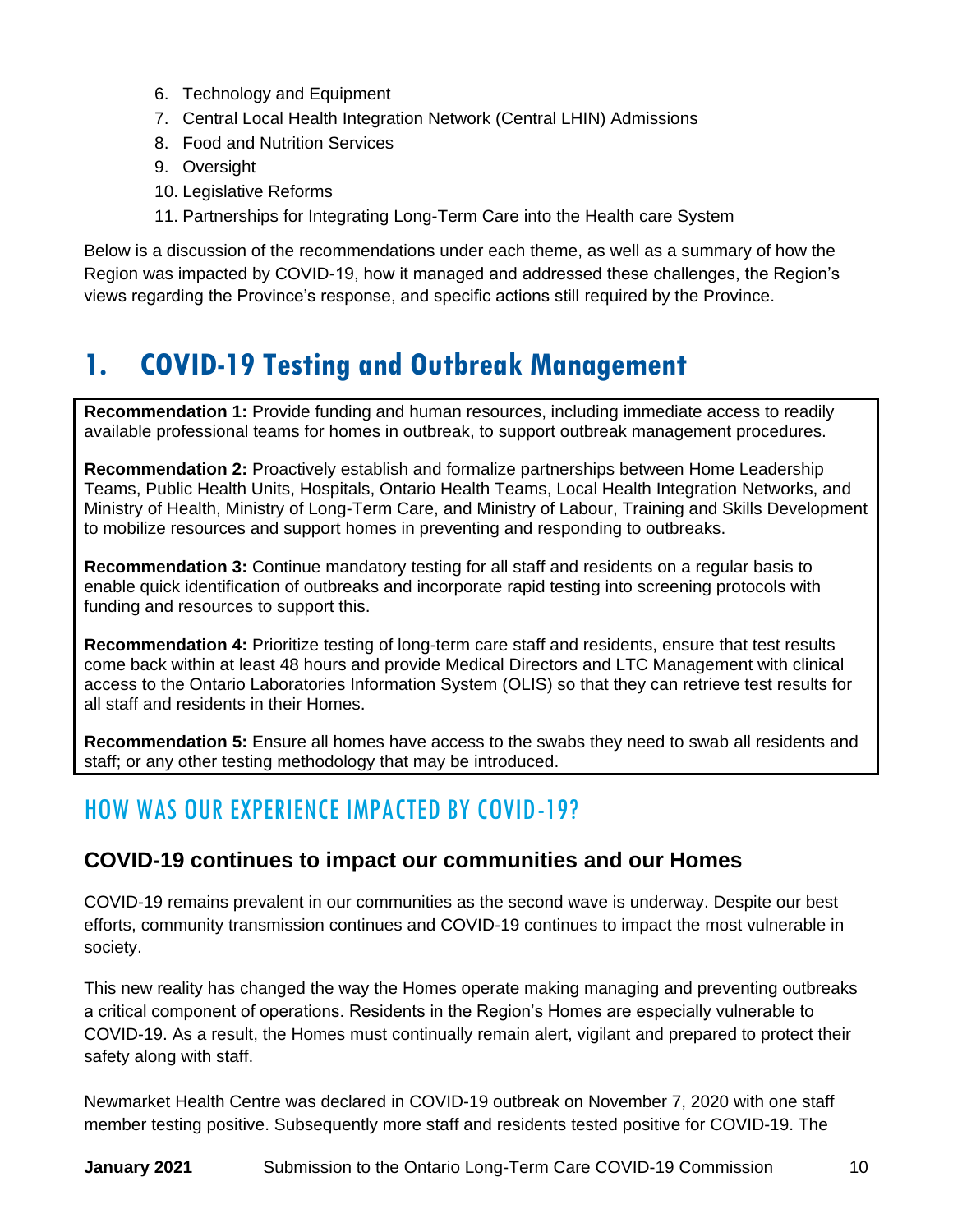Home immediately implemented several measures in accordance with emergency orders and guidelines provided by the Ministry of Health, Ministry of Long-Term Care and York Region Public Health to limit the spread of COVID-19 and respond to the outbreak.

### **Unexpected and unforeseen challenges arose during outbreak**

The Homes had been proactively preparing for the possibility of outbreak with procedures and protocols in place. However, experiencing outbreak exposed gaps and brought unexpected challenges.

#### **1. Severe and sudden staffing shortages**

The Home immediately experienced significant and severe staffing shortages. Shortages occurred due to many factors, including staff testing positive, needing to isolate or fear and anxiety about coming into work. In addition, to better protect staff and residents, the Home created Home area 'teams' or cohorts based on best practice advice from York Region Public Health. Although a best practice, this led to significant challenges with maintaining staffing capacity as staff could only backfill for others within their home area team.

The Homes had prepared a COVID-19 Master Schedule to manage staff hours and proactively increased staffing in preparation for potential outbreaks. It quickly became apparent these measures would not be enough. During outbreak, the Home needed almost triple the amount of staff to effectively cohort and have sufficient backfills for when staff were unable to come into work. There was also a need for greater registered nursing staff as resident care needs increase during outbreak. This staffing capacity was incredibly difficult to maintain as the Home was regularly losing staff as they left to work for other employers, became sick or experienced fatigue and burnout.

#### **2. Need for further IPAC training**

Although critical, dedicated IPAC resources were not provided by the Province leaving homes to provide and deliver training themselves. The Homes provided reinforced IPAC training to ensure continued vigilance throughout the pandemic, mainly though virtual and online training. In outbreak, IPAC procedures intensified with more stringent protocols, particularly for donning and doffing of PPE. Outbreak exposed that there were gaps in IPAC knowledge. With support from York Region Public Health, Central LHIN, York Region Paramedics and Southlake Hospital, staff received onthe-spot education and training to support adherence to IPAC protocols. However, it was very difficult to deliver this more hands-on training with no in-house capacity. Also, it required taking staff off the floor when severely short-staffed.

#### **3. Intense scrutiny and documentation**

Documentation requirements and inspections significantly increased during outbreak. Many agencies required extensive information from the Home, including Local Health Integration Networks, Ministry of Health, Ministry of Long-Term Care, Ministry of Labour, Training and Skills Development and Public Health. Demands on staff and the Home's Leadership Team became much higher during outbreak with increased meetings, reports, surveys, and questionnaires being required almost daily; occurring at the same time that leadership was needed on the floor. This contributed to higher levels of anxiety and stress amongst staff as audits and inspections could occur at any time pulling focus from more essential duties. Ministry inspections also fostered a compliance-based environment with fear of repercussions or reprisal when support and collaboration was desperately needed.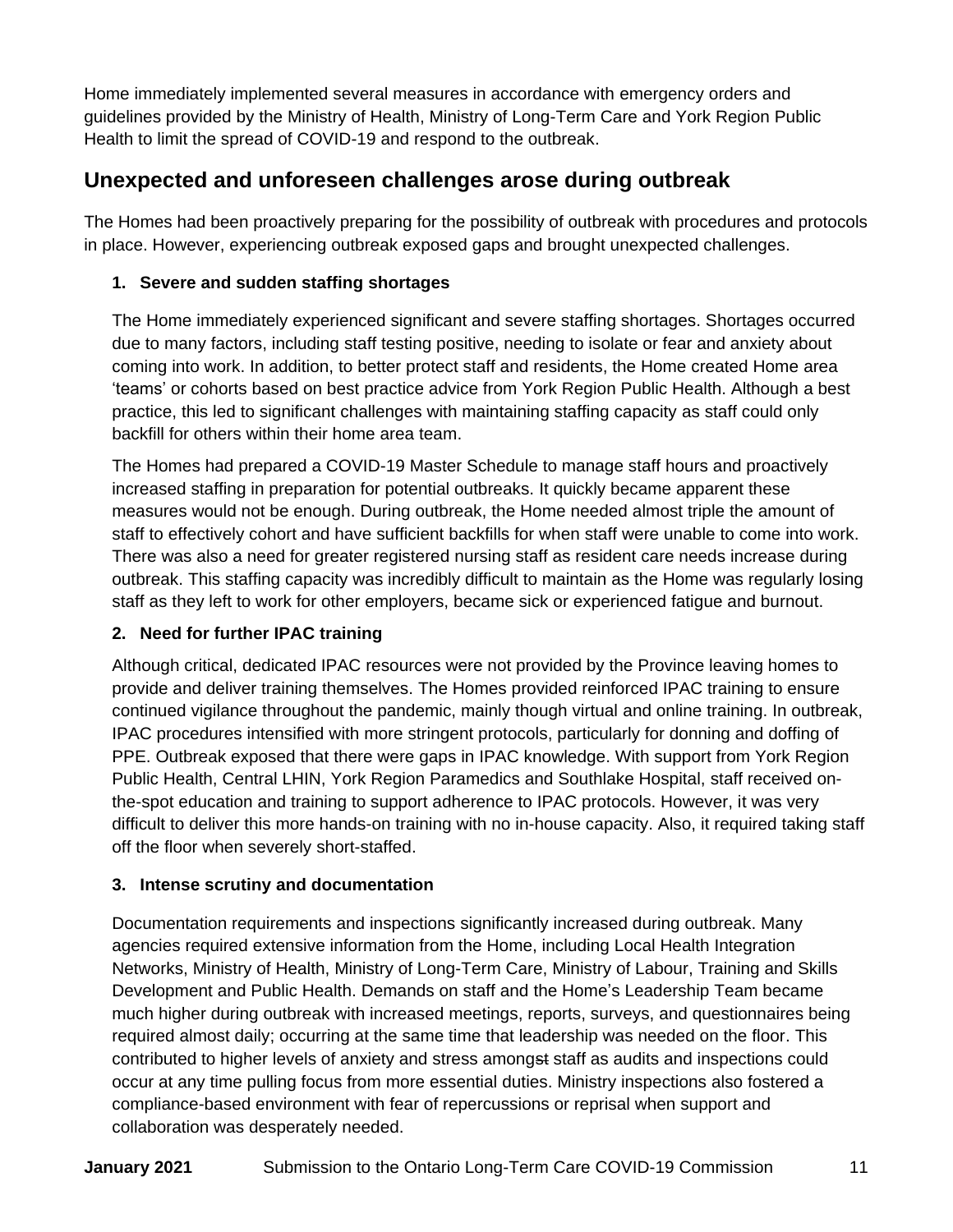## HOW DID WE ADDRESS AND MANAGE THESE ISSUES?

### **The Homes have implemented surveillance testing in accordance with provincial requirements**

Since April 2020, the Homes have been conducting biweekly testing of staff to limit and manage the spread of COVID-19 as recommended by provincial directions. On November 22<sup>nd</sup>, the Ministry of Long-Term Care issued a Minister's Directive with updated guidance on surveillance testing in longterm care homes, which came into effect on November 23rd. Under this directive, staff, students, and volunteers must be tested weekly for COVID-19. The Homes have moved from biweekly to weekly testing of staff.

Regular surveillance testing for staff is a key strategy in our efforts to ensure the health and safety of our staff and residents. The sooner a positive case can be identified, the better positioned the Homes are to implement infection prevention and control measures to contain the spread of the virus. Regular swabbing clinics for staff require significant resources within the Home to prepare for testing, to conduct the testing and to track and monitor that all staff have been tested as well as to ensure that all results are returned from the lab. Often there are delays in getting the test results. Tracking down results for a staff member or resident is not only time consuming but each day that goes by with an unknown test result contributes to anxiety levels and may delay required response efforts if the result is positive.

#### **Managing outbreaks requires significant resources, efforts, and expertise**

If there is a suspected COVID-19 outbreak or an active COVID-19 outbreak, the Home goes into full outbreak management and implements established prevention and control measures to keep staff and residents safe. In partnership with York Region Public Health, the Employee Health Unit, Health and Safety, our advising Occupational Health Physician and our Medical Director, the incident is thoroughly examined and contact tracing efforts begin immediately.

York Region's Employee Health Unit conducts a risk assessment and impacted staff, residents and their families are contacted with further guidance**.** The Home's attending physicians are notified and they contact families and are in daily contact with staff to provide care.

Affected resident home areas are placed in isolation as advised by York Region Public Health and additional staff and resident testing may be carried out. In accordance with the Home's Infection Prevention and Control and outbreak protocol, additional measures are implemented to suspend communal dining, tub bathing, group programming and activities and all non-essential visits to the Home until the all clear has been communicated by Public Health.

The Homes are committed to communicating with all staff, residents, families, substitute decision makers, caregivers and contractors as updated information becomes available on the situation and identifying next steps as needed.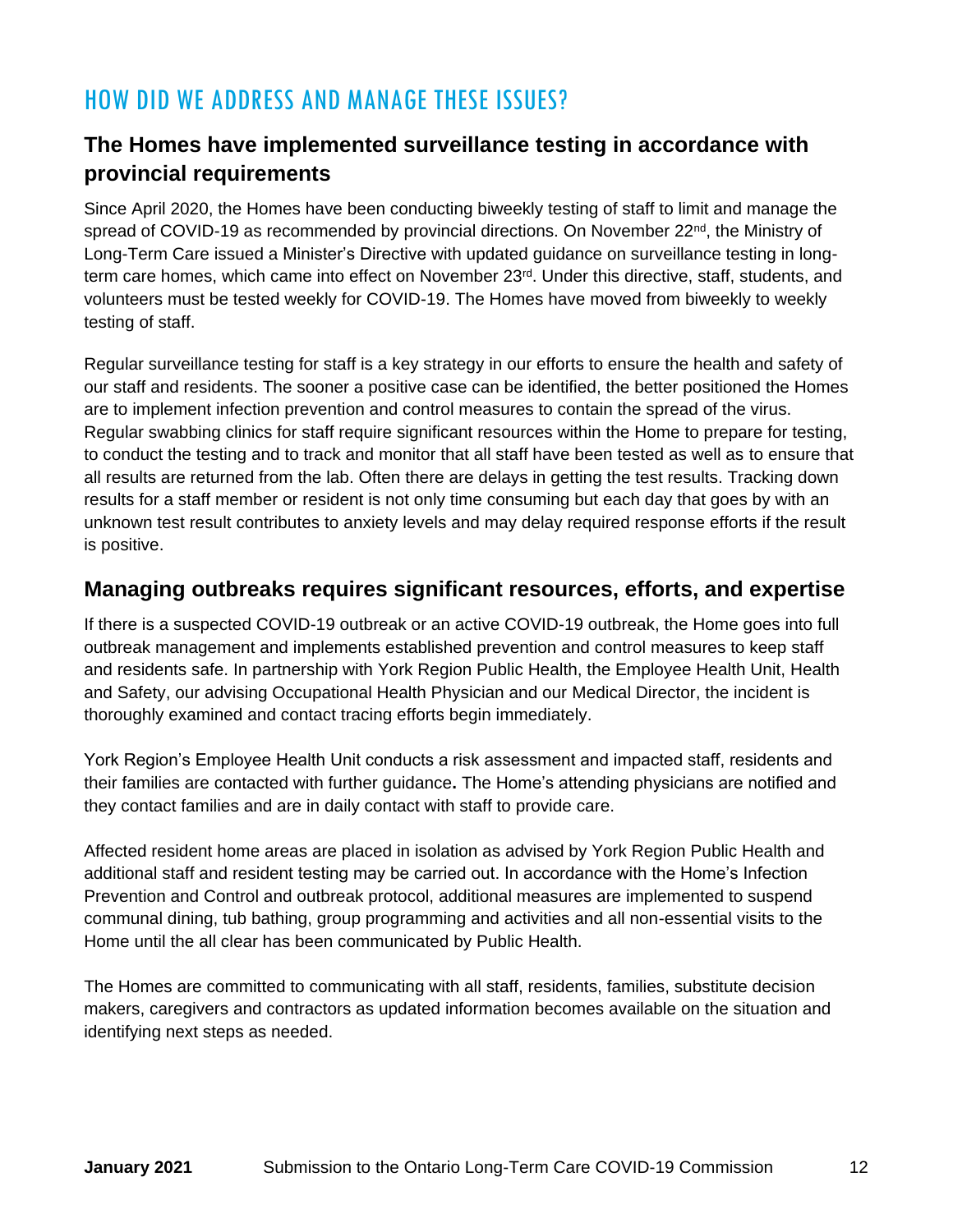### **Recruitment and training efforts were increased**

The Home ramped up efforts to recruit staff from external sources and provincial health care staffing sources to increase the staff base during outbreak. The Home also relied on redeployed staff and agency staff to help fill the gaps. Even with these efforts, it was difficult to bring in staff, especially in the numbers required as the pool of health care workers in Ontario is limited and competition to recruit health care staff is fierce. With respect to training, the Home strengthened IPAC training and identified IPAC champions for each home area.

In addition, professional expertise was critical in helping contain the COVID-19 outbreak. For example, Community Paramedics, York Region Public Health, and local hospitals provided intensive infection prevention and control supports. However, this put pressure on their already stretched resources.

# WHAT ARE OUR VIEWS OF THE PROVINCE'S RESPONSE AND WHAT MORE CAN BE DONE?

### **Lessons from Wave 1 were not shared widely across LTC sector**

Homes often do not have line of sight into what other homes are experiencing across the sector and as a result, rely on agencies with this insight to share this information. There were many lessons and best practices from the experience of long-term care homes during Wave 1 of COVID-19, most importantly those that experienced outbreaks, which were not shared or widely distributed across the sector. This information would have helped provide a full picture of what outbreak looks like on the ground, what to expect and how to best prepare. The Ministry of Long-Term Care had engaged homes in a Wave 2 preparedness exercise; however, this was a paper-based assessment that the Homes had to complete. On-site support to assess readiness and preparedness was not provided. Only when in outbreak did the Home learn of best practices.

### **Provide funding and human resources, most importantly immediate access to professional teams, to support outbreak management**

Managing outbreaks is a resource intensive process requiring immense amounts of attention, focus and effort from staff. Staff continue to work tirelessly to limit the spread to ensure that staff and residents remain safe. However, this is unsustainable without further support from the Province. The Province must provide sufficient funding and human resources to support homes in implementing all of the procedures and protocols required to manage and prevent outbreaks.

Staffing shortages happen suddenly and severely once outbreak hits. To mitigate this, homes require a reliable pool of professionally trained staff that can be called upon in times of emergency. For example, the Mobile Enhancement and Support Teams (MEST) established by hospitals should be immediately accessible to homes in crisis. These teams would act as "bench strength" for long-term care homes.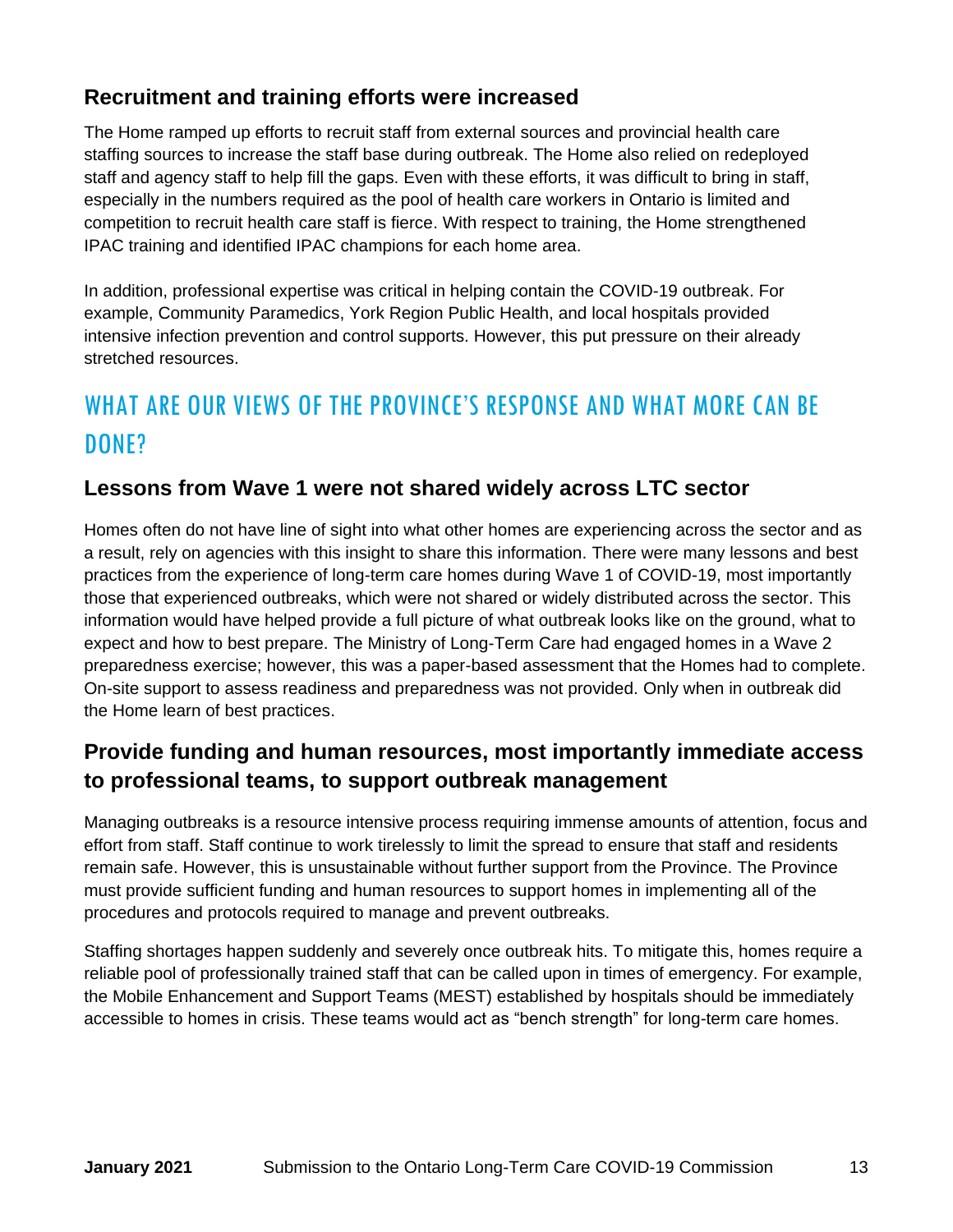### **Proactively establish and formalize partnerships between long-term care homes, health care partners and key provincial ministries**

Partnerships between Home Leadership Teams, Public Health Units, Hospitals, Ontario Health Teams, Local Health Integration Networks, and the Ministry of Health, Ministry of Long-Term Care, and Ministry of Labour, Training and Skills Development are essential to supporting homes in preventing and managing outbreaks.

Strong partnerships would allow for early interventions to help homes prepare and mobilize resources needed to manage outbreaks, including staffing support and IPAC expertise. Partners would collaborate with the homes, share lessons learned and trends observed in the sector to support homes' response, and help homes identify vulnerabilities and gaps that would impact their ability to manage outbreaks. For example, during outbreak, the Home worked with Southlake Hospital, Central LHIN and York Region Public Health and this was very helpful in receiving best practice advice for IPAC and PPE actions.

These partnerships should be proactively established and formalized so that they are already in place before an outbreak occurs to provide ongoing support and resources throughout COVID-19 response. Waiting to establish these partnerships until an outbreak has occurred can delay much needed resources. Clearly defined supports and surge capacity for each home should be in place and immediately mobilized when an emergency arises. In addition, these partnerships must be based on trust, collaboration and respect on all sides with all parties coming together to support the ultimate goal of protecting the health and safety of residents and all who work in the homes.

### **Provide funding and resources to support regular testing of staff**

The Province must ensure all homes have access to the swabs they need to swab all residents and staff. Surveillance and testing are key to supporting detection and a timely response to COVID-19 to identify, contain, and prevent outbreaks. This includes an accurate, informed understanding of how many swabs are needed for regular testing of staff and residents and making sure that they are available.

The Province must provide funding to support regular testing of staff and residents. The move to weekly testing of all staff in compliance with the provincial directive requires significant staffing and resources. With biweekly testing, the Homes would use the time in between to prepare for the next testing, including ensuring sufficient swabs are available. Weekly testing greatly shortens the time the Homes have to prepare, requiring increased resourcing to ensure everything is ready on time for testing. The Homes have to rely on existing resources to support this which significantly increases staff workloads. Continuing with regular testing of both staff and residents is important, but current tests are very invasive. The Province should also explore the use of accurate, less invasive tests for COVID-19.

In addition, integrating rapid testing into screening protocols can add another layer of defense and support homes in better identifying those who may have contracted COVID-19. The Province should incorporate rapid testing into the screening protocols for homes and continue to work to improve the accuracy of these tests.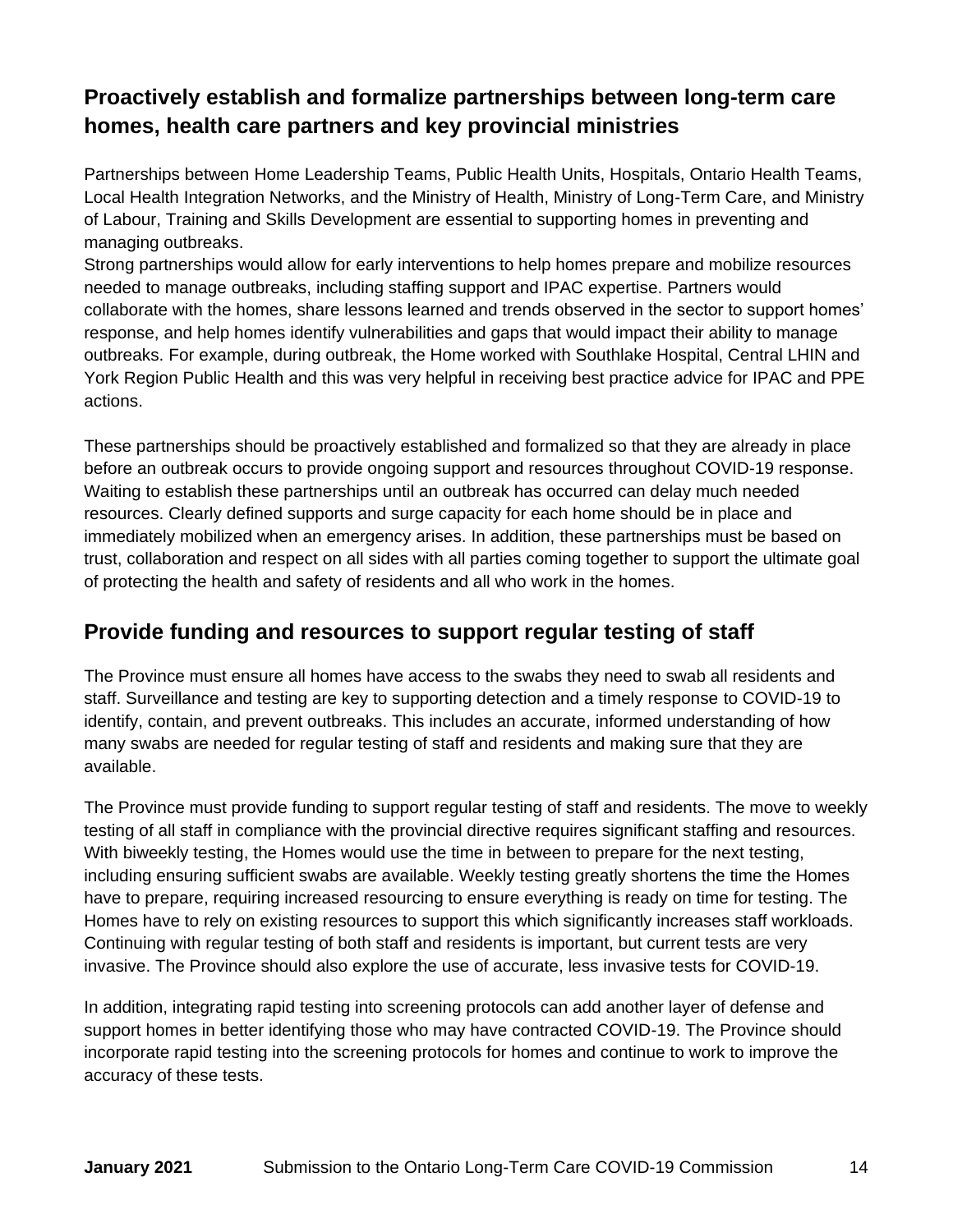As part of the November 22<sup>nd</sup> Minister's Directive, caregivers and support workers are required to provide proof of a negative COVID-19 test result in the past week and verbally attest to not subsequently testing positive. The Region recommends this directive continue as it supports limiting the spread of COVID-19 in the Homes and that the Province should explore extending this to proof of immunization when a vaccine becomes available.

### **Prioritize testing of long-term care staff and residents and ensure timely results**

The Province must work with Public Health Ontario to prioritize testing of long-term care staff and residents and ensure that test results are received within 48 hours. The Homes rely on test results to manage the spread of COVID-19 and limit the risk of outbreaks. However, the Homes have faced numerous instances where results were delayed or missing. This lag in test result information impacts the Homes' ability to keep residents and staff as safe as possible. As a result, in addition to timely test results, the Province must provide Medical Directors and LTC Management with clinical access to the Ontario Laboratories Information System (OLIS) so that they can retrieve test results for all staff and residents in their Homes. This will assist in making more timely decisions to better manage and mitigate COVID-19 and future infectious disease outbreaks.

# <span id="page-18-0"></span>**2. Staffing**

**Recommendation 6:** Develop and implement a long-term care health human resources strategy focusing on recruitment, retention, education and training, and technology to meet the challenges facing the sector and build resiliency and capacity to respond to infections disease outbreaks.

**Recommendation 7:** Address precarious workforce by providing funding for full-time employment with benefits to staff.

**Recommendation 8:** Legislate and increase funding to allow long-term care homes to provide at least four hours of nursing and personal care for each resident daily.

# PRIOR TO COVID-19:

- Staffing has not kept pace with the medical needs of increasingly frail and elderly residents in number of staff or in specialized expertise. The current level of care cannot consistently support a high quality of life or care for all residents. Staff are often rushed, which can lead to a higher prevalence of workplace incidents and injuries.
- Staff often need to work multiple jobs to achieve a living wage. This can lead to scheduling conflicts, unexpected staff shortages and increased risk of carrying infectious disease pathogens between workplaces.
- Staff mental health and emotional wellbeing are impacted by work culture, resident behaviour, and the demands of end-of-life care.
- As of May 1, 2020, the Region's long-term care workforce was comprised of 44% full-time, 37% part time and 19% casual staff.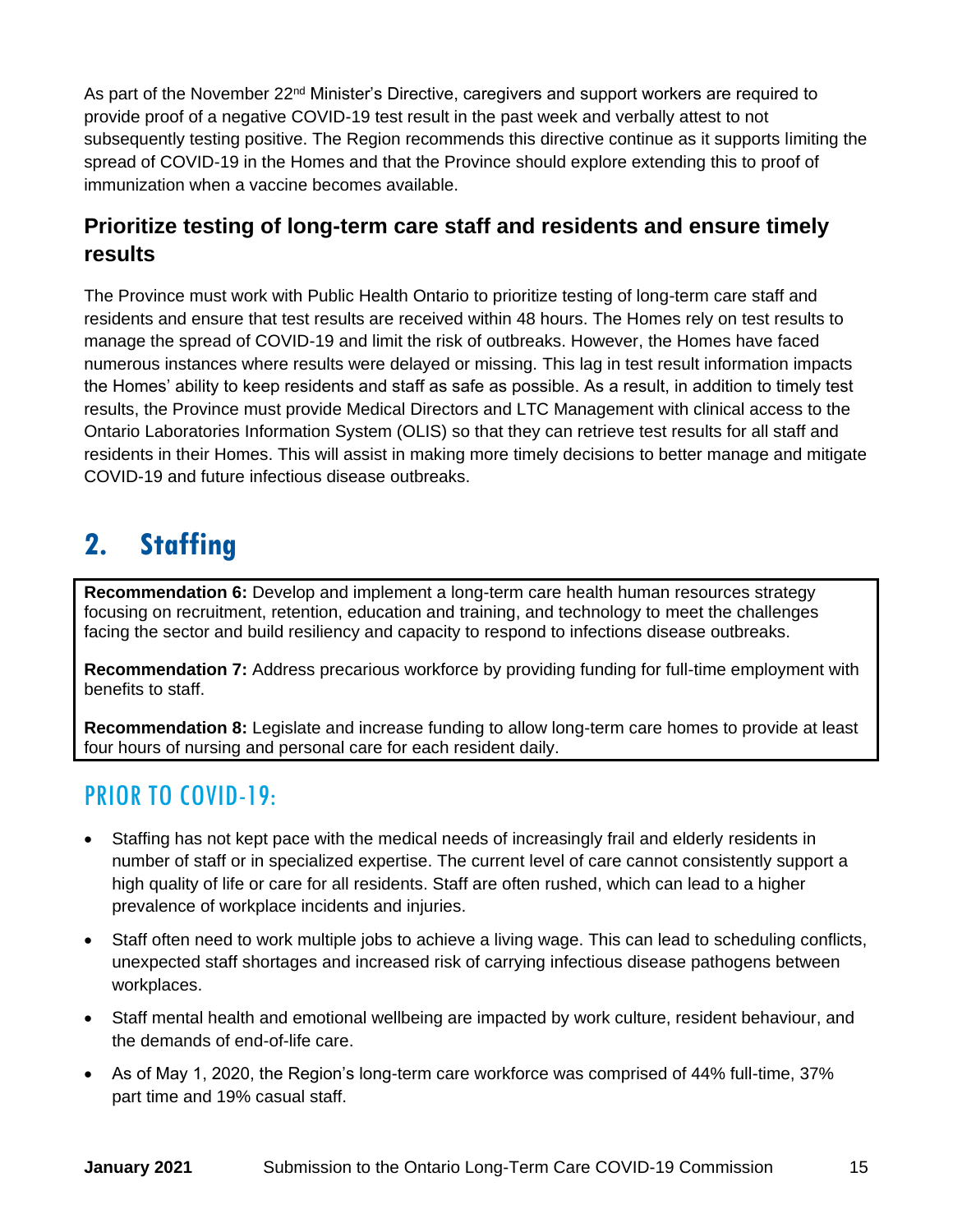- In 2019, the average cost per bed in the Homes was \$289.87 as published by the Municipal Benchmarking Network of Canada. As a municipal home, the Region's costs are slightly higher than for profit and non-profit homes as a result of higher wages due to collective bargaining and costs associated with corporate allocations.
- The Region's Homes found it challenging to recruit and retain staff, especially personal support workers. Even with higher wages, when jobs were posted, very few candidates applied, and often some of those were not qualified.
- The process for filling vacant positions is lengthy and time consuming due to documentation requirements. By the time the process is complete, the candidate pool has significantly decreased with many choosing employment elsewhere.
- The Region is challenged in providing full-time employment opportunities as it does not have adequate funding to cover full-time hours and benefits.

# HOW WAS OUR EXPERIENCE IMPACTED BY COVID-19?

### **Many factors impacted staffing during the pandemic**

In addition to the long standing challenges in the long-term care sector in accessing staff, the following factors impacted staffing in the Region's Homes during the pandemic:

- $\circ$  Fear and anxiety about contracting COVID-19 at the long-term care home
- $\circ$  Requirement for staff to work at a single health care site, put in place by the Region on March 25, 2020 prior to it becoming a province-wide directive on April 22, 2020
- o Concerns about accessing adequate PPE demands/supply
- o Lack of expertise and knowledge of IPAC standards
- o Timeliness and availability of testing
- o Personal factors such as infection status of staff, family member vulnerability, access to childcare and burnout
- o Loss of staff due to needing to self-isolate
- o Challenges with maintaining a cohorting service model in line with best practices as it requires significant staffing capacity to implement

Staff workloads increased due to additional requirements (e.g., screening, swabbing, increased IPAC measures, etc.) and staff were required to work greater overtime to compensate for increased staff shortages and loss of volunteers. This contributed to staff burnout.

Qualified staff were difficult to find due to the increased risk of working in the Homes during the pandemic. The directive to work for one employer, in addition, led to a loss of 23% (94 staff) of our workforce and inadequate staffing resources, which made it difficult to implement the Province's directions (e.g., cohorting residents and staff).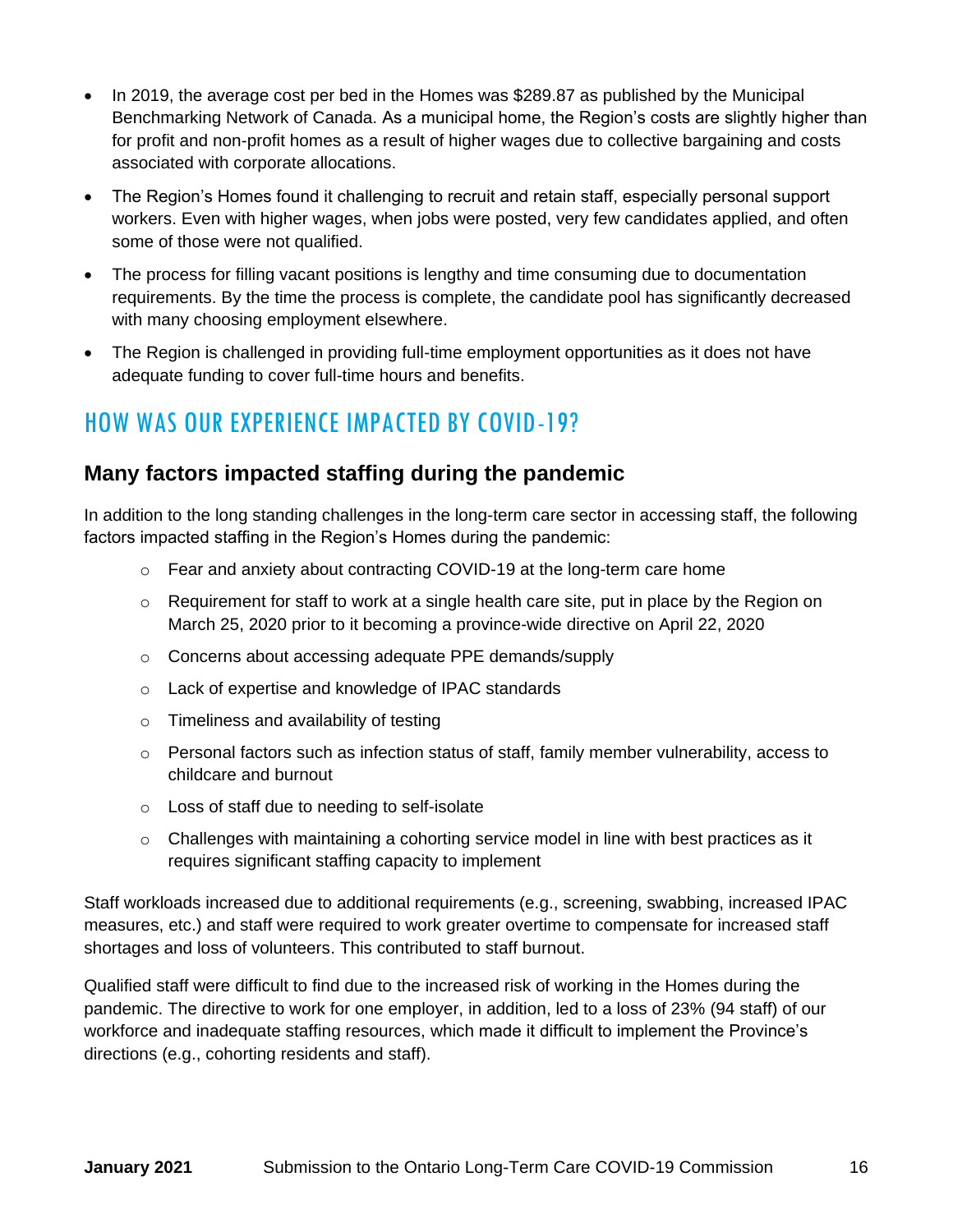## HOW DID WE MANAGE AND ADDRESS THESE ISSUES?

### **The Region implemented measures to protect staff and residents and strategies to address staffing challenges**

The Region implemented the following IPAC safety measures to protect residents and staff:

- $\circ$  Staff are now required to work for one employer in accordance with the provincial emergency order.
- $\circ$  All staff and residents are screened for symptoms of COVID-19, including atypical symptoms, and temperature checks are conducted twice daily for staff and residents.
- $\circ$  Staff are provided with PPE upon entering the building.
- $\circ$  Cleaning and disinfection processes have been enhanced for all areas in the homes.
- $\circ$  Staff received enhanced education on infection control and instructed in the proper use and procedures for donning and doffing PPE.
- $\circ$  Audits to assess whether staff are properly implementing infection control and prevention practices.
- $\circ$  Pausing admissions of residents into the Homes was used to limit the number of residents that require care during this time.

The Region implemented the following measures to help address staffing challenges:

- $\circ$  The Region redeployed staff from other areas of the organization to help fill staffing gaps, including from Social Services, Adult Day Program and Paramedic Services, and hired agency staff.
- $\circ$  The Homes were able to attract some candidates due to the Region's reputation as a top employer and the higher wages offered.
- $\circ$  The Homes developed a COVID-19 master schedule that provided increased hours for staff.

# WHAT ARE OUR VIEWS REGARDING THE PROVINCE'S RESPONSE AND WHAT MORE CAN BE DONE?

### **Temporary pandemic pay and other measures were helpful but some have ended**

The temporary pandemic pay helped to incentivize staff to continue working in the Homes. This pay has been critical to supporting retention in the short term; however, it ended on August 13, 2020. This premium pay should continue in the longer term to support retention in the sector. The wage enhancement for PSWs was welcome but we are concerned about wage compression, an unintended consequence as other positions were excluded from this increase. This wage enhancement should, therefore, be extended to all long-term care frontline staff and management. In determining the premium pay for long-term care staff, the Province should also consider implementing a living wage.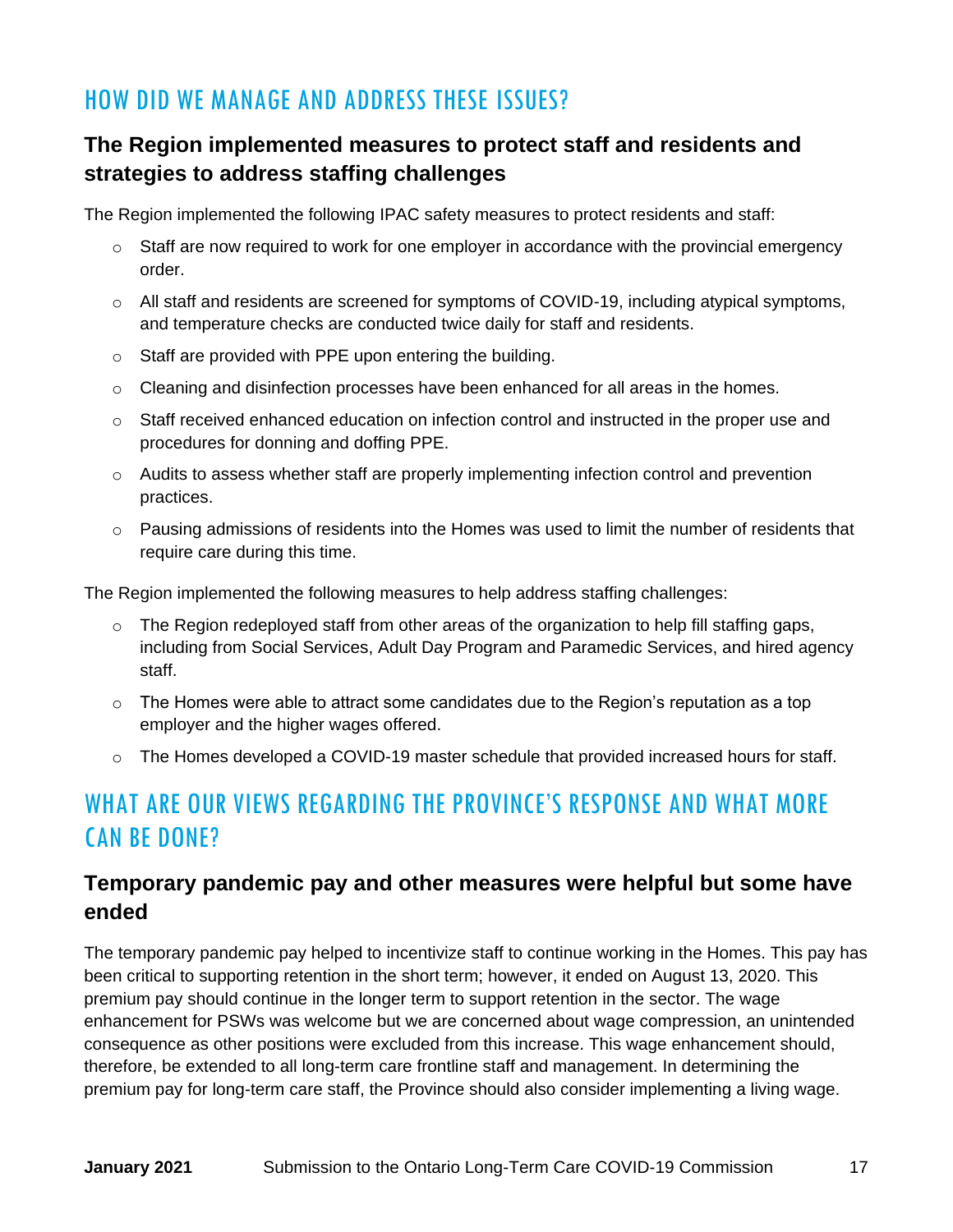Partnerships with governing bodies and associations for nursing staff were helpful, particularly the partnership with the Registered Nurses' Association of Ontario (RNAO), that allowed nursing students to work in long-term care homes. These partnerships, however, took time to implement when resources were urgently needed.

### **More needs to be done to address staffing shortages and support and protect staff**

The directive that staff could only work for one employer was helpful in limiting the spread of COVID-19, but there were many unintended repercussions for staff, particularly those who rely on working for multiple employers to earn a living wage. The Province should review the impact and effectiveness of this directive and identify whether it should remain be in place for future pandemic events.

To help alleviate staffing shortages during emergencies, additional short-term staffing resources should be readily available. Partnerships with various organizations and associations were successful in quickly mobilizing resources to fill staffing shortages, and the Province should continue to cultivate these partnerships. In addition, dedicated funding for staffing backfills should be provided.

The Province must also establish a sufficient, sustainable and appropriately priced supply of PPE, and prioritize long-term care residents, staff, and visitors for access. Provincial support is critical in enabling long-term care homes to acquire in-house, dedicated IPAC expertise and resources. The Province must provide funding for a dedicated IPAC specialist in each long-term care home. Having dedicated IPAC specialists will help ensure measures in place reflect the unique needs of long-term care homes and can keep staff and residents safe.

### **Develop a Comprehensive Long-Term Care Health Human Resources Strategy**

To address these staffing challenges in the long-term, a long-term care Health Human Resources Strategy needs to be in place focusing on recruitment, retention, education and training, and technology. Such a strategy is needed to meet the challenges facing the sector and build resiliency and capacity to respond to infections disease outbreaks. This will ensure that residents get the high-quality and timely care they deserve.

As long-term care is already experiencing staffing shortages that put resident care at risk, considerable improvements to workforce attraction and retention are needed to address this gap, in addition to increases in the overall pool of qualified candidates from the education sector. Change is urgently needed, not only to address current issues, but also to prepare for the planned development of new long-term care beds.

A Health Human Resources Strategy should consider the following:

- o **Work-integrated learning opportunities:** Allow students to work in long-term care homes while earning credits towards their studies.
- o **Financial incentives:** Offer financial incentives to both full-time and part-time PSW and nursing graduates to commit to working in long-term care for a minimum of one year.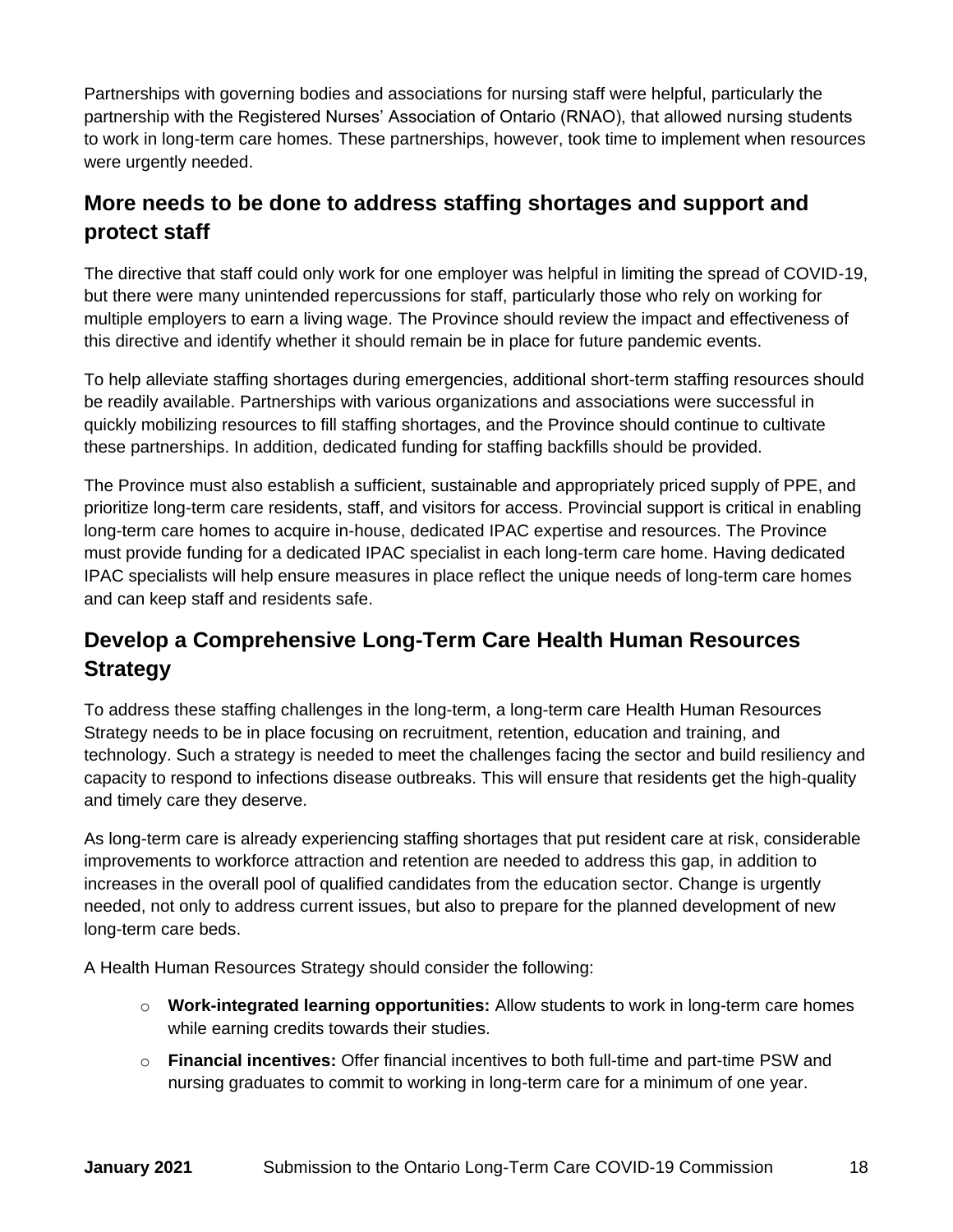- o **Training programs:** Facilitate nurse practitioner training programs inside long-term care homes. This would help existing staff upgrade their skills on the job.
- o **Dedicated pool of staff:** Identify groups through partnerships with nursing agencies, home and community care organizations, Local Health Integration Networks, Ontario Health Teams and hospitals that are easily accessible to long-term care and that homes can draw from on an ongoing basis.
- o **Outreach to non-traditional labour pools:** Consider parents and family caregivers looking to re-enter the job market, foreign-educated allied health professionals, volunteers, new immigrants to Ontario, and social assistance recipients who may be seeking employment. The Province should ensure long-term care is an area of focus as it promotes immigration to fill labour shortages.
- o **Partnerships with academic institutions:** Consider partnering with academic institutions to improve the perception of the sector and promote long-term care as a career destination.

The Health Human Resource Strategy could also examine streamlining and accelerating recruitment processes. The requirement for a police record check, for example, can take weeks which makes it difficult to fill critical staffing gaps. The Province can review the documentation and regulatory requirements for filling these roles and expedite this process in times of emergency. The Province should also consider subsidizing education for PSW positions to attract more people to the sector.

### **Invest in frontline staff and full-time employment**

Addressing staffing shortages in long-term care cannot happen without additional funding, and the Province should provide funding to allow homes to offer more full-time employment opportunities. The Province can consider placing funding in the dedicated envelopes which support staff costs. Increasing the proportion of full-time, permanent positions would improve working conditions for staff and reduce the likelihood of spreading infectious disease pathogens, such as COVID-19, between homes. This funding would also enable homes to better backfill for staff who are absent or on sick leave, statutory holidays, vacation and training leaves.

PSWs play a critical role in supporting the care of residents, but are undervalued in the sector. Their work is challenging, emotionally and physically taxing, and subject to compassion fatigue, however, the wages provided for this position are not in line with the demands of their work. To recognize this essential work, the Province should consider increasing PSW wages to a level that aligns with the skills required for the position.

In addition, the pandemic has significantly impacted the mental health and psychosocial well-being of staff and residents. The Province should provide funding and resources to support the mental health and psychosocial well-being of staff and residents.

### **Urgent action required to legislate and fund four hours of direct care**

While the Province's commitment to increase hours of direct care received by each resident per day to four hours is welcome, urgent action is required to ensure residents receive the care required during the COVID-19 pandemic. The Province should establish four hours of nursing and personal care for each resident per day as a minimum standard in the *Long-Term Care Homes Act, 2007* and provide all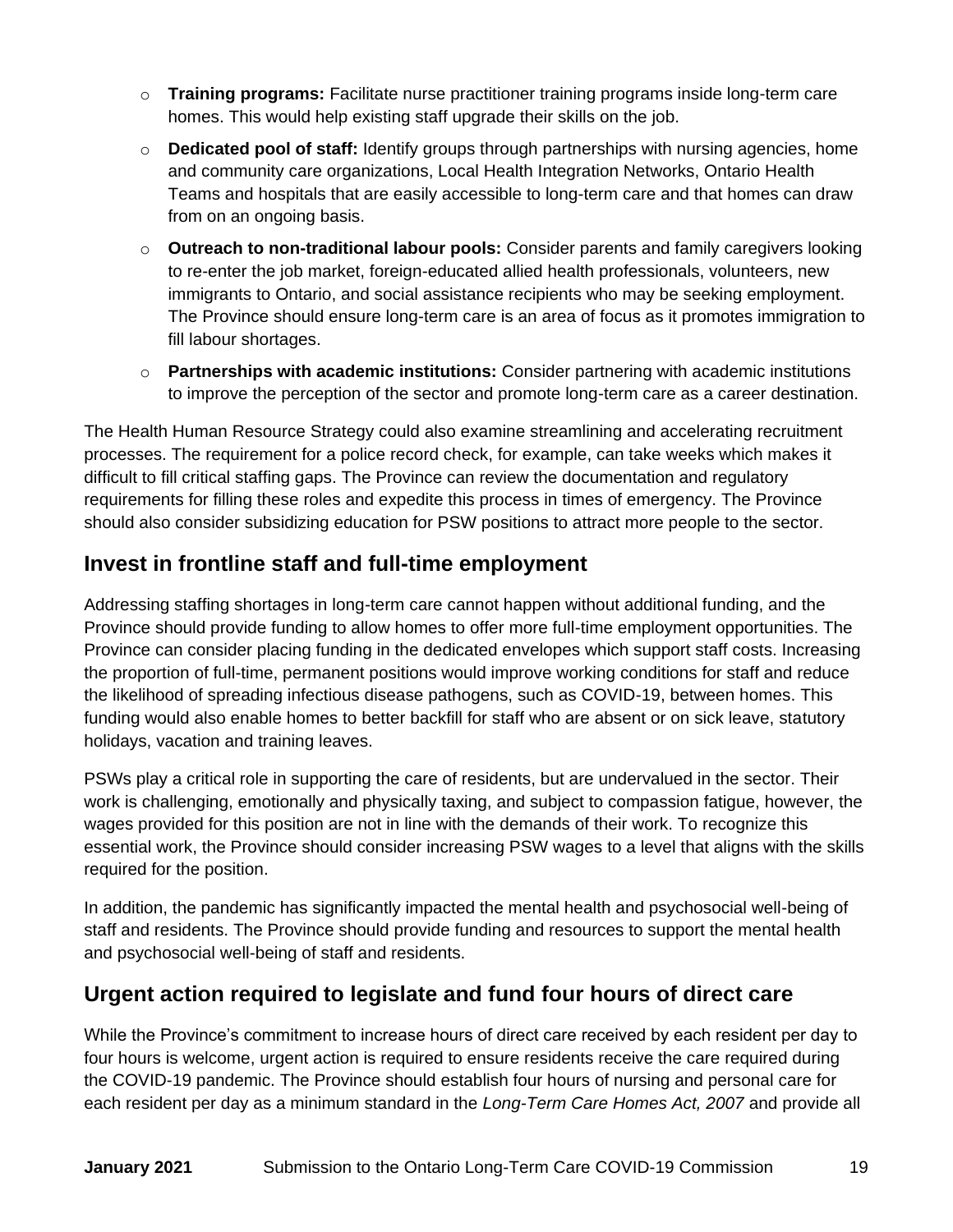associated funding with implementing this standard to homes. When implementing this standard, the Province should ensure that homes have a sufficient level of registered nursing staff.

When implementing measures to improve staffing, the Province must consider the full continuum of care to ensure that these actions do not have unintended consequences on other sectors, such as home and community care.

# <span id="page-23-0"></span>**3. Education and Training**

**Recommendation 9:** Provide staff with standardized training, including licensing of PSWs, as well as education across the sector related to compliance, mandatory reporting, human resources (as applicable) clinical skills, personal protective equipment, infection prevention and control, and provide access to better resources to assist with this.

**Recommendation 10:** Provide residents and their families with standardized training and education across the sector related to personal protective equipment, infection prevention and control, diversity and inclusion, and provide the resources needed to assist with this.

# PRIOR TO COVID-19:

- There was scarce shift coverage available for staff to undertake continuing education opportunities to advance their skill set to meet the care needs of residents.
- The pace and nature of work in long-term care can be more challenging than what students are prepared for in training. This is partially due to the rising complexity of resident needs and staffing shortages. PSWs can also be subject to downloaded responsibilities that fall outside their scope of education due to lack of staff on the shift.
- It is also difficult to determine how much knowledge staff have retained as on-the-floor coaching is challenging when short-staffed.
- The Province did not provide support and guidance on training for residents and families. Homes created their own materials to educate families and residents and determined the best path forward for ensuring residents and families were well-informed.

### HOW WAS OUR EXPERIENCE IMPACTED BY COVID-19?

### **Homes faced difficulty transitioning to virtual training**

Training and orientation had to move to online learning platforms, but with no further resources to invest in new methods, it was difficult for staff to access computers to complete training. With frequent new hires and constantly changing provincial direction, it was challenging to keep up with training requirements. It is also difficult to measure the effectiveness of training during COVID-19 as there is limited opportunity for interaction with staff.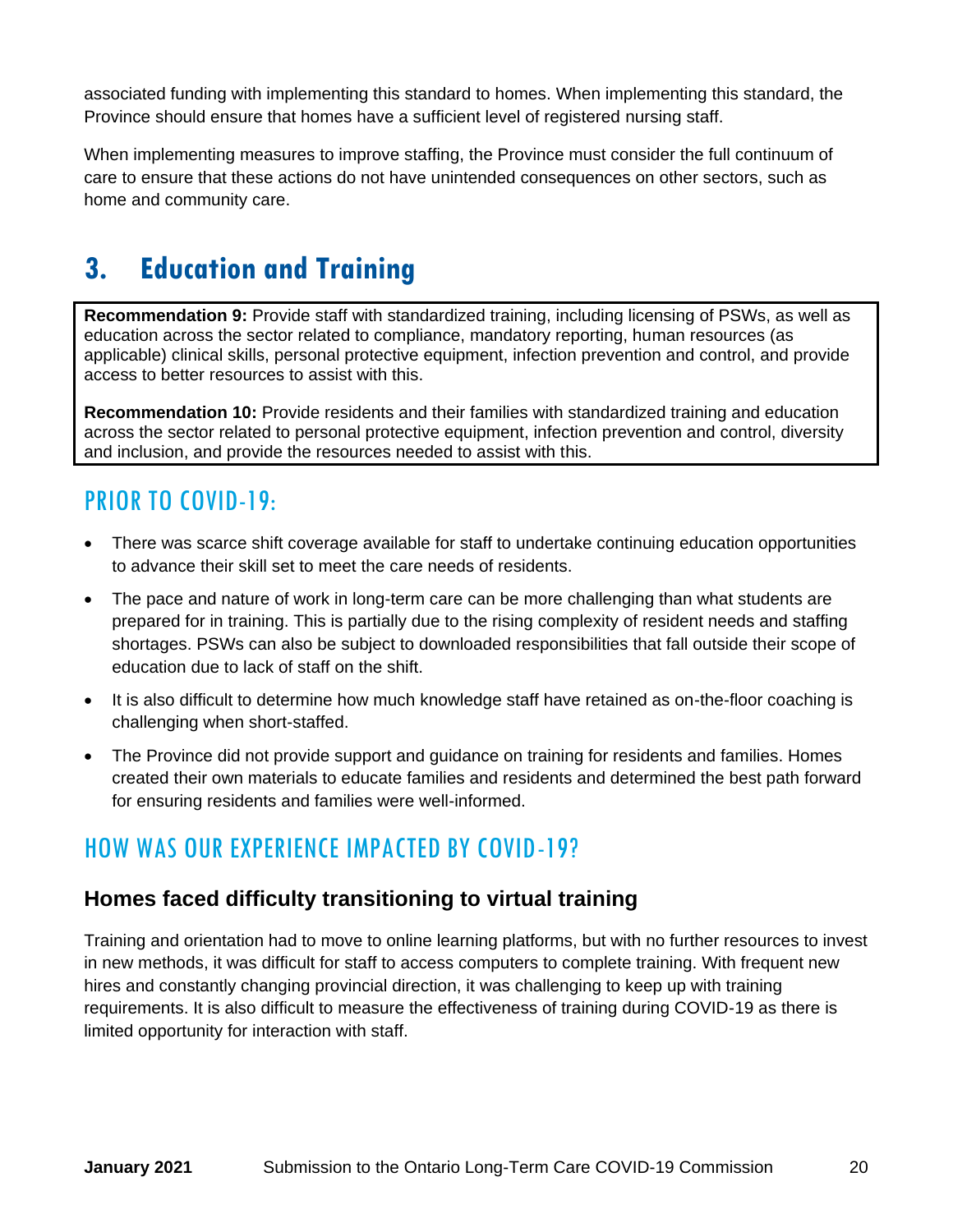### **Homes provided training for residents and families**

Due to the lack of training resources, the Directors of Care and staff had to spend a significant amount of time reassuring residents and families. Since the education requirements for family visits were not standardized across the sector, the Homes had to decide the training needed. The Homes provided training to families on how to visit residents safely, including putting on and taking off of PPE and proper hand hygiene. It was challenging to provide the education required to family members as each had different levels of knowledge and there were many topics to be covered, including new IPAC measures. Staff had to quickly determine how best to communicate with families so they would have the required knowledge to keep residents safe. An overwhelming amount of information with constantly changing provincial direction also made it challenging to communicate clearly to residents and families. Staff and management often do not know the information that residents and families have accessed from other sources, which is sometimes inaccurate.

### HOW DID WE MANAGE AND ADDRESS THESE ISSUES?

### **The Homes used resources already in place to support virtual training and family orientation**

Prior to COVID-19, the Homes had rolled out software for an online learning platform that allows uploading of new policies and tracking of their completion by staff. This was readily available as a training resource during COVID-19 to support virtual training.

The Homes also used orientation resources from the Ontario Centres for Learning, Research and Innovation in Long-Term Care (Ontario CLRI) to support training and benefitted from experienced and helpful Education Program Specialists. They also cultivated strong, positive relationships with families, which made it easier to engage with them and provide training. Families were supportive of the training to protect their loved ones, and took advantage of video messaging and webinars to communicate with residents. The Homes provided residents and families with regular communications about the actions being taken in the Homes to keep residents and staff safe and to communicate directions received from the Province about COVID-19. The Homes also held Family Webinars and sent regular Family Situation Reports to an established list of key contacts for residents. In the Homes' 2020 Long-Term Care Residents Survey, 72% of respondents found the email updates to be either Good, Very Good or Excellent and 48% of respondents found the webinars to be either Good, Very Good or Excellent.

The Homes also had a Nurse Practitioner from the local hospital to provide IPAC training to frontline staff.

# WHAT ARE OUR VIEWS REGARDING THE PROVINCE'S RESPONSE AND WHAT MORE CAN BE DONE?

### **Direction was vague and difficult to implement**

Provincial direction was often vague and open to interpretation. The volume of provincial direction quickly became overwhelming and the Homes struggled to determine how to implement them in a timely manner. However, the modified orientation criteria from the Province was helpful.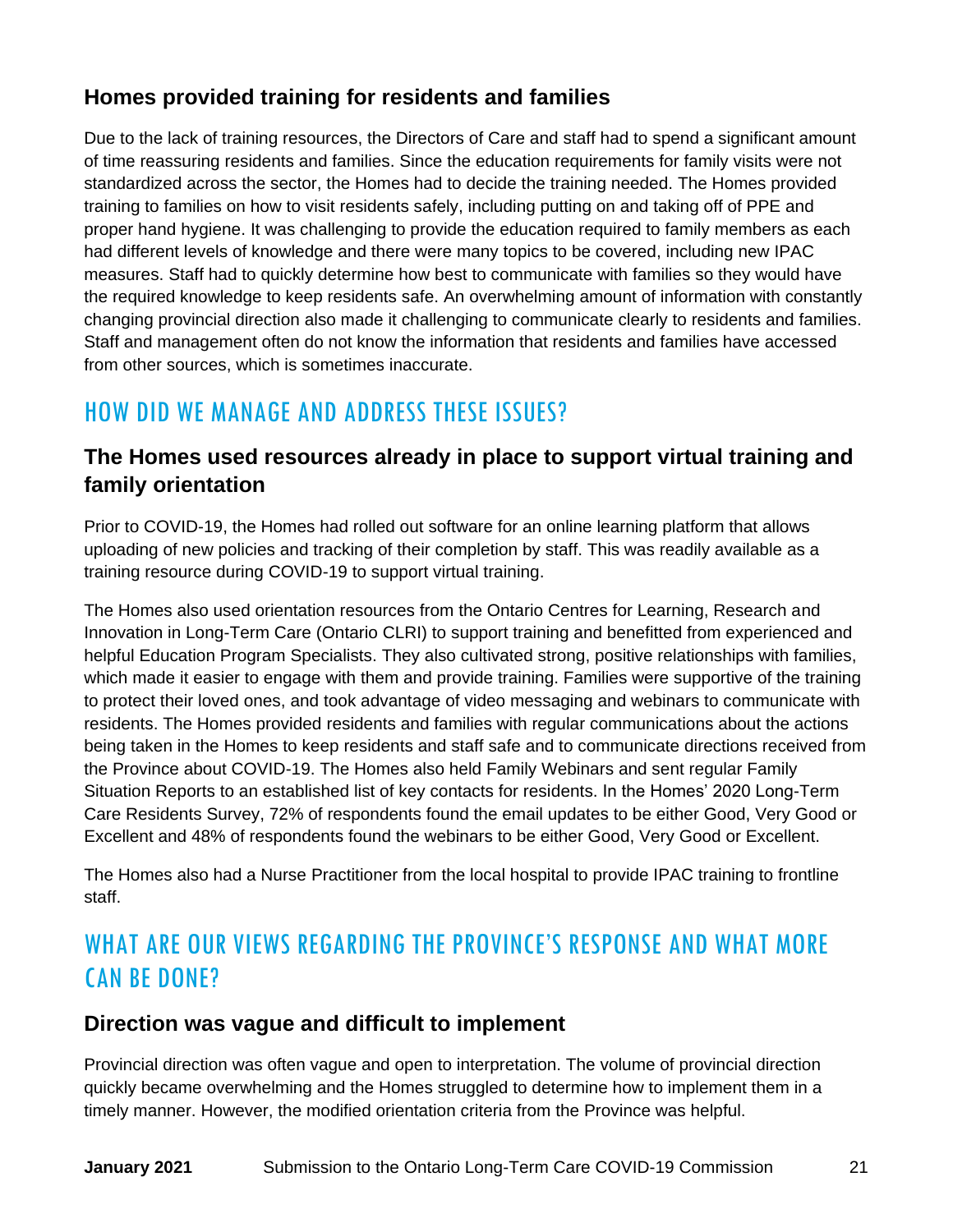### **Provide staff with standardized training and education across sector**

Educational content for IPAC needs to be standardized and developed together with local public health units and hospitals and the long-term care sector, so all staff in all homes are receiving the same level of training and are knowledgeable of required IPAC measures. IPAC knowledge also needs to be reinforced at every stage of education and training staff receive. The Province must ensure IPAC training and knowledge, particularly donning and doffing of PPE, is a prominent component in the curriculum for nursing and PSW educational programs.

Standardized educational content should also consider compliance, mandatory reporting, human resources, clinical skills, compassion and compassion fatigue, and palliative care approaches in a diverse community. This allows homes to focus on increasing knowledge and training rather than interpreting guidelines and determining what education to provide. The Province should also consider grounding the content in the lived experiences of residents to strengthen connections between staff and residents.

The Province can also consider investing in research and innovation platforms to support homes in delivering training to enhance the quality of care and living for residents. This can also help build sector capacity through training, education and knowledge mobilization of long-term care staff. Staffing levels would need to be bolstered to support trainees in these courses.

In addition, the Province needs to provide dedicated funding for education and training. This can help support continuing training to ensure staff are up to date on current practices and prepared for the care requirements of residents, which may lead to better retention as staff feel more equipped to take on the job at hand.

### **License Personal Support Workers**

In the longer term, the Province should consider licensing PSWs to improve accountability and education standards and integrating onsite education and job training for PSW education. Trainees could work as personal care aides while pursuing their PSW licence.

### **Educate residents and families about infectious diseases**

The Province should provide standardized education and training for residents and families, particularly during outbreaks of infectious diseases. This should include training sessions and webinars for residents, essential care providers and families so they understand the importance of IPAC and the health and safety measures being implemented in the homes (e.g., use of PPE). This would allow this education and knowledge to be standardized across the Province and relieve homes of the responsibility of determining how to communicate information about the pandemic response. Online training resources and materials should also be provided to support staff in educating residents and families.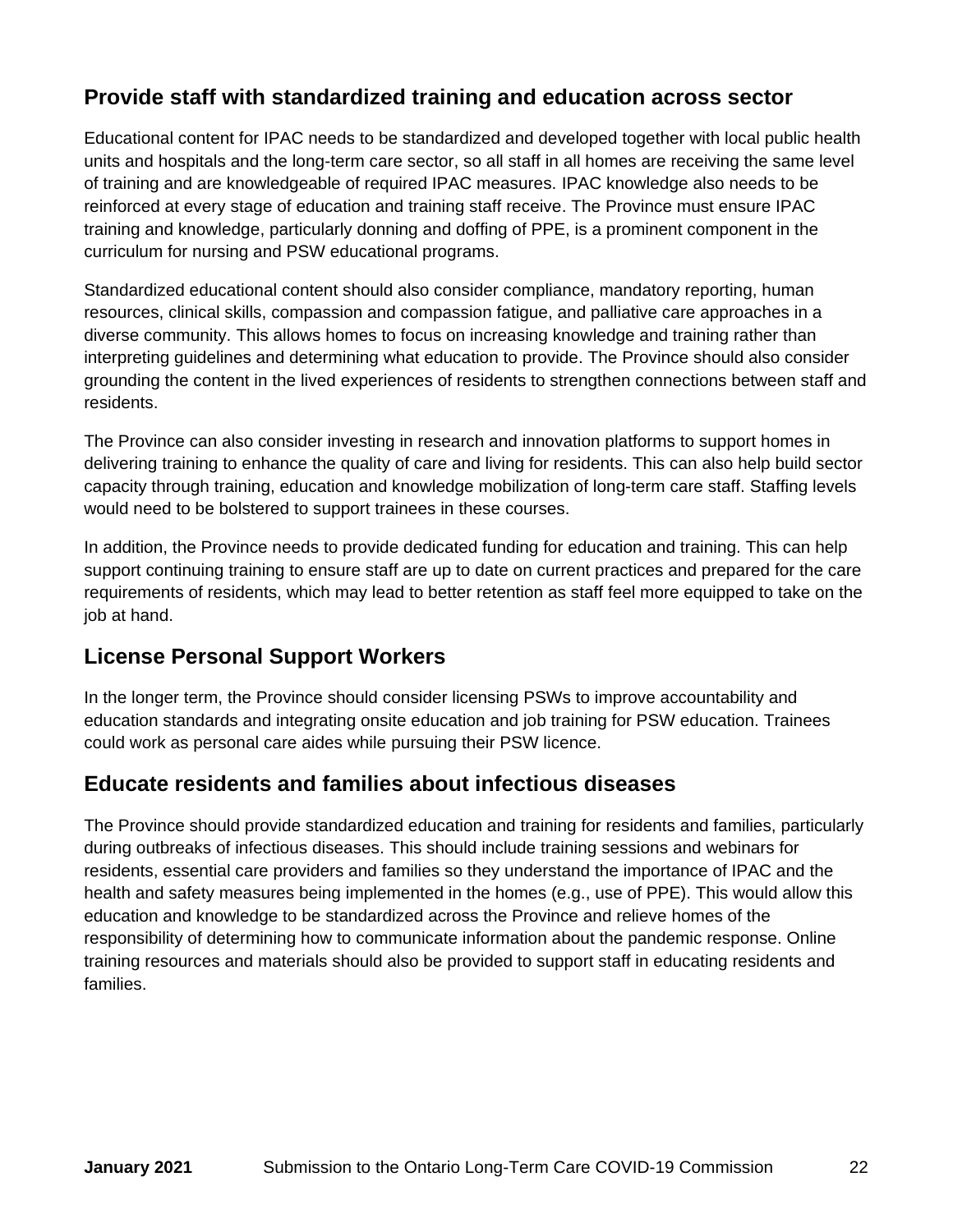# <span id="page-26-0"></span>**4. Funding**

**Recommendation 11:** Provide municipalities with adequate, sustainable funding that reflects the true costs of operating a long-term care home, relieving municipalities of the responsibility for increased health care costs.

**Recommendation 12:** Establish funding model based on residents' current acuity and needs to ensure appropriate levels of frontline staff, support staff and direct care resources, including stable funding for all homes to establish and maintain PPE supplies as well as infection prevention and control supplies.

**Recommendation 13:** Reverse funding reductions for pharmacy, and at a minimum do not undertake further cuts in 2021.

**Recommendation 14:** Provide High Intensity Needs funding for short-stay respite residents and shortstay convalescent care program residents in special circumstances when residents or staff are at risk.

# PRIOR TO COVID-19:

- The base level of provincial funding was insufficient to cover expenses to meet residents' needs and provide quality care. The Region's Homes faced increased costs from staff salaries and benefits, maintenance of facilities, behavioural services, and specialized staff and equipment to address complex health conditions and regulatory requirements.
- The Region received no funding for IPAC or Personal Protective Equipment (PPE) despite legislation requiring an IPAC Program in each Home with a designated staff member experienced in infection prevention and control practices to co-ordinate the program.
- Case Mix Index (CMI) funding does not reflect real-time needs as it is based on data from two years prior. As a result, the Homes may receive additional funding for staffing to support higher acuity residents after the resident is no longer at the Home. The documentation process is timeconsuming and onerous.
- The Province announced changes to long-term care funding, including ending High Wage Transition Funding. This funding was set to end on December 31, 2020 but has been extended to March 31, 2021. This funding accounts for \$185,000 of the Region's overall funding for long-term care and its loss will significantly impact the Region's long-term care budget for 2021.
- At the end of 2019, the Province implemented significant changes to pharmacy funding. Further reductions are planned over the next four years. This is anticipated to result in a reduction of services and loss of external pharmacy support for long-term care homes. There is currently no plan to provide long-term care homes with funding to cover anticipated operating cost pressures resulting from these changes.
- The Ministry of Long-Term Care has denied claims for High Intensity Needs (HIN) Funding for short-stay respite residents citing the exclusion of short-stay residents in the High Intensity Needs Fund Policy Manual for Long-Term Care Homes. As a result, the Region does not receive funding to provide supplemental (one-on-one) staffing for short-stay residents, despite this being critical to protecting staff and residents.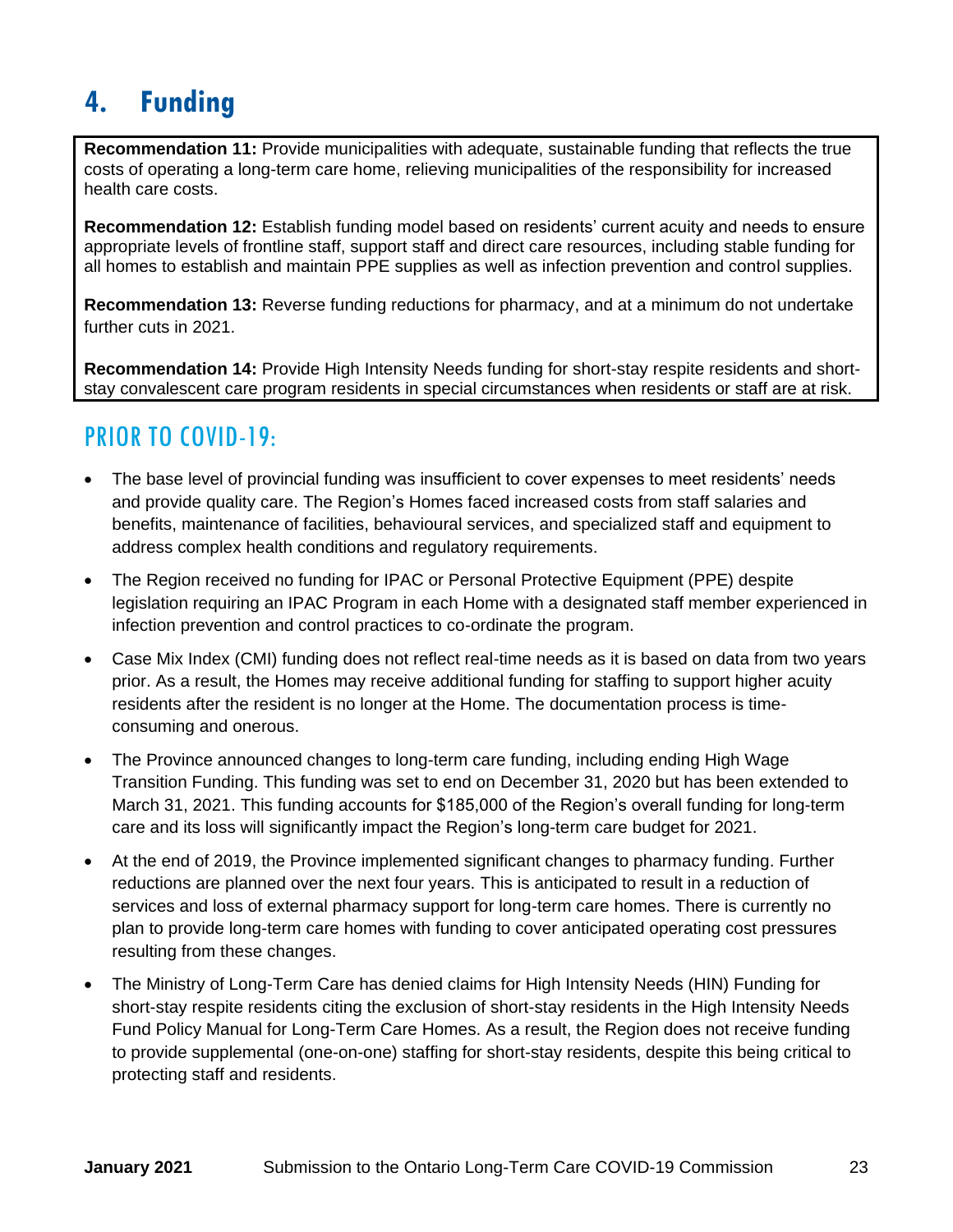## HOW WAS OUR EXPERIENCE IMPACTED BY COVID-19?

### **Implementing new province-wide directions required significant resources**

Compliance with the Province's new directions to manage the spread of COVID-19 required additional resources and funding that was not provided. For example, the Homes were required to develop and update a PPE inventory, schedule visits, implement premium pay increases, and train caregivers. These initiatives were administratively challenging to implement and required significant financial and staffing resources. While the Province provided some funding for these expenses, the Region had to subsidize the costs to hire additional staff, redeploy staff, pay overtime, purchase PPE and supplies for enhanced cleaning protocols, create isolation rooms, and implement other measures to comply with the direction and IPAC measures. Imposing additional requirements with no corresponding funding posed a significant financial burden for the Homes.

### **Reductions in pharmacy funding may impact the Region's Homes following COVID-19**

While the Region has not yet seen the implications of the pharmacy funding reductions, it is anticipated these changes will impact the Homes following COVID-19. With reductions in funding, important pharmacy services may no longer be provided to the Homes. Pharmacies, for example, had intended to adjust their services to no longer provide specialized equipment like digi-pens. Due to the COVID-19 pandemic, these changes have been put on hold. Pharmacies did, however, reduce the frequency in which they came into the Homes to do audits which impacted the Homes' processes by constraining the time given to complete audit tasks.

### HOW DID WE MANAGE AND ADDRESS THESE ISSUES?

### **Homes benefited from being part of a municipal corporation**

The Region provided significant resources to support its Homes, by drawing on the expertise of corporate and departmental partners in Human Resources, Finance, Legal, Risk and Community Paramedicine. Support was provided through recruitment, return to work protocols, procurement of PPE supplies, setting up the PPE inventory system, screening protocols, surveillance testing, review of directions, pandemic pay implementation and even redeployment of staff from other parts of the organization to work in the Homes.

In addition, the Region's Occupational Health Physician and the Medical Director provided significant supports to both homes in responding to the pandemic. The Occupational Health Physician works closely with the Homes and has provided advice on many COVID-related staffing issues. The Homes' Medical Director supports the medical needs of residents and provides advice on COVID response to Homes, messaging to families and staff, testing, screening, IPAC, training and education, and technology. In addition, the Medical Director identifies best practices from colleagues in the province and other countries to apply to the Homes' response.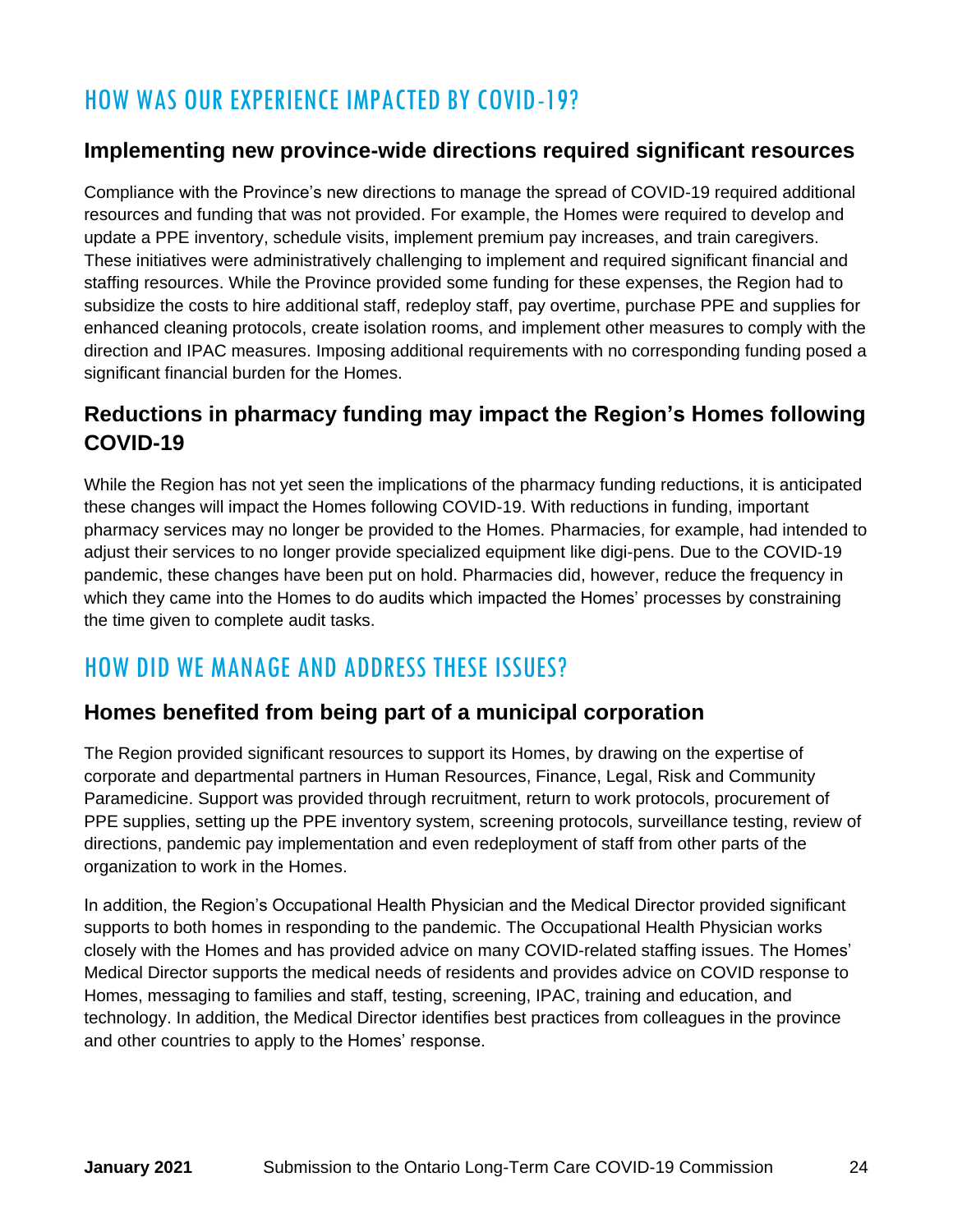# WHAT ARE OUR VIEWS REGARDING THE PROVINCE'S RESPONSE AND WHAT MORE CAN BE DONE?

### **Emergency and Containment Funding and other funding measures were helpful, but sustainable funding is needed**

As of September 2020, the Region's two Homes have received \$361,200 in provincial Emergency and Containment Funding. On September 29, 2020, the Homes were notified they would receive an additional \$140,800 in October 2020, bringing the total to \$502,000. The Province has not indicated the amount of future funding the Homes can expect to receive. The funding provided has not been sufficient to fully cover the pandemic-related costs or the resources required for health and safety measures. As of September 30, 2020, the Region has spent approximately \$3.3 million to support additional operational requirements for COVID-19 response in the Homes. Approximately \$2 million remains unfunded resulting in a financial pressure that would need to be funded through the property tax.

As part of Emergency and Containment Funding, the Ministry of Long-Term Care also implemented the COVID-19 Emergency Measures Funding Policy. This was helpful as it enabled the Ministry to provide additional funding for Level of Care (LOC) per diem funding. The Ministry also suspended occupancy targets to provide LOC funding based on maximum residents for all long stay beds regardless of actual occupancy levels. This was helpful as the funding was not reduced if occupancy thresholds were not reached. To allow for physical distancing, the Region had to place basic stay residents in preferred beds. The Ministry provided funding for the difference in these rates, which allowed the Region to continue to implement these physical distancing measures.

In addition, the Region's Homes will benefit from funding included in the Province's 2020 Budget for pandemic prevention and response measures. The 2020 provincial budget included dedicated COVID-19-related funding for long-term care, including emergency capacity and virus containment measures, and prevention and containment.

Temporary pandemic pay helped incentivize staff to remain in the workplace and this funding should continue. However, the eligibility and reporting requirements should be streamlined and simplified for any future iteration of wage enhancements to reduce the administrative burden associated with providing the payment to employees and recovering funding from the Province.

Although these funding measurers are helpful, the response from the Province is often reactive instead of anticipating what is needed. Funding announcements are sporadic, one-time in nature, and assessed on a month-to-month basis causing delays in distribution of funds to the Homes. Amounts and how long the Homes will continue to receive the funding is also unclear. Funding should flow through immediately and should be provided in advance to allow Homes to proactively prepare (e.g., building PPE stockpile).

### **Establish new funding model based on residents' current acuity**

The Province needs to establish a funding model based on accurate and current measures of resident acuity that provides up-front funding. Provincial funding has not kept pace with an increasingly acute resident population. The CMI adjusted funding does not present an accurate picture of current resident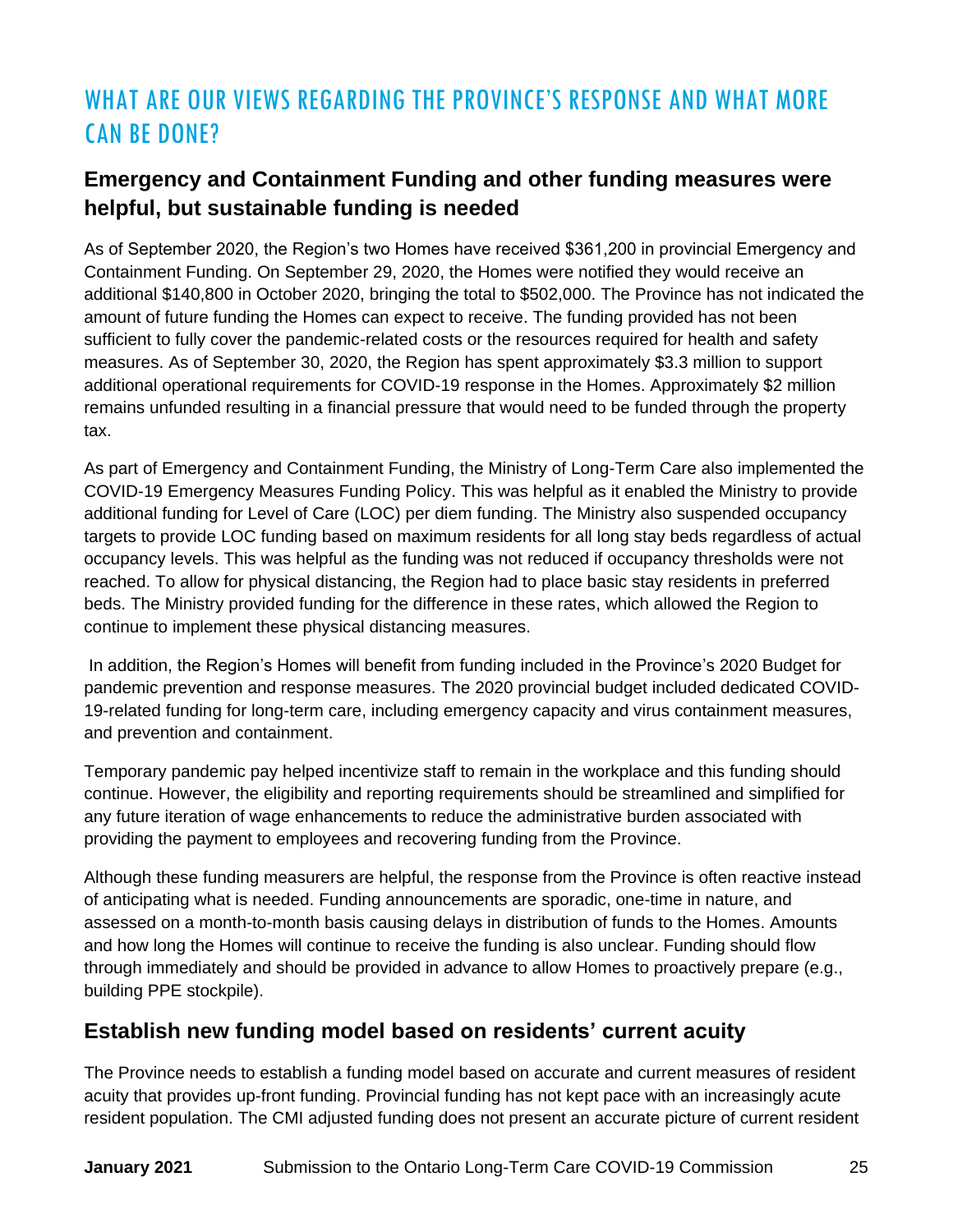acuity due to the funding lag and requires staff to complete extensive charting and documentation that takes time away from resident care. The funding model, therefore, should also have streamlined documentation requirements to allow staff to focus on resident care.

### **Provide adequate, sustainable funding to relieve municipalities of increasing health care costs**

The Province needs to provide adequate, sustainable funding that reflects the true costs (e.g., staffing, management, support, inflationary increases, IPAC requirements, etc.) of operating long-term care homes and providing high quality care.

Insufficient provincial funding has led to increasing reliance on the property tax to provide high quality long-term care services. Municipalities cannot continue to fill the gap in provincial funding with property tax funding. The Region supports the Association of Municipalities of Ontario's position that the property tax is not a sufficient or fair source to top-up provincial funding for long-term care. Expenses associated with operating a long-term care home and providing high quality resident care should be fairly compensated by the Province. The Region further recommends that the Province reimburse for actual expenses incurred for COVID-19 response that have not been covered by the existing provincial emergency funding.

Providing adequate and sustainable funding can relieve municipalities of rising health care costs. This can strengthen the Region's investments in other community supports for seniors ensuring that resources are allocated to address the needs of local seniors most effectively. The [Forecast](https://yorkpublishing.escribemeetings.com/filestream.ashx?DocumentId=17179) for Long-[Term Care and Seniors' Housing Implications](https://yorkpublishing.escribemeetings.com/filestream.ashx?DocumentId=17179) report shows there is a significant need for additional housing options for seniors, including purpose-built rental and condominiums, and a range of supports to help seniors age in place. Health care costs should remain with the Province to allow the Region to further invest in and enhance the supports required to help a growing aging population.

### **Reverse pharmacy funding reductions**

The Province should immediately reverse the pharmacy funding reductions to allow these critical supports to continue. If these reductions are not reversed, long-term care homes should be provided with additional funding to provide these supports in their own pharmacies. At a minimum, there should be no further cuts in 2021. The Region's Homes rely on external pharmacy supports for a number of services, including narcotics disposal. The reduction in funding for pharmacies could see these services eliminated. The reduction in funding will also have an impact on medication administration protocols and staff resources. The Homes would have to fund these services themselves if they are not provided by pharmacies, but the Ministry of Long-Term Care has not provided additional funding to do so.

### **Provide High Intensity Needs funding for short-stay respite residents and short-stay convalescent care residents in special circumstances**

The Province should include short stay respite residents in High Intensity Needs (HIN) Funding. Short stay convalescent care residents should also be included in special circumstances where residents and staff are at risk. The Province should also consider expediting the processing of these HIN funding claims during COVID-19. The Region has had to proceed with supplemental staffing for some shortstay residents despite the denial of HIN claims. This is done at the advice of physicians and staff to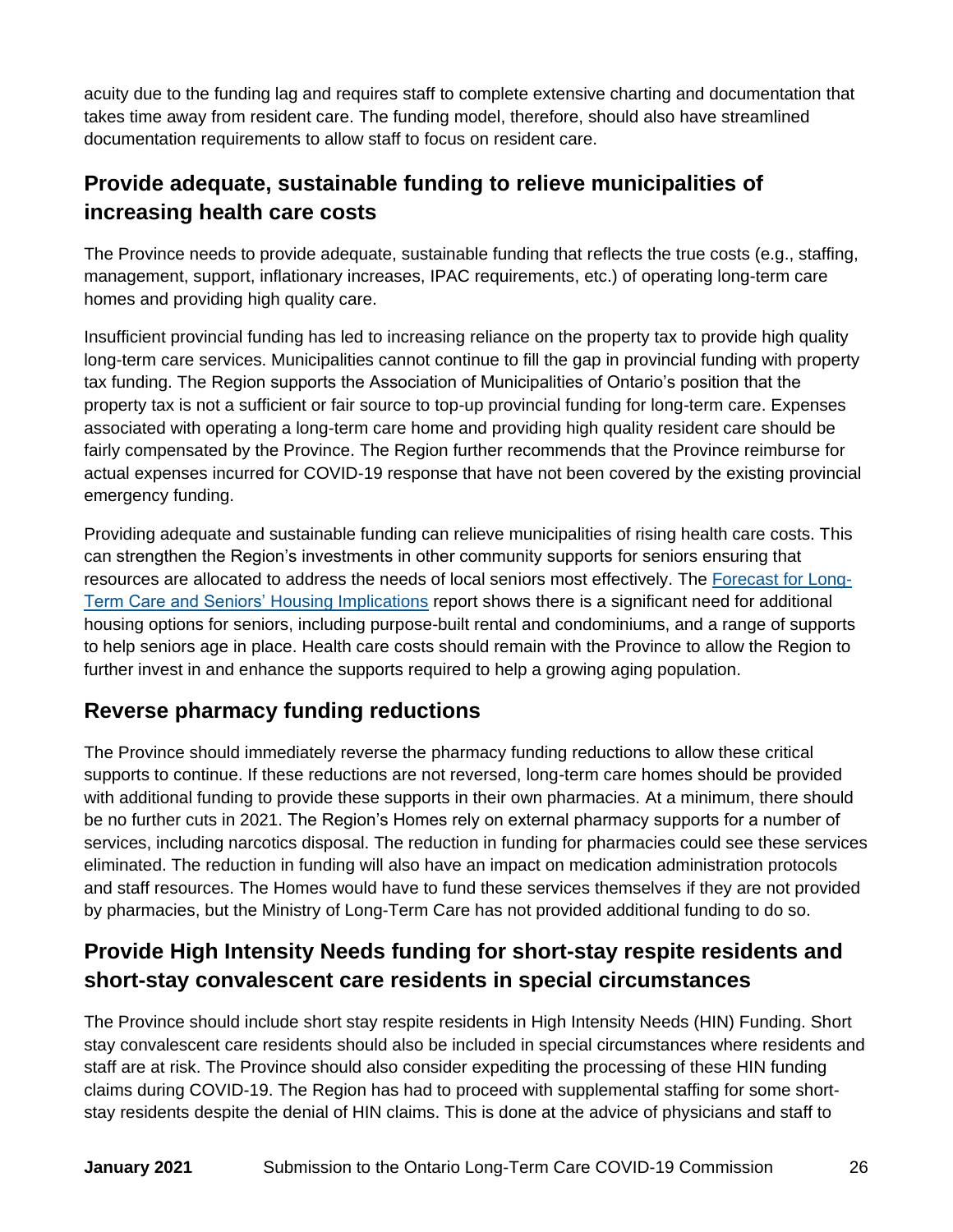ensure the safety and security of residents and staff, but it puts unsustainable pressure on the Homes' operating budget and staffing resources. The Region is concerned that without access to HIN claimsbased funds for short-stay residents, long-term care homes may struggle to fulfill their duty to protect residents and staff, resulting in serious harm or injury to self or others.

# <span id="page-30-0"></span>**5. Capital Funding – Physical Buildings**

**Recommendation 15:** Provide sustained funding for minor capital funding program to support ongoing compliance requirements and pandemic resilient infrastructure, including enhanced infection prevention and control measures.

**Recommendation 16:** Support the long-term care sector in redeveloping older homes and building new ones by:

- increasing the construction funding subsidy per diem components to levels that are comparable with other health facilities (e.g., hospitals)
- providing capital funding at the outset of the project
- building or redeveloping facilities to enable economies of scale and manage infection prevention and control requirements

**Recommendation 17:** Provide capital and operating funding to support more innovative resident centred design models, dementia friendly designs, and naturally occurring retirement communities (NORCs).

### PRIOR TO COVID-19:

- The Region relied on the tax levy to improve capital infrastructure in the Homes, which is not sustainable. Minimal to no provincial funding was provided for capital requirements, such as nurse call system, tub rooms, renovations to interior space, nursing stations, or serveries.
- From 2015 to 2019, the Region received a total of \$547,500 in Structural Compliance Funding from the Ministry of Long-Term Care, which was used to partially fund minor capital expenditures for Maple Health Centre only. Newmarket Health Centre does not qualify for Minor Capital Funding as it continues to receive the Construction Funding Subsidy.
- From 2015 to 2019, the Region invested an average of \$780,000 annually in tax levy funding (total of \$3.9 million) for minor capital, as defined by the Ministry of Long-Term Care, for the Homes.
- Redevelopment projects do not proceed unless grants are provided. Unlike the construction funding for new hospitals and community sector institutions, the Province does not provide upfront capital funding for developing and constructing new long-term care beds, nor does it provide funding for demolition costs of existing facilities. If a home applies for and receives an allocation of additional beds, that home would be fully responsible for upfront construction and development costs. Construction funding subsidy is provided on a per resident per day basis after the home has admitted its first resident.
- The Homes engaged with corporate partners, such as the Region's Property Services Branch, to ensure the building envelope was maintained according to asset management practices. The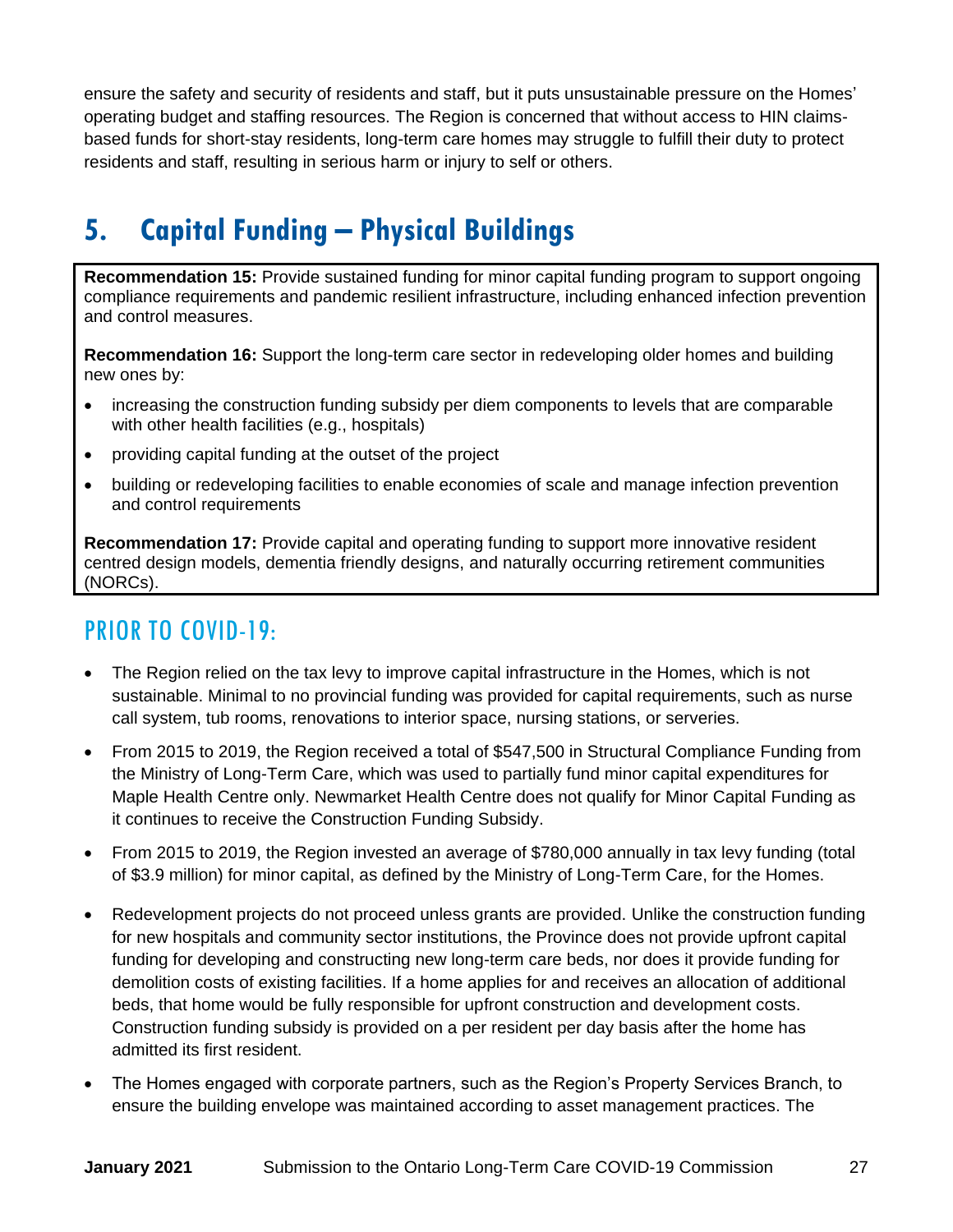Homes contributed to the Region's corporate asset management reserves to address their capital needs and this was also funded by the property tax.

# HOW WAS OUR EXPERIENCE IMPACTED BY COVID-19?

#### **New IPAC measures require supplementary funding**

COVID-19 highlighted the difficulty in properly isolating residents and cohorting staff during a pandemic due to design and building restrictions. It also highlighted the need for more beds and structural needs to implement IPAC measures to prevent and manage the spread of COVID-19. The Homes did not have fully functional isolation rooms and as a result had to complete minor renovations in the building to accommodate an area where residents could be isolated and staff could be cohorted. The Homes also purchased many portable HEPA filters to improve air flow in resident rooms, created alternative entrances for staff supporting the isolation unit, installed safe space plexi-glass for indoor family visits and barriers, such as fencing, for outdoor visits and purchased a supply of isolation equipment, such as caddies, fridges and technology. Implementing this new pandemic resilient infrastructure requires supplementary funding. The Region will need to rely on federal and provincial grants to fund required renovations.

## HOW DID WE MANAGE AND ADDRESS THESE ISSUES?

### **All minor capital expenditures for IPAC were funded through the tax levy**

All minor capital expenditures made to support IPAC requirements (e.g., separate entrances, plexiglass, barriers for visitations, etc.) were funded through the tax levy. Recently, provincial funding was approved to fund minor capital expenses that may offset or reduce the tax levy burden. In addition, the Region worked with existing Investing in Canada Infrastructure Program Grant applications and capital reserves to provide what was required under emergency measures. The Region heavily relied on internal reserves due to a lack of provincial funding.

# WHAT ARE OUR VIEWS REGARDING THE PROVINCE'S RESPONSE AND WHAT MORE CAN BE DONE?

### **More funding is needed to support minor capital improvements**

The Province should commit to providing upfront capital funding particularly for IPAC measures as Homes require funding to allow for more private isolation rooms to prevent and mitigate outbreaks. The Province should also provide ongoing funding on an annual base funding allocation. The application process for one-time funding requests could occur early in the year with approval within a reasonable timeframe for larger capital requirements.

New one-time funding focused on improving IPAC measures was helpful; however, this was not sufficient to fully cover the capital costs for improvements and was announced late. Homes required funding much earlier in the pandemic response. The use of one-time capital funding also typically requires that funding be spent in a short timeframe. As a result, the highest priority needs may not be addressed based on the timing requirements. This prevents appropriate planning for priority projects.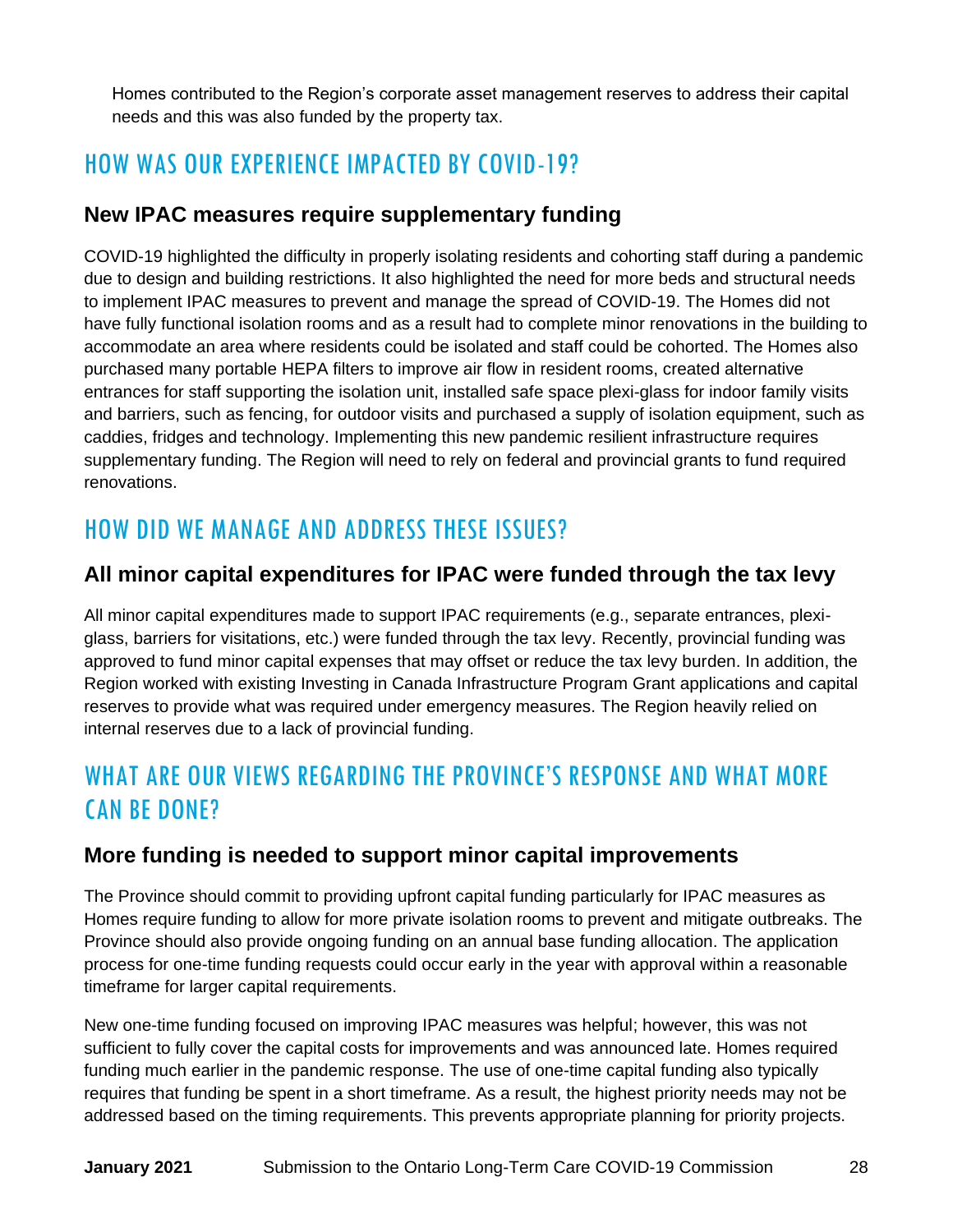When the Province introduced the New Minor Capital fund in July 2020 to replace the previous Structural Compliance Premium program, the Province took a three-year tiered-in approach that did not provide for additional funding despite more homes being able to access this funding. As a result, there is a smaller amount of funding provided for each bed. In addition, the current policy for the New Minor Capital Fund program does not allow long-term care homes to manage capital requirements over multiple fiscal years as was allowed with the Structural Compliance Premium Funding. All unspent funding is recoverable by the Province at the end of each fiscal year, limiting long-term care homes' ability to manage their capital development over the longer term (e.g., put unused money from one year towards a larger expense in another year).This new tiered-in approach also benefits some homes and penalizes others. Under this new approach, the Region's Homes have received less funding than what was historically received.

The Province should provide standards and complete a gap analysis to fully understand the priority projects for the Homes. The timeline provided for funding should reflect these needs to ensure priority projects are not delayed due to insufficient time. In addition, the Province should implement changes to allow funding to continue if beds are in abeyance to enable required capital work to be completed.

### **Support long-term care sector in redeveloping older homes and building new ones**

The Province must provide upfront capital funding to incentivize the development and redevelopment of homes. This funding should also consider new IPAC requirements. In addition, the Province should consider a full application process to accompany each funding announcement and extend the timing to spend the funding to allow for more priority projects. The Province should also increase the construction subsidy per diem components, and consider conducting a gap analysis across the sector to identify gaps, and provide the capital funding required to fill these gaps.

For older homes that face challenges in isolating residents, the Province should provide contingency funding to allow for prompt isolation. This contingency would include the development of isolation facilities with private rooms and trained staff

### **Provide capital and operating funding for innovative design models**

The Province should encourage Homes to further explore innovative and new practices in delivering care and provide funding and resources to support models that have been shown to improve resident outcomes. These models not only change the care model but often require changes to the physical infrastructure of the homes. For example, some homes have implemented relational or emotional models of care, such as the 'Butterfly Model', 'Eden's alternative', P.I.E.C.E.S. Learning and Development Model, and the Gentle Persuasive Approach (G.P.A.). These models focus on the benefits of meeting the emotional needs of residents, making the living environment more enriching, and more like a home. Homes that implement emotional models of care have shown improvements to the well-being and quality of life of residents, reduced the number of falls and use of anti-psychotic drugs, increased staff engagement, and reduced staff turnover, sickness and absenteeism.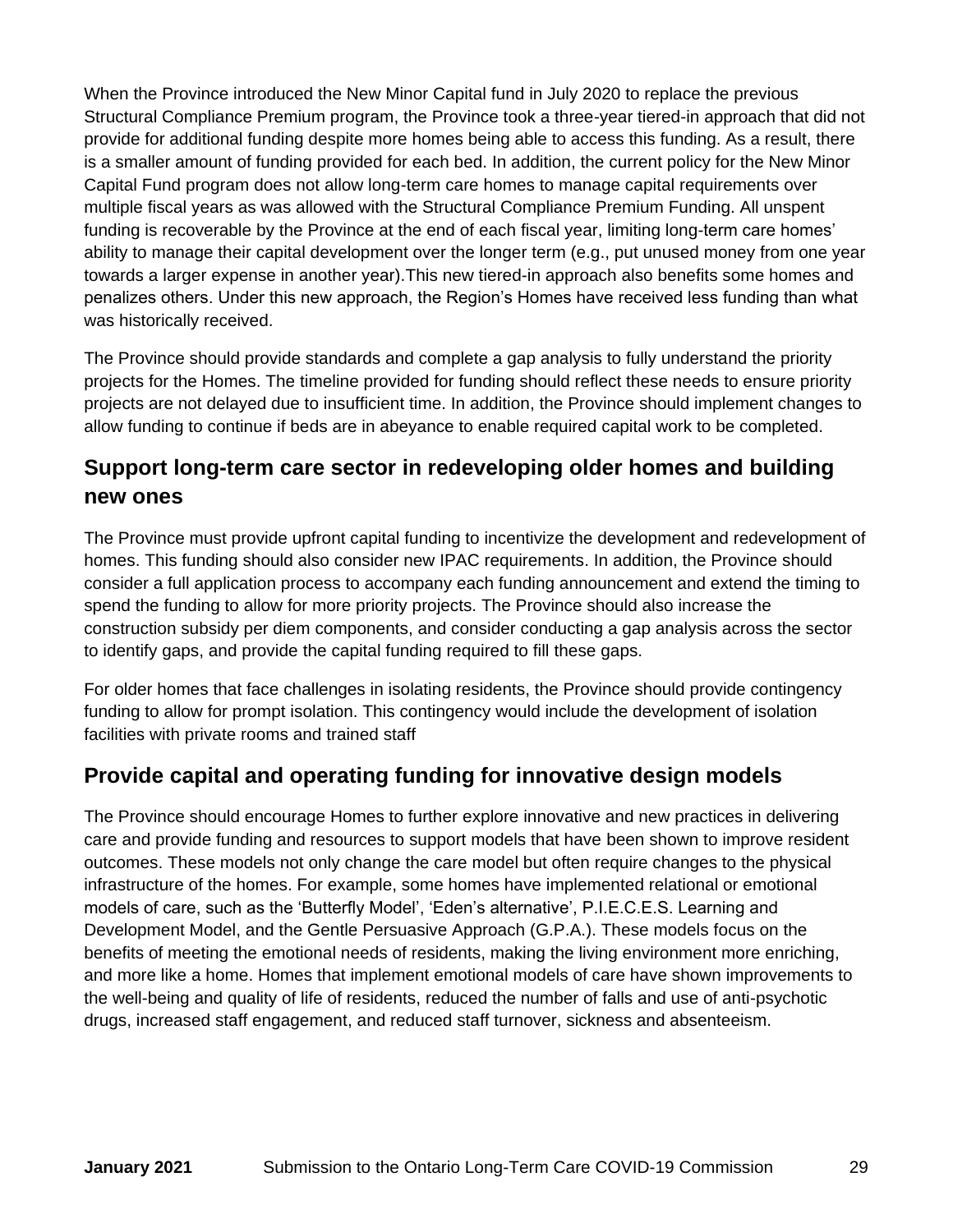# <span id="page-33-0"></span>**6. Technology and Equipment**

**Recommendation 18:** Provide and fund the development and use of innovative technologies and equipment that can support the social and emotional well-being of residents, improve data management and reporting – including a standardized approach to outbreak tracking and management across the sector – and create greater system efficiencies.

**Prior to COVID-19:**

- Technology resources provided by the Province were minimal, requiring local investments in isolated systems and supports.
- Homes were not provided with the technology resources to support residents in connecting with families and to support virtual resident care.
- Residents are responsible for their own WiFi, technology equipment (e.g., iPADs) and the associated costs. Very few residents have their own WiFi and technology.

# HOW WAS OUR EXPERIENCE IMPACTED BY COVID-19?

### **Sector was ill-prepared to respond to new technology demands**

The Province mandated data from the Homes without funding or resources, including PPE inventory and screening, and the sector was not ready to implement these processes and tools with a short turnaround. The Ministry of Long-Term Care did not provide guidance or tools that the Homes could use and sufficient time was not provided to develop an electronic tracking or scheduling system. This led to the Homes having to implement ad hoc solutions.

Homes managed and addressed these issues through corporate support and resources, such as resources to help implement technology requirements for managing the PPE inventory and screening protocols. In addition, the recreation teams from both Homes use technology in different ways to ensure residents stay connected to their families and friends and stay engaged on a daily basis. With assistance from redeployed staff, the recreation teams schedule FaceTime calls, not only with families, but also between couples and friends within the Home that were living on different home areas. Weekly phone calls and virtual visits from volunteers, including pet therapy and virtual rosary prayers, were made possible by using iPads.

Given that few residents have access to technology and WiFi in the Homes, the shift to virtual programming impacted their ability to connect with families on their own. The Homes' recreation team had limited available technology when the pandemic started. This limited the amount of calls that the Homes could make for the residents. In addition, if technology was being used for virtual calls then they could not be used for programming (e.g., streaming music, use of apps, etc.) with residents.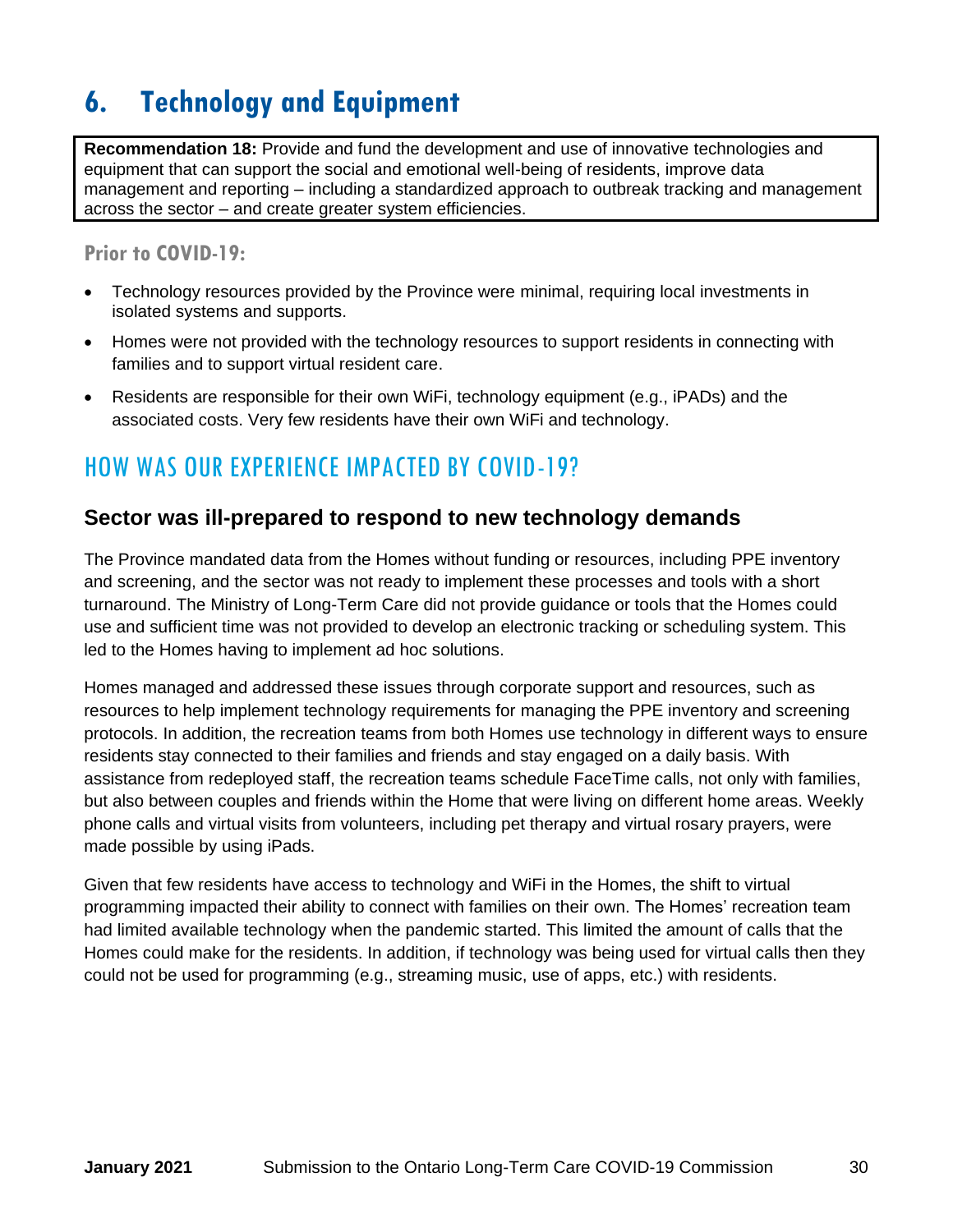# WHAT ARE OUR VIEWS REGARDING THE PROVINCE'S RESPONSE AND WHAT MORE CAN BE DONE?

### **The Province should invest in technology to support residents' medical care and social and emotional well-being**

The Province needs to fund virtual technology for the Homes to connect residents with their families, friends and peers and to provide virtual medical care. As has been done to support virtual learning for students, the same should be done for seniors. Connecting virtually is the new normal for long-term care with some care needs being provided virtually, including supports from medical professionals. In addition, there are many opportunities to support the social and emotional well-being of residents through virtual programming, including staying connected with family and friends, communicating with peers through Residents' Councils, attending educational webinars, and participating in recreational activities, entertainment and spiritual services.

### **The Province should introduce a standardized approach to technology across the sector**

There should be a standardized approach to the technology that is used across the sector for common needs and processes. Homes used different technology to track data, making it difficult to compare trends across the sector. The Province should provide further direction and support on which technology to use, particularly for outbreak management, or mandate a tool for all homes to use. Any opportunity for the Region to participate in discussions with the Province on standards and technologies would be welcome.

The Province set data and reporting requirements but did not provide funding to implement these measures. Each home had to determine how they would collect the data the provincial government had mandated. Moving forward, the Province should provide direction on which technology to use to collect the required data with accompanying resources.

# <span id="page-34-0"></span>**7. Central Local Health Integration Network (Central LHIN) Admissions**

**Recommendation 19:** Ensure the Central LHIN provides accurate and up-to-date information for each resident at the time of application and admission.

### PRIOR TO COVID-19:

- The Region has identified concerns about receiving timely and complete information and documentation from the Central LHIN with regard to applicant assessment and behavioural information during the waitlist and admissions decision-making process.
- The Region's Homes work closely with the Central LHIN in the waitlist application and admissions approval process.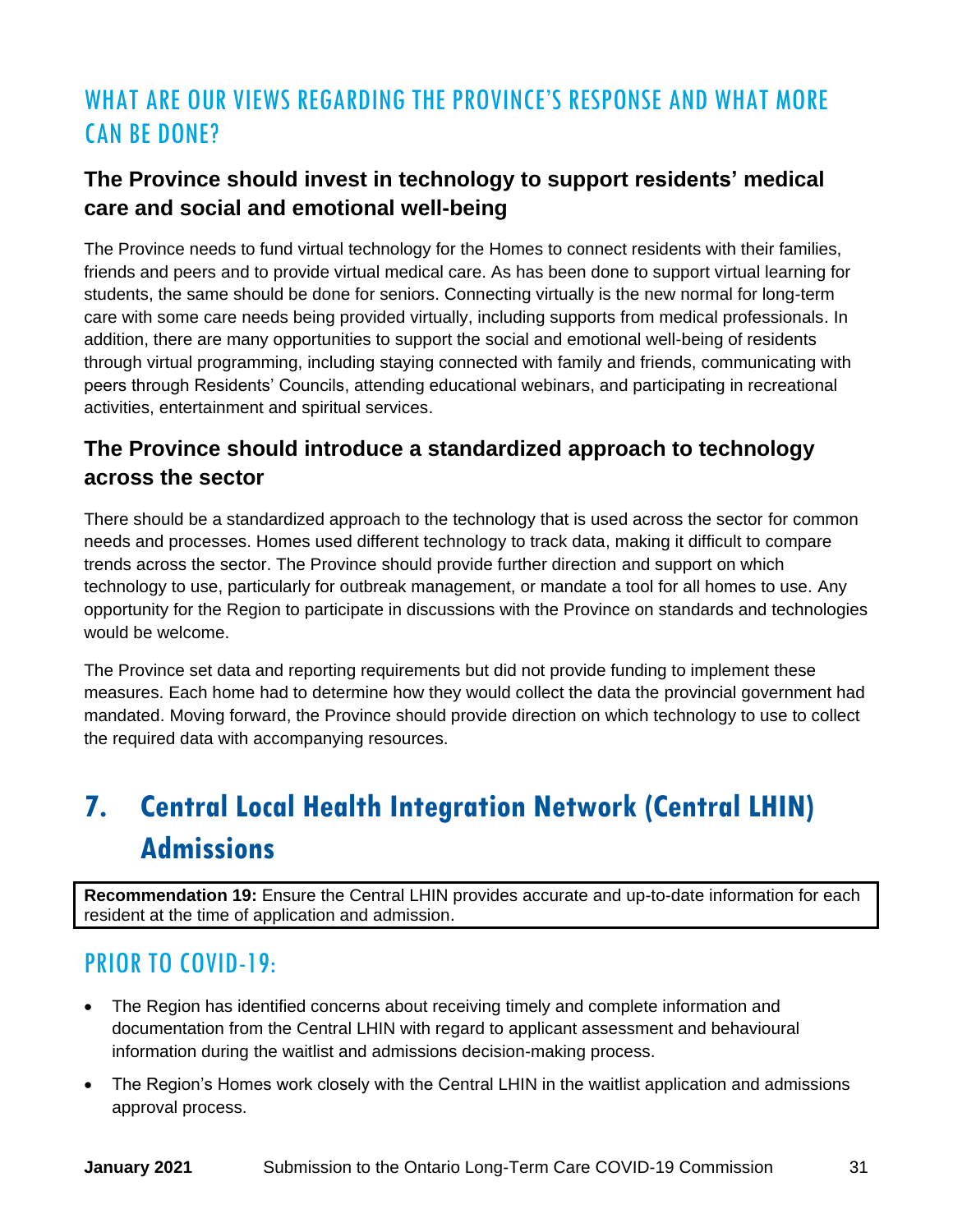- Without timely and complete information from LHINs throughout the waitlist and admissions processes, Homes are not equipped to make informed decisions based on the care and safety of all residents.
- Homes have to repeatedly request additional information (e.g., additional consults, vaccination status, medical lists, etc.).

# HOW WAS OUR EXPERIENCE IMPACTED BY COVID-19?

### **Assessments are outdated making it difficult to assess residents' needs**

It is vital that the Home receives accurate information about residents to determine if isolation is possible under COVID-19 guidelines. The absence of this information in an application would create an infection prevention and control risk. Upon admission, for example, residents must isolate for 14 days in an isolation unit. If residents exhibit wandering behaviours, however, they cannot be isolated.

Prior to COVID-19, assessments were considered 'up to date' within the last three months. During the pandemic, assessments are considered 'up to date' within the last six months. This is a significant length of time. In addition to being outdated, only functional assessments are being provided, which have limited and basic information making it difficult to accurately assess applicants.

# HOW DID WE MANAGE AND ADDRESS THESE ISSUES?

### **Homes established strong communication channels**

The Homes established strong communication channels with the Placement Facilitator at the Central LHIN for check-ins and status updates. The Homes also have a Director of Care or Assistant Director of Care who thoroughly reviews each application prior to admission.

# WHAT ARE OUR VIEWS REGARDING THE PROVINCE'S RESPONSE AND WHAT MORE CAN BE DONE?

### **Provincial direction helped in the admissions process but outdated information increased risk**

Provincial direction helped to provide clarity about the admissions process and the steps that can be taken upon admission. The requirement of a negative COVID test before admission was also helpful in limiting infection. While changes to the admissions process, however, were intended to reduce time and expedite admissions, inaccurate and outdated information increased time and risk. Suspending admissions was again helpful, but this was likely due to hospitals not being at capacity. Additionally, the initial response to clear beds in hospitals increased risk to long-term care homes.

### **Ensure the Central LHIN provides accurate and up-to-date information**

The Province should work with the Central LHIN, and all LHINs, to ensure that homes are provided with complete, accurate and up-to-date information to properly assess if an applicant can be admitted. The Province should also work closely with the LHINs and Public Health to ensure all advice and direction is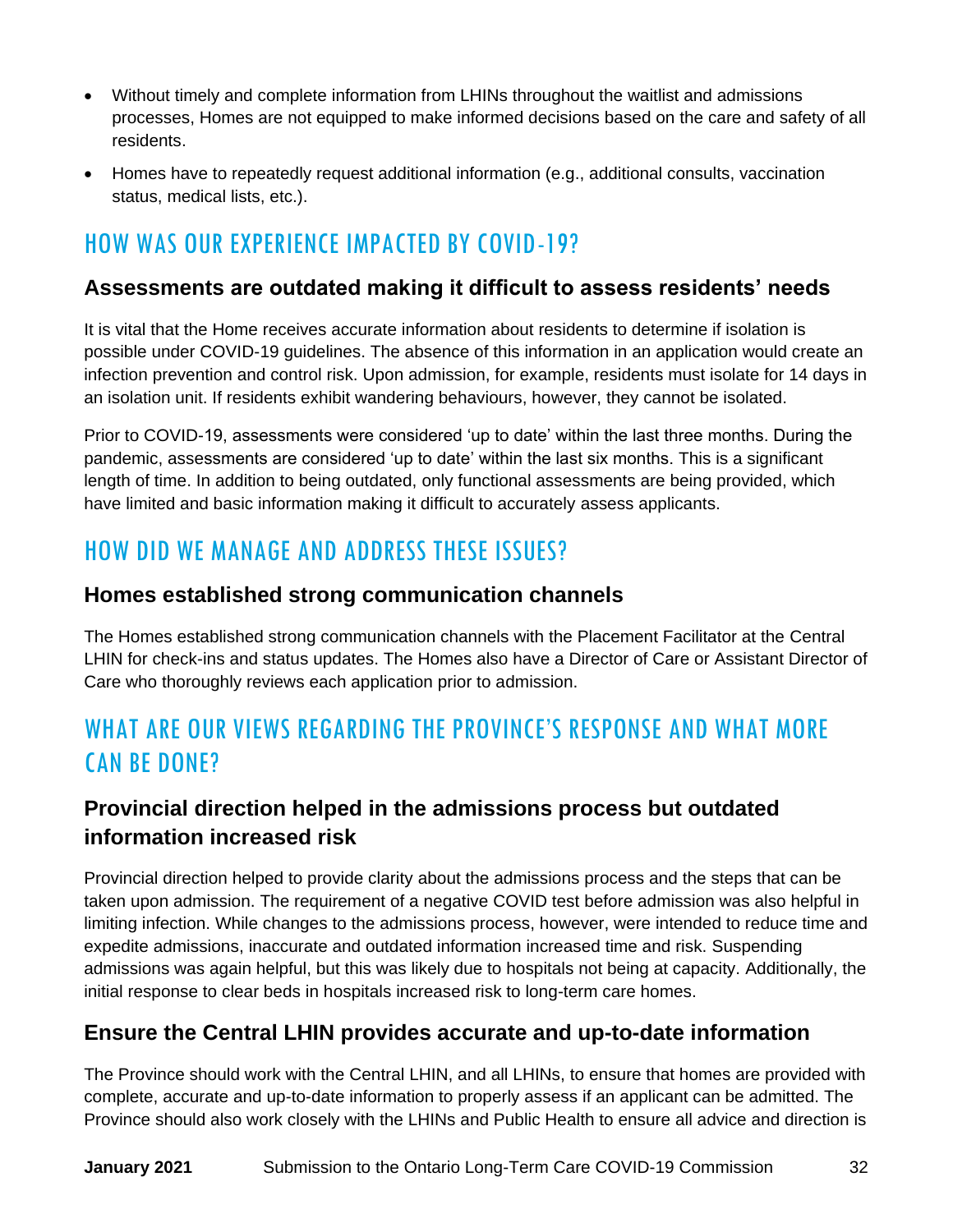coordinated and consistent. As the pandemic continues, the Homes should be allowed to limit the rate of admissions to support our infection and prevention control measures and isolation policies.

# <span id="page-36-0"></span>**8. Food and Nutrition Services**

**Recommendation 20:** More staffing supports and funding are needed to improve the food and nutrition care of those living in long-term care homes as identified in the [Auditor General Report.](https://www.auditor.on.ca/en/content/annualreports/arreports/en19/v1_305en19.pdf) These issues include the dining room experience, meeting residents' nutritional care needs, food quality and safety, food purchasing and performance measurement.

### PRIOR TO COVID-19:

- The Auditor General's Report concluded that the Ministry of Long-Term Care and long-term-care homes do not have sufficient procedures in place to confirm that residents are receiving sufficient mealtime assistance and that they receive food and nutrition services in accordance with their individual plans of care.
- In the Region's Homes, staff faced challenges in providing feeding assistance due to inadequate level of staff to assist residents, and the Homes relied on volunteers and family to help during meals.
- There is a growing complexity of resident food preferences and needs which can be difficult to accommodate while having to also comply with Canada's Food Guide.

### HOW WAS OUR EXPERIENCE IMPACTED BY COVID-19?

### **Absence of volunteers and family decreased dining support and increased isolation**

During the initial COVID-19 response, volunteers and families could no longer provide mealtime assistance which placed greater pressure on staff. It continues to be difficult for the Homes to provide pleasurable dining while maintaining the health and safety of residents. The Homes, for example, had to implement in-room dining to maintain isolation, which means residents can no longer experience the social aspects of dining.

### HOW DID WE MANAGE AND ADDRESS THESE ISSUES?

### **Homes benefitted from deploying staff from other areas**

The Homes benefited from having staff redeployed from other areas of the organization to assist at mealtimes, and the Homes used virtual meal rounds to complete clinical resident assessments. Virtual meal rounds made it possible for dietary staff to observe residents in a dining room or in their rooms while they were eating, allowing them to complete their assessments as if they were on-site.

To return to congregate dining while respecting physical distancing guidelines, however, the Homes had to implement staggered mealtimes, using activation spaces and lounge areas. This requires additional staff which is difficult to find during this time. It was also difficult to replace or retain additional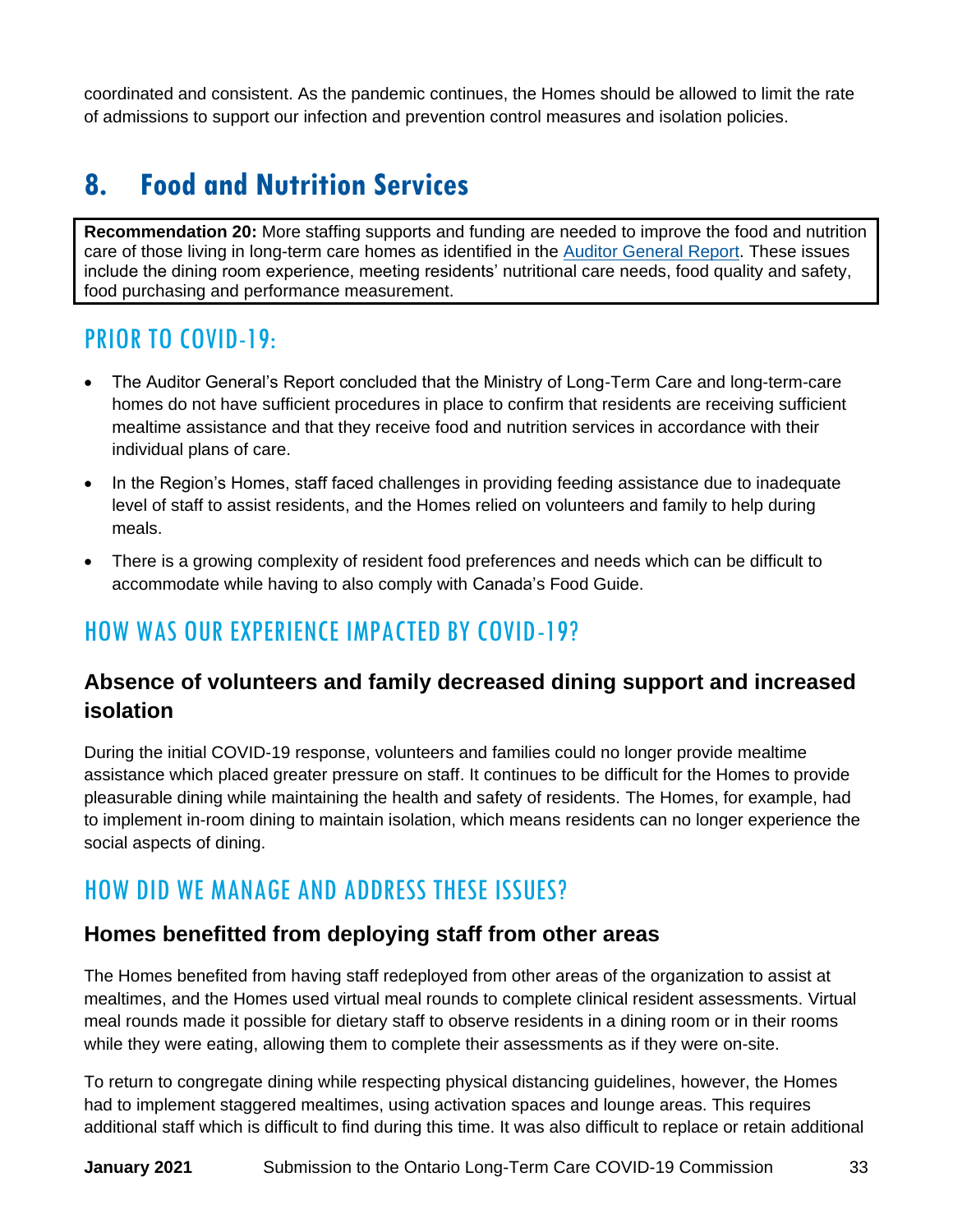food service workers due to certification requirements. Long-term care cooks require highly specialized training, which redeployed staff would not have.

# WHAT ARE OUR VIEWS REGARDING THE PROVINCE'S RESPONSE AND WHAT MORE CAN BE DONE?

#### **Greater engagement with the province is needed**

During COVID-19 response, there has been little engagement from the Province regarding food and nutrition. The Ministry of Long-Term Care only communicated that audits and reporting requirements would no longer continue but no further direction was provided regarding dining and meal service, including adjusting menus or in-room dining.

While the Province was slow to respond to food service needs, the Region was proactive in implementing measures before the Province mandated them, such as isolating residents during mealtime.

### **More staffing supports, funding and clearer mealtime protocols are needed to improve food and nutrition care**

To support implementation of recommendations from the Auditor General's report, the Province should increase the per diem funding for food and dining and provide additional staff. For pandemic response, the Province should provide clear direction on mealtime protocols. The Province should also allow for flexibility in menu management to adjust to in-room dining while meeting nutritional outcomes.

The Region supports the Auditor General's findings that more supports are needed to improve the food and nutrition care of those living in long-term care homes.

# <span id="page-37-0"></span>**9. Oversight**

**Recommendation 21:** Consider a standardized approach to oversight which focuses on quality improvement and resident-centred care including a review of inspection protocols.

# PRIOR TO COVID-19:

- The current inspection process is punitive, and homes feel highly scrutinized by this intense process. When inspectors have found the Region's Homes in non-compliance, the Homes have not been provided information or support to identify ways to address the issues, as there is no channel available to discuss the inspection findings.
- The appeals process for inspections is also punitive. Homes that have pursued appeals faced repercussions for this action. As a result, the Homes feel there is no avenue for recourse when they are found non-compliant.
- Inspections differ greatly and the focus of the inspections varies depending on the inspector.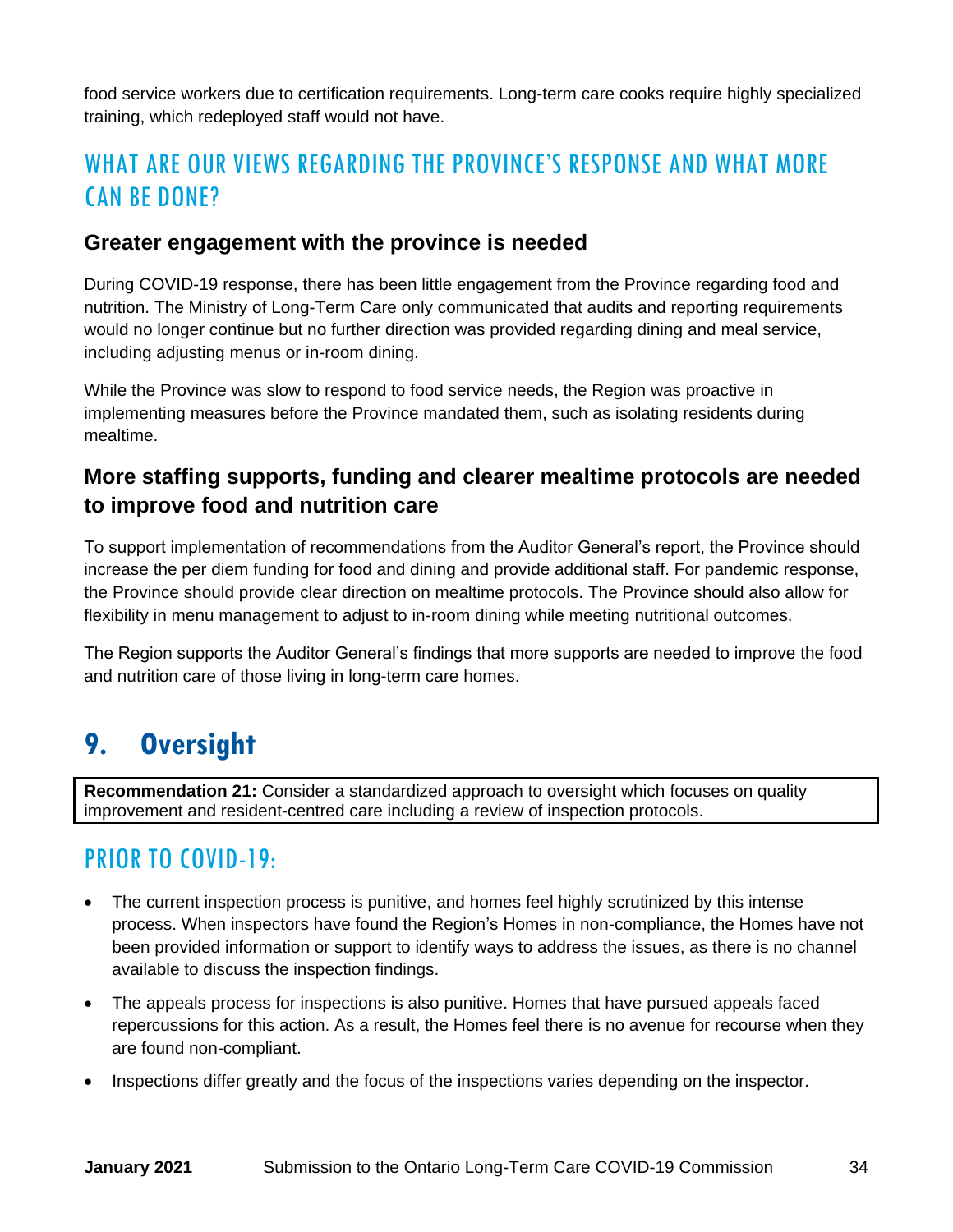- Inspections occur in a siloed manner with the focus on each individual home rather than the system. There are no tables, such as communities of practice, where all homes meet with inspectors to discuss the inspection process, learn from each other, and discuss solutions moving forward.
- Inspections are focused only on the incident, and other factors, such as accreditation standards, are not considered.
- The focus on compliance and avoiding compliance orders can create a sense of fear among longterm care home management and staff. Staff are often afraid to make errors and may not be comfortable coming forward about incidents contributing to a culture of fear within the sector.
- Instead of working with homes, the relationship between homes and the Ministry of Long-Term Care is adversarial in nature. The Homes do not feel supported and are often fearful of the inspection process and the potential repercussions.
- Innovation in the sector has also been stifled by rigid compliance requirements and an overall culture of fear. As a result, homes face difficulty in exploring new behavioural models of care.
- The consequence of a compliance-based culture is that staff can become overly focused on regulated tasks to the detriment of positive resident outcomes, resident rights, safety, security and quality of life.

# HOW WAS OUR EXPERIENCE IMPACTED BY COVID-19?

### **Inspections were paused and a new inspector role introduced**

The pause in inspections allowed the Homes to cultivate stronger relationships with other entities, such as Public Health, hospitals and the Central LHIN.

The Province also announced the inspector role would change during COVID-19 to a consultative resource for the Homes, allowing the Homes to arrange weekly calls with their inspector.

### **Increased scrutiny during outbreak**

Ministry inspections became even more intensely focused on compliance during outbreak. Support, guidance or consultation should have been the focus rather than punitive compliance-based inspections, which exacerbated what was already a stressful and anxious environment for staff and residents.

### HOW DID WE MANAGE AND ADDRESS THESE ISSUES?

### **Homes continued compliance practices**

Although inspections were paused, the Homes continued their compliance practices by using the weekly calls with their inspector for guidance and advice on how to adapt to COVID-19 while still following compliance measures. Since this inspector had previous experience working in long-term care homes, they were able to provide advice, options and solutions that were helpful.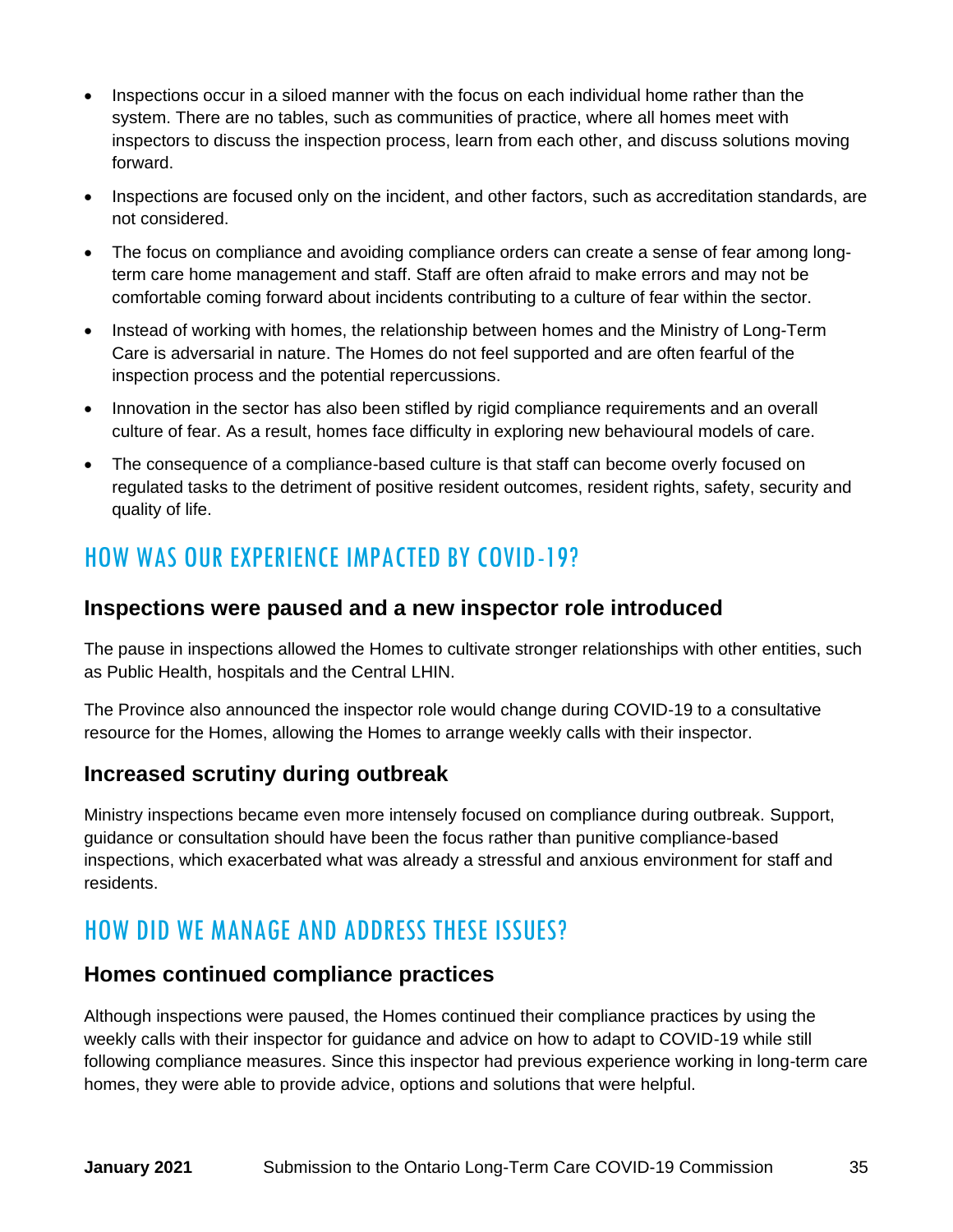# WHAT ARE OUR VIEWS REGARDING THE PROVINCE'S RESPONSE AND WHAT MORE CAN BE DONE?

### **Quality of advice may have been inconsistent**

The shift in the inspector role to a consultative resource was helpful to the Homes; however, this was due to the inspector that was assigned. As the quality of advice depends on the inspector, this may not have been the experience in other homes. The Homes were often left to exercise judgement on how to best implement directions issued by the Province in a manner that complies with the legislation. When complaints are made regarding the Homes' actions, the Ministry of Long-Term Care does not provide support despite the Homes' actions being the result of compliance with directions.

### **Introduce standardized approach to oversight focused on quality improvement**

The Province should consider a standardized approach to oversight with a focus on quality improvement, where compliance is understood as one part of continuously improved care. Inspectors should be able to identify issues and act as a resource, as well as work with homes to identify appropriate improvement strategies. The inspections process should incorporate consultation where homes are provided with guidance and advice, particularly preventative measures that could be put in place. This is especially important during outbreak when homes are facing extraordinary challenges. Inspectors should collaborate with homes, provide support to navigate these challenges and help improve preparedness and readiness to manage future outbreaks.

### **Review effectiveness of inspections and introduce objective third-party to enforce legislation**

Homes are inspected and work with the Ministry of Long-Term Care in isolation, making it difficult to determine the effectiveness of these inspections on the sector as a whole and whether they are meeting the desired results of improving resident care. The Province should review the inspections system comprehensively to determine impacts and best practices and share them across the sector.

The Ministry of Long-Term Care currently creates and develops legislation but is also responsible for enforcing it. This can lead to bias in the decisions that are made. An independent, third party should be responsible for enforcing the legislation in an objective manner with a clear purpose: supporting residents in receiving the best quality care.

# <span id="page-39-0"></span>**10. Legislative Reforms**

**Recommendation 22:** Review regulatory framework to ensure it is consistent with and supports the goal of true resident centred-care.

**Recommendation 23:** Ensure new directions and requirements related to COVID-19 response are clear and consistent between all ministries and the LHINs.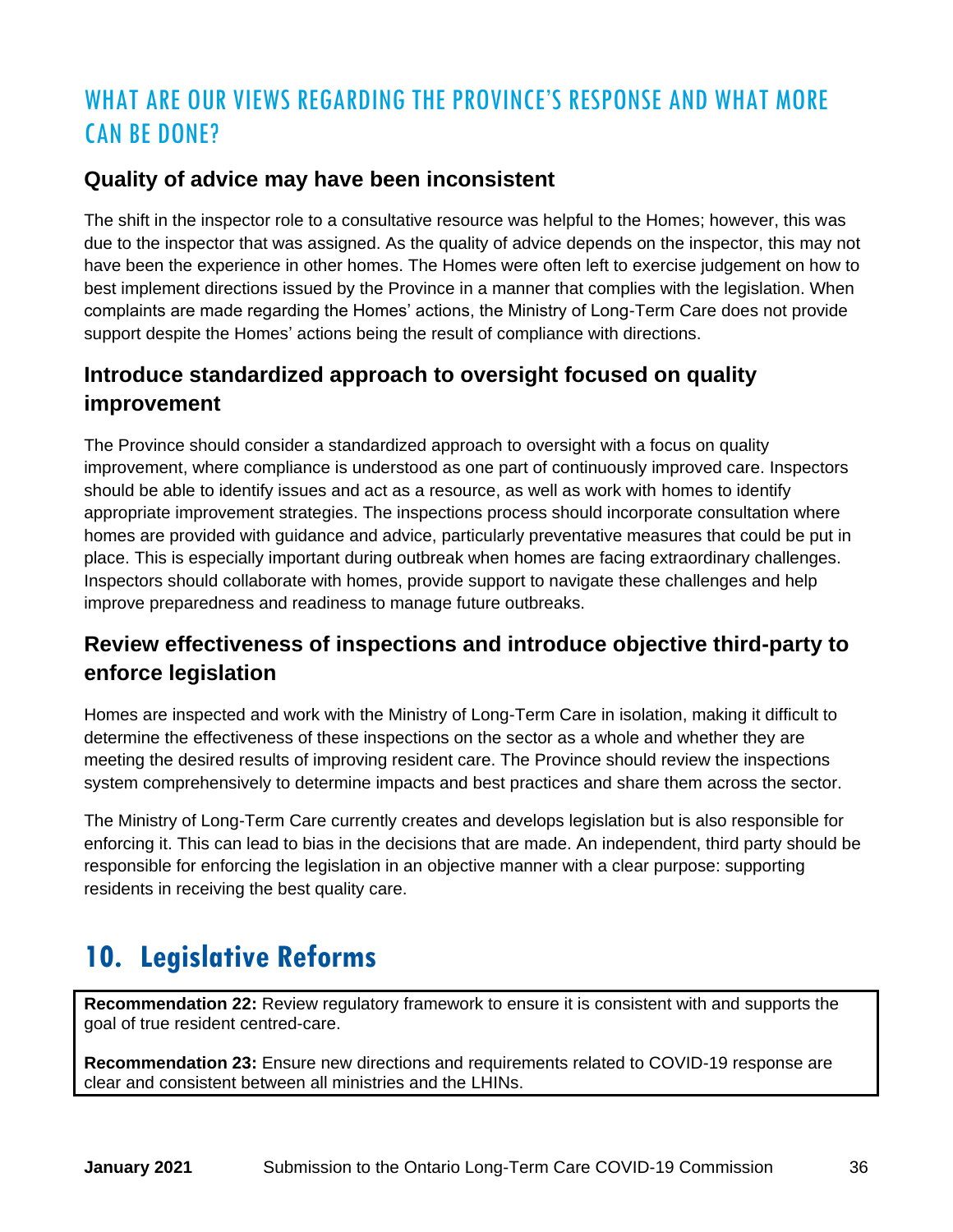## PRIOR TO COVID-19:

- The long-term care legislative and regulatory environment is overly prescriptive, limiting flexibility in how staff can respond to the diverse needs of residents. Staff have become task-oriented rather than resident-focused to comply with the many administrative requirements. A significant amount of time is spent on documentation and reporting requirements, which deter from resident care.
- Although resident-centred care is at the heart of long-term care legislation, the immense regulations and administrative requirements present a barrier to achieving this in the Homes. As a result, staff are sometimes prevented from truly engaging with residents and their care.

### HOW WAS OUR EXPERIENCE IMPACTED BY COVID-19?

### **It was difficult to remain up to date on changes**

It was difficult to remain up to date on the changes with the mass and rapid communication that was being released from the Province. The rapidly changing situation required constant monitoring for new communications and directions. Homes were often left to interpret and use their judgement to determine how to implement measures. The directions were so numerous, there was also not sufficient time to consider the best implementation approach or how to align the various regulations.

Operationalizing these directions are a significant undertaking that requires education, training, funding, resources and administrative support to fully understand the directions and implications, and develop a plan for implementation. Insufficient time to coordinate these components and lack of clarity in directions made our response to the COVID-19 pandemic very challenging.

# HOW DID WE MANAGE AND ADDRESS THESE ISSUES?

### **Corporate support, dedicated response group and additional staff helped mitigate risks**

Corporate support, a dedicated response group, and additional staffing helped mitigate the risks and challenges in implementing the required changes, including:

- $\circ$  Strong legal counsel and support from the Region's Legal and Court Services Department in interpreting and implementing new requirements
- o A Medical Director who is up to date on research, best practices and an active member of local health care networks as well as the Homes COVID-19 Response team
- $\circ$  Ability to access Public Health for advice since Public Health is integrated into the Region's municipal structure
- o Support from Paramedic Services to help with mandatory swabbing
- $\circ$  An Occupational Health Physician who works with staff on return-to-work plans
- o An established contract Tracing Team comprised of long-term care staff with support from corporate Employee Health Unit
- o Designated communications support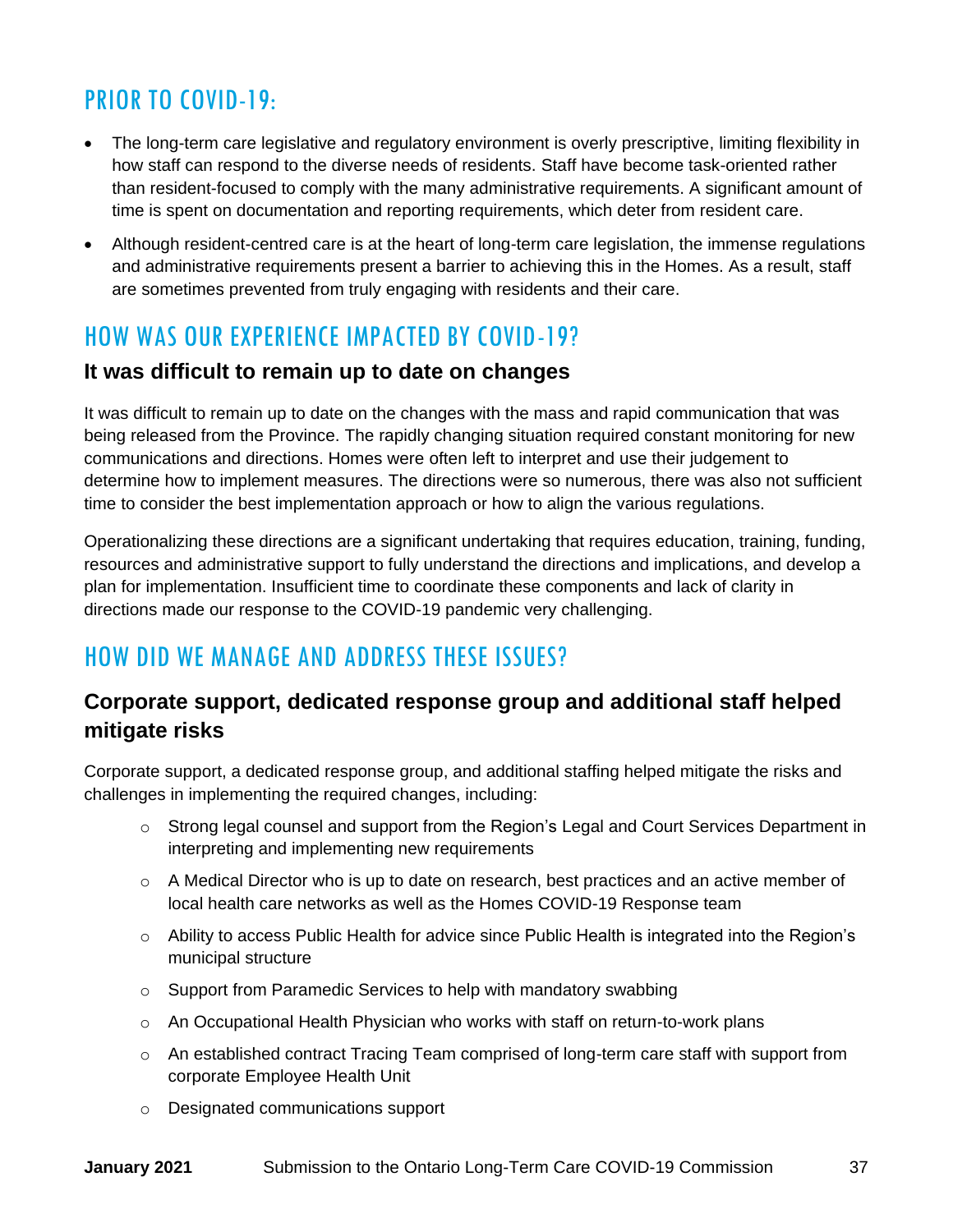The Homes also drew on support from sector organizations, such as AdvantAge and the Ontario Long-Term Care Association, to help interpret legislative changes. Consistent communication updates and situation reports helped keep staff informed of changes.

# WHAT ARE OUR VIEWS REGARDING THE PROVINCE'S RESPONSE AND WHAT MORE CAN BE DONE?

#### **Directions did not reflect what homes could realistically implement**

Using the directions, guidance and documents, the Homes were largely left to determine the correct course of action. These directions often did not reflect an understanding of what the homes could realistically implement within the timeframe provided. Homes also often received the directions at the same time as the public, leaving minimal time to review and understand the changes before having to communicate with staff, residents and families.

### **Communication and coordination at the provincial and regional levels must be improved**

Coordination between the provincial ministries and LHINs is necessary to ensure the Homes are provided with clear and consistent messaging and are not left trying to determine which advice to follow when information is conflicting. Before developing directions, the Province needs to consider the operational environment of homes and the resources and support homes will need to implement these measures. Guidance, direction and support, in the form of resources and funding, would allow homes to spend less time reviewing and interpreting how to best implement the directions and more time focused on resident health, safety and care. New directions should highlight and indicate what has changed from the last direction.

IPAC assessments should also be required annually to identify gaps and allow the Homes to develop an action plan to address these gaps in preparation of future infectious disease outbreaks. The Province should provide funding for dedicated IPAC resources to support this.

### **Review legislative and regulatory framework**

The highly prescriptive regulatory environment is a significant factor in the culture of long-term care in Ontario. The Province needs to develop a regulatory environment that sets requirements while also encouraging continuous quality improvement. Not only can this contribute to culture change, it can also contribute to improved resident care as staff have more time to dedicate to direct care.

The underlying principles of long-term care legislation, regulation, and policies is to ensure all homes provide resident-centred care. However, legislative requirements inhibit this goal. These requirements need to be reviewed and redesigned to allow for resident-focused care instead of task-oriented care, which is the result of the current regulatory regime. Streamlining or eliminating low-risk and redundant requirements of regulations will reduce administrative burdens and allow staff to spend more time caring for residents.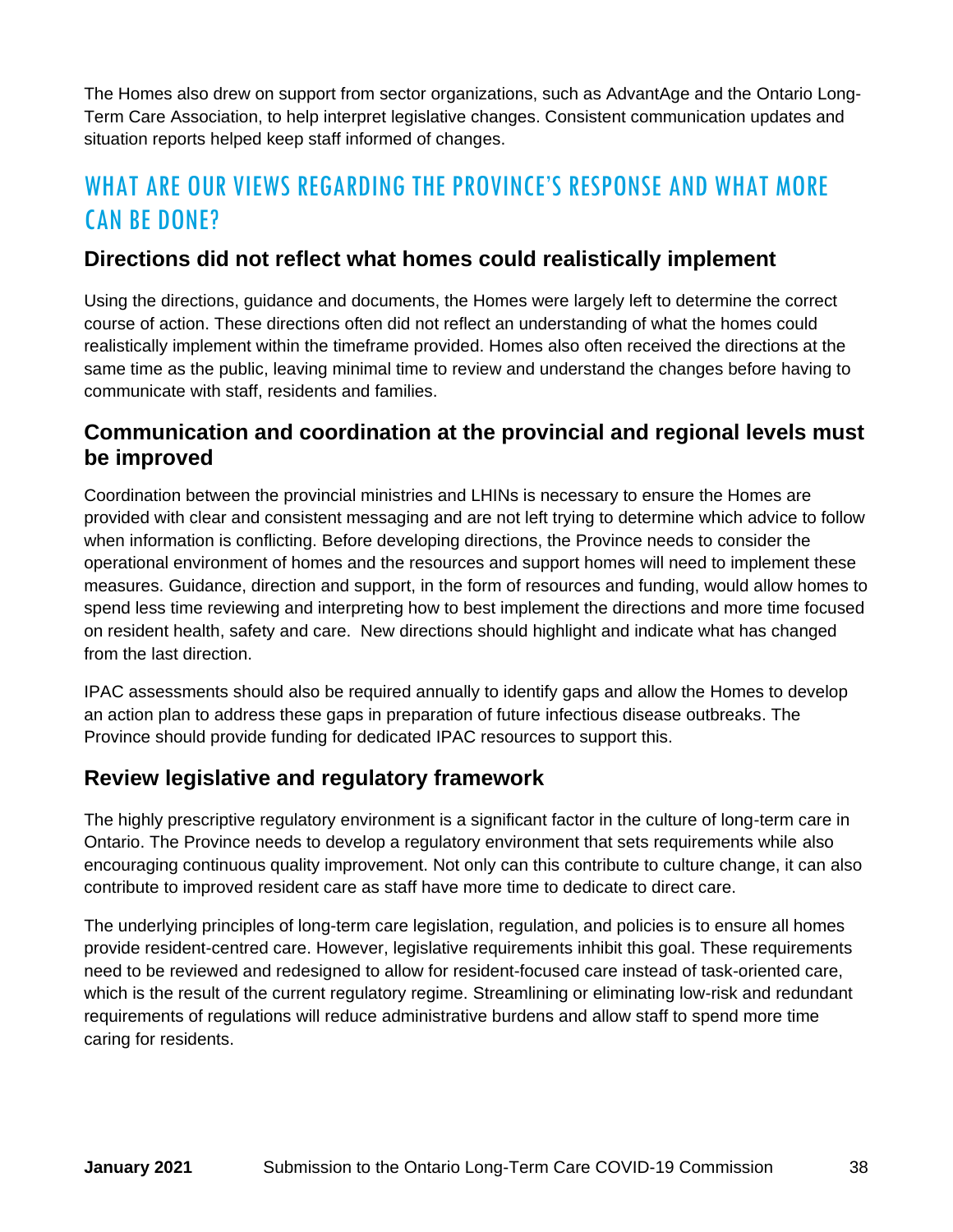# <span id="page-42-0"></span>**11. Partnerships for Integrating Long-Term Care into Health Care System**

**Recommendation 24:** Include long-term care homes in the governance structure of every Ontario Health Team across the province as a key partner in planning and delivery of local health care to ensure representation on planning and decision-making tables.

**Recommendation 25**: Call on the federal government to address shortcomings in the long-term care system, including funding for human resources and infrastructure.

**Recommendation 26:** Consider national standards for the LTC sector (staffing levels, training, and infrastructure) using model of Canada Health Act, with new federal dollars tied to national standards.

**Recommendation 27:** Develop Ontario Seniors Strategy with recommendations to support reform and priority needs of LTC sector including LTC Homes, Retirement Homes, Home and Community Care, Supportive Housing, and Independent Living supports.

**Recommendation 28:** Provide capital and operating funding and regulatory supports to facilitate the spread and scale of campuses of care.

### PRIOR TO COVID-19:

- Three Ontario Health Teams (OHTs) currently operate in York Region: Eastern York Region North Durham Ontario Health Team; Southlake Community Ontario Health Team; and Western York Region Ontario Health Team.
- Recognizing the value of partnership and collaborative opportunities through Ontario Health Teams, Regional Council approved York Region's participation as a full partner on Eastern York Region North Durham and Southlake Community Ontario Health Teams.
- As a partner, the Region actively participates on governance and decision-making tables, contributes to and supports the development of partnership agreements, co-chairs and participates on various working groups and action teams, and connects Ontario Health Teams to partners in the community.

### HOW WAS OUR EXPERIENCE IMPACTED BY COVID-19?

### **Homes require further support from OHTs to support COVID-19 response**

Partnerships with OHTs have played an important role in supporting the Region's response to COVID-19. The Region was able to leverage its partnerships with its local Ontario Health Teams for support, advice, and guidance during the pandemic response. However, most of the scheduled planning work to formalize Team functions and operations was put on hold as partners shifted priorities to respond to the pandemic and the main focus was initially on acute care settings. Therefore, there was not an opportunity for OHTs to organize stakeholders across the sector or develop collaborative methods, such as a community of practice, to determine a comprehensive approach to address the issues in long-term care.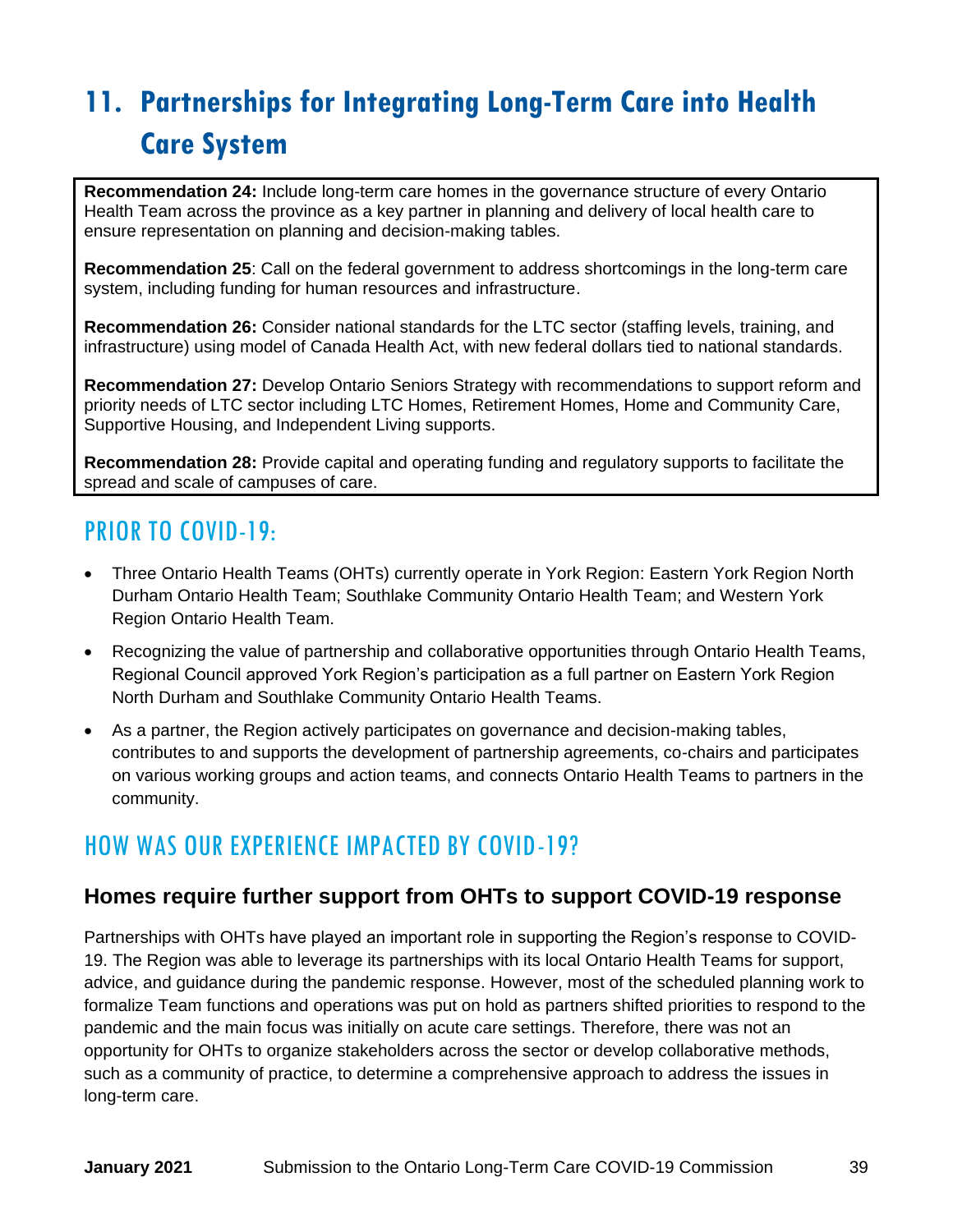# WHAT ARE OUR VIEWS REGARDING THE PROVINCE'S RESPONSE AND WHAT MORE CAN BE DONE?

### **Long-term care was largely off the radar during initial response to COVID-19**

During the initial response to COVID-19, it was assumed that long-term care was fully prepared to handle and manage the spread of COVID-19 and as such, the sector did not receive comprehensive support.

In homes where hospital supports were provided, it was assumed that the hospital sector had the expertise and knowledge to manage long-term care. However, long-term care homes provide a home setting, differentiating them from the care provided in acute care settings.

It was also difficult for homes across the sector to influence guidance or direction because they were not well-represented on planning and decision-making tables.

### **Homes should be integrated into governance structure of OHTs**

Long-term care homes are an integral part of the continuum of care and must be a key part of every Ontario Health Team, given their deep connections within health care, so their expertise and knowledge can be leveraged. The impact of the pandemic on long-term care has put a spotlight on the sector and the role that long-term care homes play in Ontario's health care system.

The Region was able to leverage its partnerships with Eastern York Region North Durham and Southlake Community Ontario Health Teams to advocate for long-term care needs. However, this needs to be extended to all Ontario Health Teams so more formal and comprehensive support can be provided. Homes should, therefore, be integrated into the governance structure of OHTs as a key partner in planning and delivery of local health care to ensure their representation on planning and decision-making tables across the province. The guidance and direction provided by OHTs to the Province should then be informed by the experiences of the Homes.

### **Partnerships between long-term care sector and hospitals can also be strengthened**

Acute care settings, like hospitals, are very different from long-term care and the management and operations of these settings cannot be directly applied to long-term care. A strengthened partnership with the hospital sector is required to ensure the unique challenges and needs of the long-term care sector are well understood particularly with respect to pandemic preparation and response and IPAC supports. There is also a need to clearly define providers' roles and responsibilities, including identifying the lead at each stage. Medical Directors should have a more clearly defined role and play a key role on the decision-making team.

#### **National oversight and funding for long-term care are needed at the federal level**

A major gap in the Canadian universal health care system is long-term residential care, and there are no established federal standards for long-term care. Across the country, jurisdictions offer a different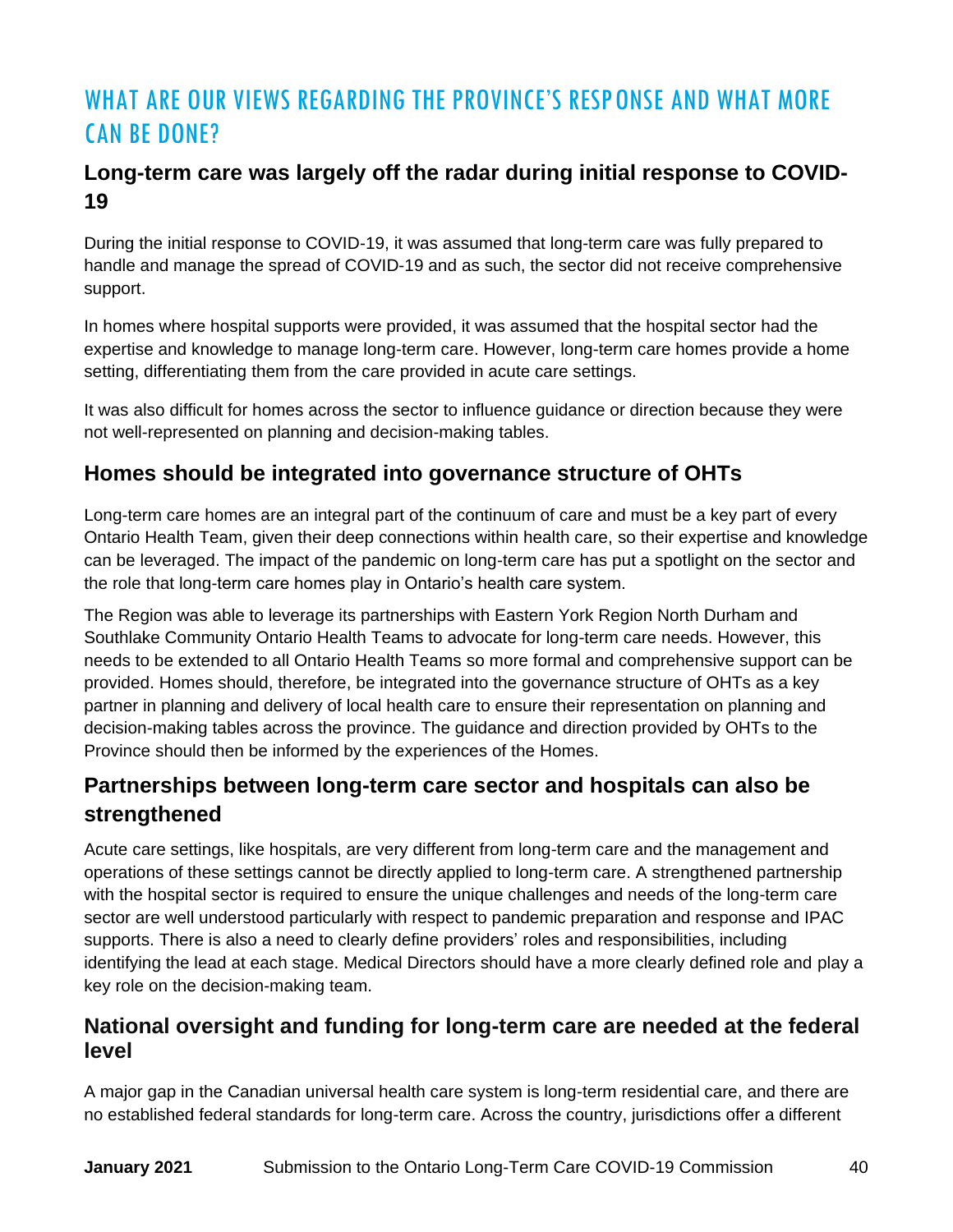range of services and cost coverages. There is little consistency across Canada in what facilities are called (e.g. nursing home, personal care facility, residential continuing care facility, etc.), the level or type of care offered, how it is measured, how facilities are governed, or who owns them.

In the [September 2020 Throne Speech,](https://www.canada.ca/en/privy-council/campaigns/speech-throne/2020/speech-from-the-throne.html) the Right Honourable Julie Payette, Governor General of Canada, announced the federal government would work with the provinces and territories to set new national standards for long-term care so that seniors get the best support possible.

The Region recommends tying these standards to federal dollars using the Canada Health Act. This would make meeting long-term care standards a condition of receiving Canada Health Act transfers for provinces and territories. The Region further recommends these standards consider hours of care and training and resources for infectious disease control, including optimal use of personal protective equipment, and protocols for expanding staff during infectious disease outbreaks.

On [July 16, 2020,](https://pm.gc.ca/en/news/news-releases/2020/07/16/more-support-canadians-through-safe-restart-agreement) the Prime Minister also announced a \$19 billion deal with the provinces and territories called the Safe Restart Agreement, \$740 million of which is for vulnerable populations including the long-term care sector. As outlined in the Response Letter from Ontario Premier Doug Ford, released on [September 16, 2020,](https://www.canada.ca/en/intergovernmental-affairs/services/safe-restart-agreement/letters/ontario.html) the Ontario Government intends to use a portion of funding received for vulnerable populations to support ongoing infection prevention and control measures in long-term care homes. These include additional cleaning and other resident supports; equipment and supplies, including PPE; and costs associated with reducing home occupancy to facilitate resident isolation and cohorting. On [November 30, 2020,](https://www.budget.gc.ca/fes-eea/2020/report-rapport/toc-tdm-en.html) the federal government committed an additional \$1 billion for a Safe Long-Term Care Fund as part of its Fall Economic Statement to help provinces and territories improve infection prevention and control measures in long-term care homes over the next three years. These funding announcements are welcome; however, sustainable, long-term federal funding, and not just short-term solutions, is needed.

### **The Province should develop a Seniors Strategy and provide capital and operating funding for other seniors supports**

An Ontario Seniors Strategy would consider long-term care as part of a care continuum, which includes supportive housing, attendant care, adult day programs and home care, and campuses of care to help meet the growing care needs of an aging population. The Ontario health care system offers excellent services, but they are fragmented in plan and delivery. This lack of coordination creates a complex system that is difficult for seniors to navigate and to understand the variety of supports available to them outside of long-term care.

In 2019, the Ministry for Seniors and Accessibility held consultations and an online survey for the development of an Ontario Seniors Strategy. York Region submitted a response to the Province's consultation in [July 2019.](https://yorkpublishing.escribemeetings.com/filestream.ashx?DocumentId=7707) The response advocated for alignments to [York Region Seniors Strategy](https://www.york.ca/wps/wcm/connect/yorkpublic/2d5d45ba-1f1f-4f0f-9155-6b2371da440e/YR+Seniors+Strategy.pdf?MOD=AJPERES&CVID=mu9bx75) and identified opportunities for provincial investments consistent with York Region's priorities for seniors.

The submission included the following key recommendations to the Province:

#### **1. Add more long-term care beds in York Region**

• Although 892 new beds have been allocated to York Region as part of the commitment to build a stronger long-term care system, the Region currently has 50 beds per 1,000 individuals age 75+; well below the provincial target of 85 beds. The current gap of 2,000 beds will grow to 2,676 by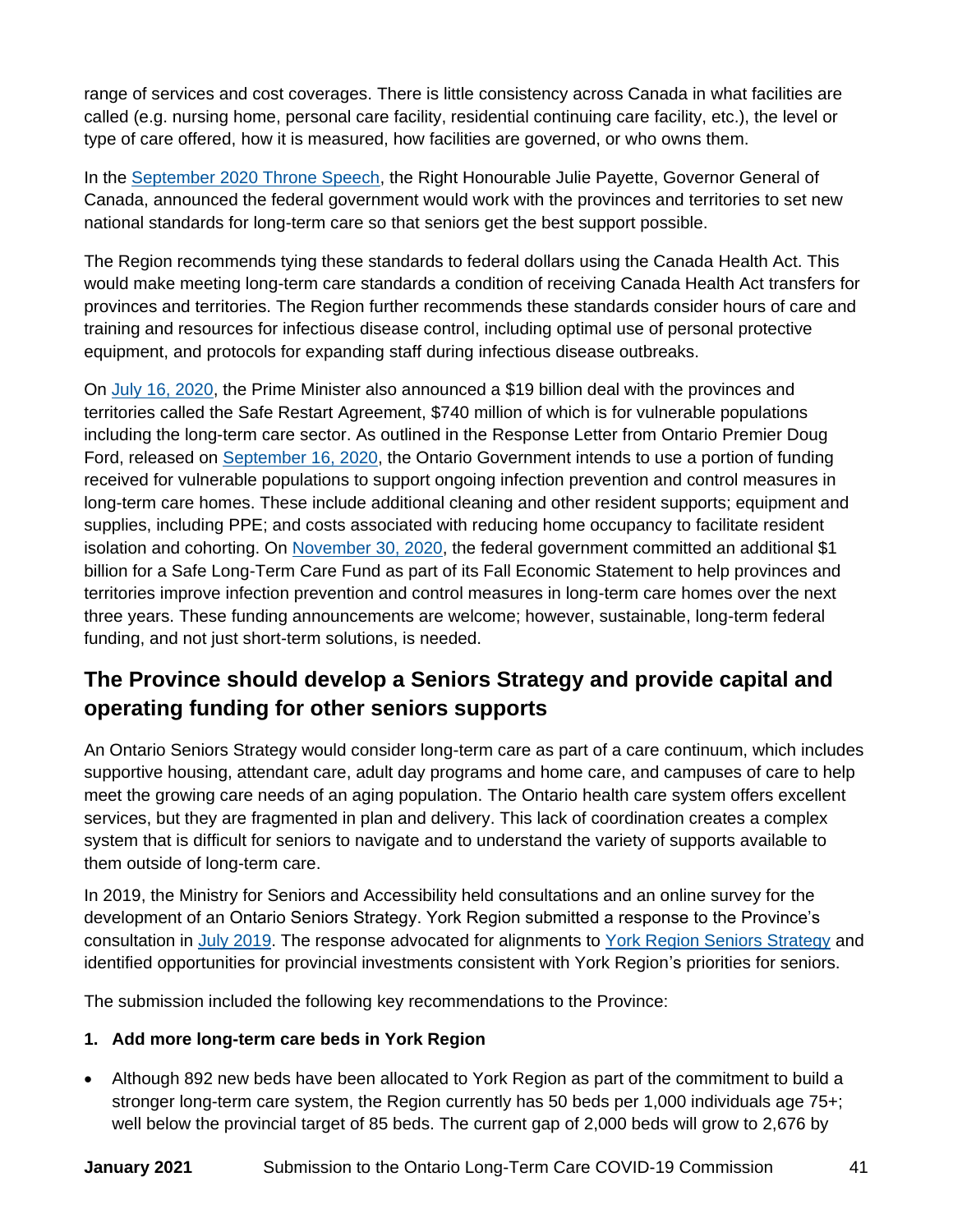2021, nearly 8,000 by 2031 and will reach 15,000 by 2041. Further information can be found in the [Forecast for Long-Term Care and Seniors' Housing Implications](https://yorkpublishing.escribemeetings.com/filestream.ashx?DocumentId=17179) report.

#### **2. Design and provide funding for age-friendly, complete communities with innovative housing options, better ways of getting around and easily accessibly support services**

- Seniors need better access to integrated services to successfully age in place. York Region is unable to do this work alone and recommends the Province work with municipalities, community agencies, the private sector and Ontario Health Teams to design and implement multi-service hub models and provide sustainable funding to operate these hubs.
- A campus of care is an example of an aging-in-place continuum of care that combines housing options with built-in support services, and healthy lifestyle amenities, to allow seniors to age in place and enjoy the comfort and security of home and community, all in one location. Frequently these services are also made available to seniors in the local community. This model also allows for economies of scale and has the ability to offer a range of support options across the continuum of care.
- Meeting the future need for long-term care beds is likely out of reach. However, with this challenge comes an opportunity to move away from the traditional way of doing things to be mindful of the entire continuum of care and the type of programming and services that are provided so that people can be allowed to age in place in their own homes and communities with dignity.

Successful implementation of the Ontario Seniors Strategy requires alignment, collaboration and partnership with municipal initiatives to effectively serve and support seniors. Municipalities are valuable partners who support the planning, policy and decision making for seniors.

# <span id="page-45-0"></span>**CONCLUSION**

COVID-19 has highlighted the need for systemic reform in long-term care. Long-standing challenges and issues must be addressed for the sector to achieve outcomes in line with the Act's guiding principle where long-term care homes are a place where residents may live with dignity and in security, safety and comfort and have their physical, psychological, social, spiritual and cultural needs adequately met.

This submission's recommendations identify areas where further action is needed from the Province to enhance the quality of care delivered to residents and to ensure infection prevention and control measures are met. This includes providing human resources to support testing and outbreak management, providing adequate and sustainable funding, building a strong long-term care workforce, improving the regulatory framework and oversight processes and ensuring long-term care is represented at key planning and decision-making tables. Dedicated provincial leadership and funding are required to create a long overdue long-term care system grounded in compassion and residentcentred care that graciously meets the needs of seniors throughout the final stage of life. In addition, collaboration and strong partnerships across all levels of government, community partners, and sector organizations are needed to support the seniors across the continuum of care.

The Region continues to advocate for seniors' needs, influence decision-making and planning and bring together key players across the sector to address issues related to the aging population.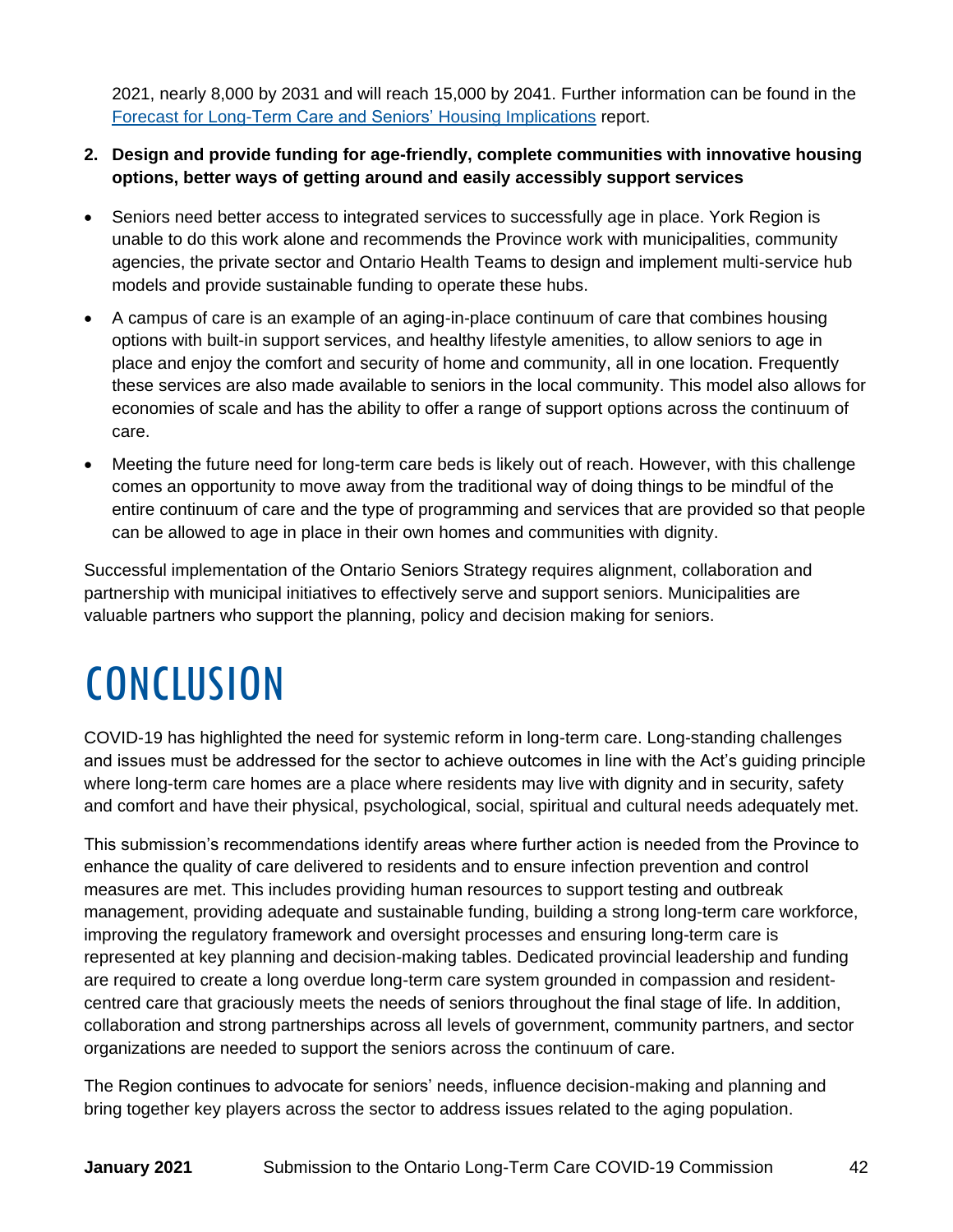<span id="page-46-0"></span>For more information on this report, please contact Lisa Gonsalves, General Manager, Paramedic and Seniors Services at 1-877-464-9675 ext. 72090.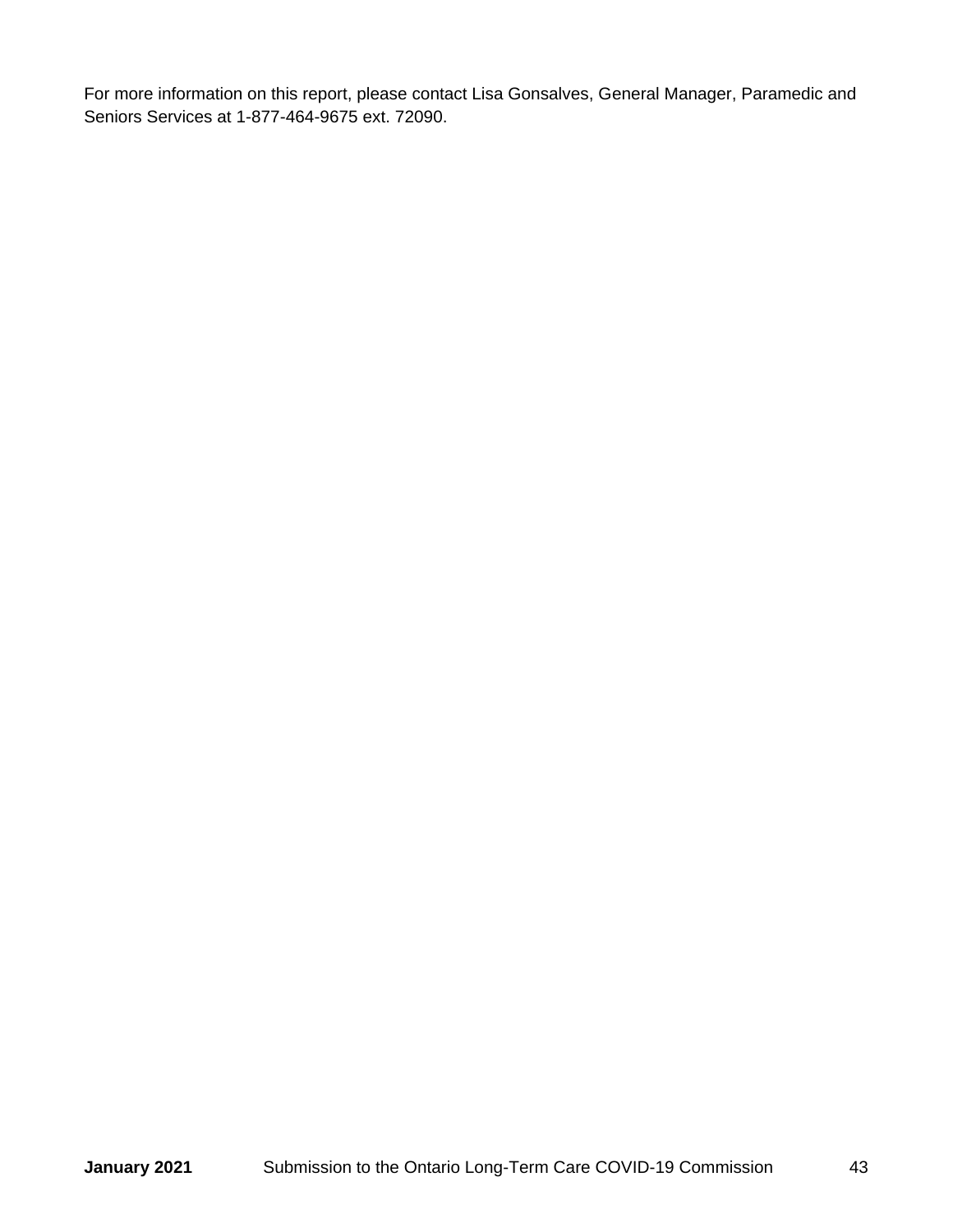# SUMMARY OF RECOMMENDATIONS

# COVID-19 TESTING AND OUTBREAK MANAGEMENT

- **Recommendation 1:** Provide funding and human resources, including immediate access to readily available professional teams for homes in outbreak, to support outbreak management procedures.
- **Recommendation 2:** Proactively establish and formalize partnerships between Home Leadership Teams, Public Health Units, Hospitals, Ontario Health Teams, Local Health Integration Networks, and Ministry of Health, Ministry of Long-Term Care, and Ministry of Labour, Training and Skills Development to mobilize resources and support homes in preventing and responding to outbreaks.
- **Recommendation 3:** Continue mandatory testing for all staff and residents on a regular basis in order to enable quick identification of outbreaks and incorporate rapid testing into screening protocols with funding and resources to support this.
- **Recommendation 4:** Prioritize testing of long-term care staff and residents, ensure that test results come back within at least 48 hours and provide Medical Directors and LTC Management with clinical access to the Ontario Laboratories Information System (OLIS) so that they can retrieve test results for all staff and residents in their Homes.
- **Recommendation 5:** Ensure all homes have access to the swabs they need to swab all residents and staff or any other testing methodology that may be introduced.

# STAFFING

- **Recommendation 6:** Develop and implement a long-term care health human resources strategy focusing on recruitment, retention, education and training, and technology to meet the challenges facing the sector and build resiliency and capacity to respond to infections disease outbreaks.
- **Recommendation 7:** Address precarious workforce by providing funding for full-time employment with benefits to staff.
- **Recommendation 8:** Legislate and increase funding to allow long-term care homes to provide at least four hours of nursing and personal care for each resident daily.

# **E**DUCATION AND TRAINING

- **Recommendation 9:** Provide staff with standardized training, including licensing of PSWs, and education across the sector related to compliance, mandatory reporting, human resources (as applicable) as well as clinical skills, personal protective equipment, infection prevention and control, and provide access to better resources to assist with this.
- **Recommendation 10:** Provide residents and their families with standardized training and education across the sector related to personal protective equipment, infection prevention and control, diversity and inclusion, and provide the resources needed to assist with this.

# FUNDING

- **Recommendation 11:** Provide municipalities with adequate, sustainable funding that reflects the true costs of operating a long-term care home, relieving municipalities of the responsibility for increased health care costs.
- **Recommendation 12:** Establish funding model based on residents' current acuity and needs to ensure appropriate levels of frontline staff, support staff and direct care resources, including stable funding for all homes to establish and maintain PPE supplies as well as infection prevention and control supplies.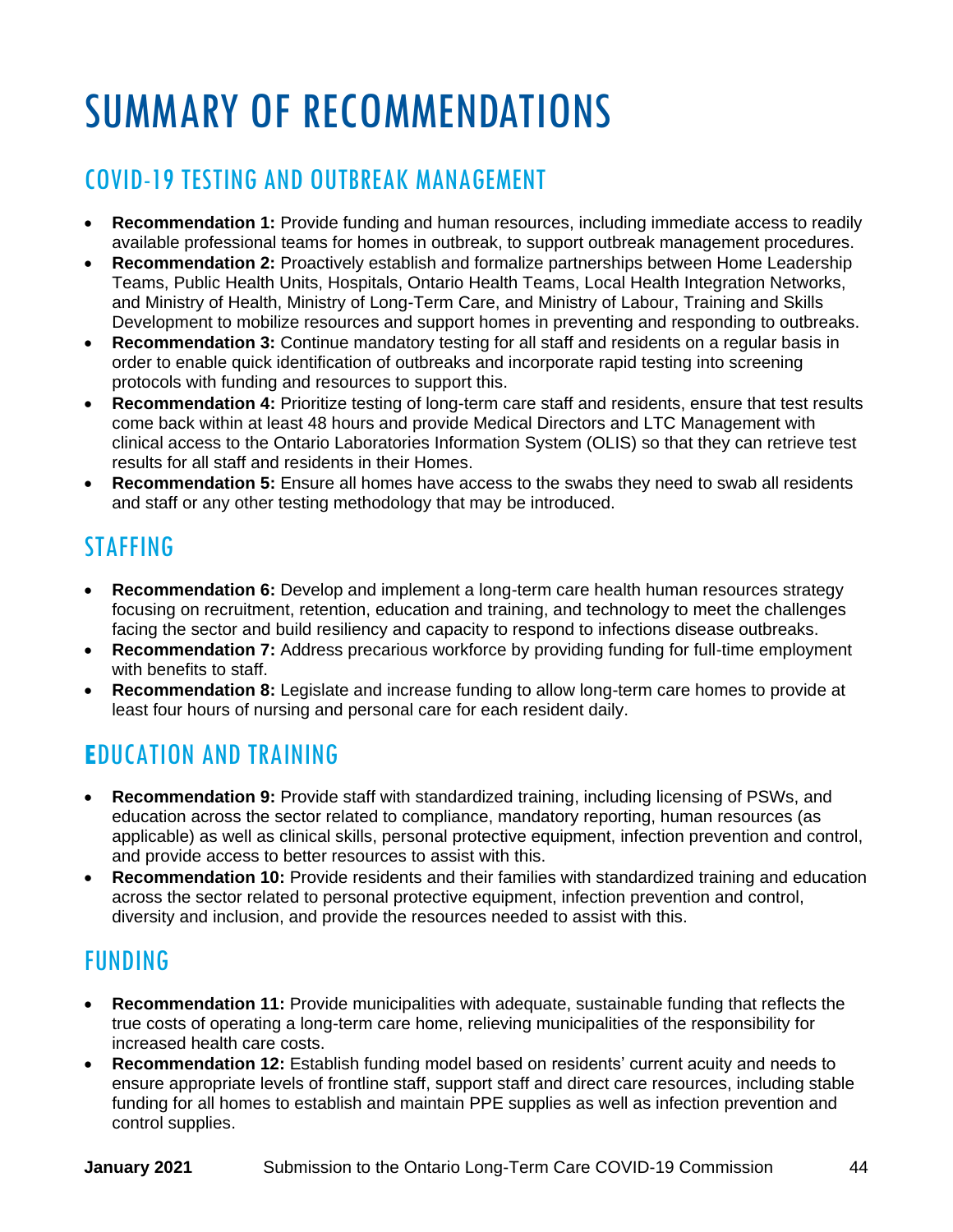- **Recommendation 13:** Reverse funding reductions for pharmacy, and at a minimum do not undertake further cuts in 2021.
- **Recommendation 14:** Provide High Intensity Needs funding for short-stay respite residents and short- stay convalescent care program residents in special circumstances when residents or staff are at risk.

# CAPITAL FUNDING – PHYSICAL BUILDINGS

- **Recommendation 15:** Increase funding for minor capital funding program to support ongoing compliance requirements and allow for enhanced infection prevention and control measures.
- **Recommendation 16:** Incentivize LTC to redevelop older homes and build new ones by:
	- $\circ$  increasing the construction funding subsidy per diem components
		- o providing capital funding at the outset of the project
		- o building or redeveloping facilities to enable economies of scale and manage infection prevention and control requirements
- **Recommendation 17:** Provide capital and operating funding to support more innovative resident centred design models, dementia friendly designs, and naturally occurring retirement communities (NORCs).

# TECHNOLOGY AND EQUIPMENT

• **Recommendation 18:** Promote and fund the development and use of innovative technologies and equipment that can support the social and emotional well-being of residents, improve data management and reporting – including a standardized approach to outbreak tracking and management across the sector – and create greater system efficiencies.

### CENTRAL LHIN ADMISSIONS

• **Recommendation 19:** Ensure the Central LHIN provides accurate and up-to-date information for each resident at the time of application and admission.

# FOOD AND NUTRITION SERVICES

• **Recommendation 20:** More staffing supports and funding are needed to improve the food and nutrition care of those living in long-term care homes as identified in the [Auditor General Report.](https://www.auditor.on.ca/en/content/annualreports/arreports/en19/v1_305en19.pdf) These issues include the dining room experience, meeting residents' nutritional care needs, food quality and safety, food purchasing and performance measurement.

### **OVERSIGHT**

• **Recommendation 21:** Consider a standardized approach to oversight which focuses on quality improvement and resident-centred care including a review of inspection protocols.

# LEGISLATIVE REFORMS

- **Recommendation 22:** Review regulatory framework to ensure it is consistent with and supports the goal of true resident centred-care.
- **Recommendation 23:** Ensure new directions and requirements related to COVID-19 response are clear and consistent between all ministries and the LHINs.